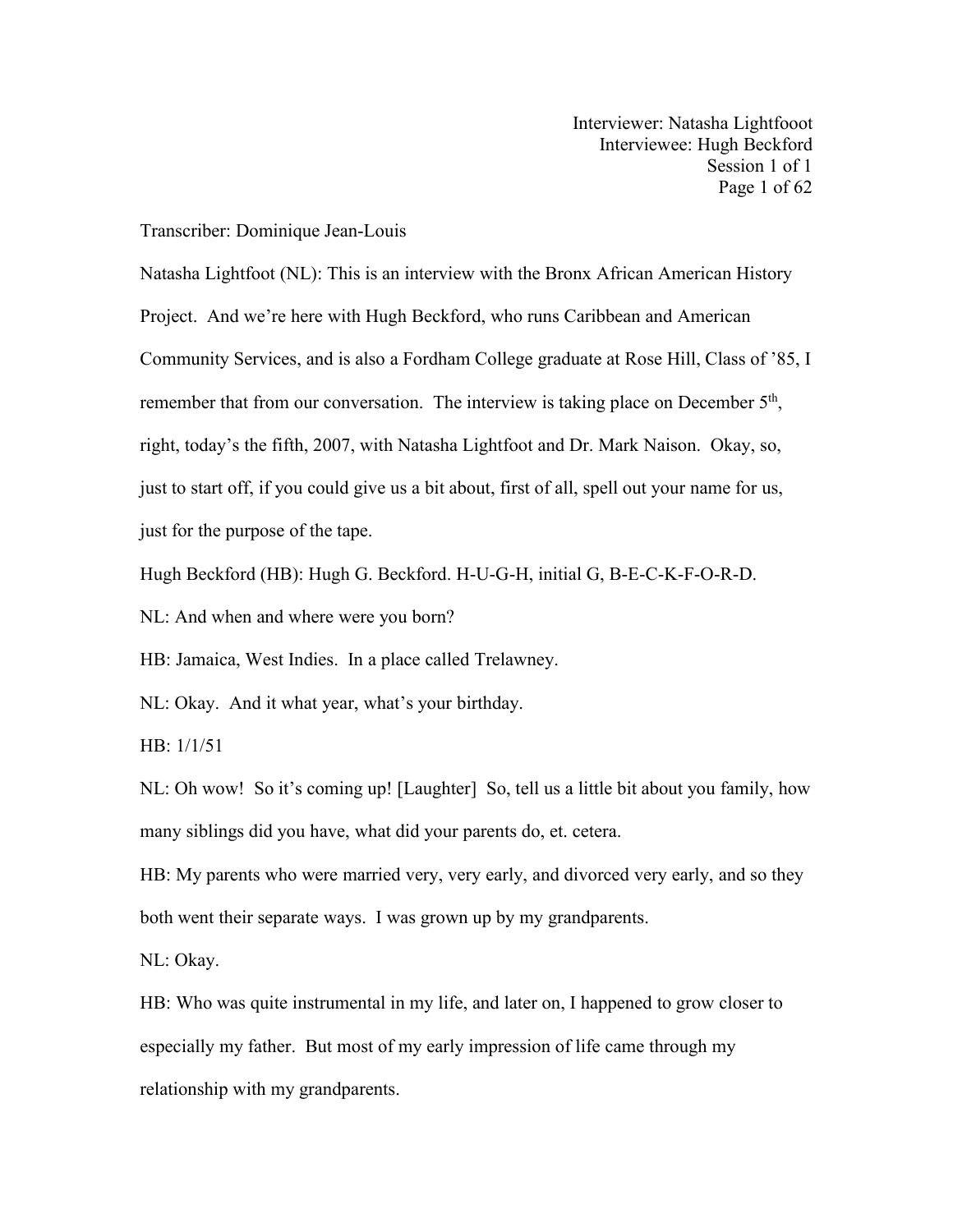Interviewer: Natasha Lightfooot Interviewee: Hugh Beckford Session 1 of 1 Page 2 of 62

NL: Okay.

HB: My grandfather, who was sort of a stately person, very much a farmer, but was quite involved with the social and political endeavors in Jamaica. Especially as it relates to children.

Mark Naison (MN): You said he was a farmer? Did he own his own land?

HB: Yes, he did. As a matter of fact, he was champion farmer for Trelawney.

NL: Really. And what was his particular product? Banana?

HB: Well, he had an array of different products. At times, he cultivated a lot of sugarcane, bananas, yams, and a lot of citrus. Plus spices.

NL: Spices, wow, okay.

HB: Ginger and pimento.

MN: And is Trelawney near the coast or it's inland?

HB: It's near the coast, but it runs right across. The famous story about Trelawney is that Trelawney was the last parish to remain in Jamaica. And it just came by accident, because there was thirteen parishes. And at the end they found out that one of the past governors, Governor Trelawney, there wasn't a parish named after him, so they cut up different parishes, and dropped in Trelawney.

NL: I see.

HB: So it is bordered by several parishes. And happened to be one of the very agricultural parish. Part of it, is for tourists, when you go to the northern section of the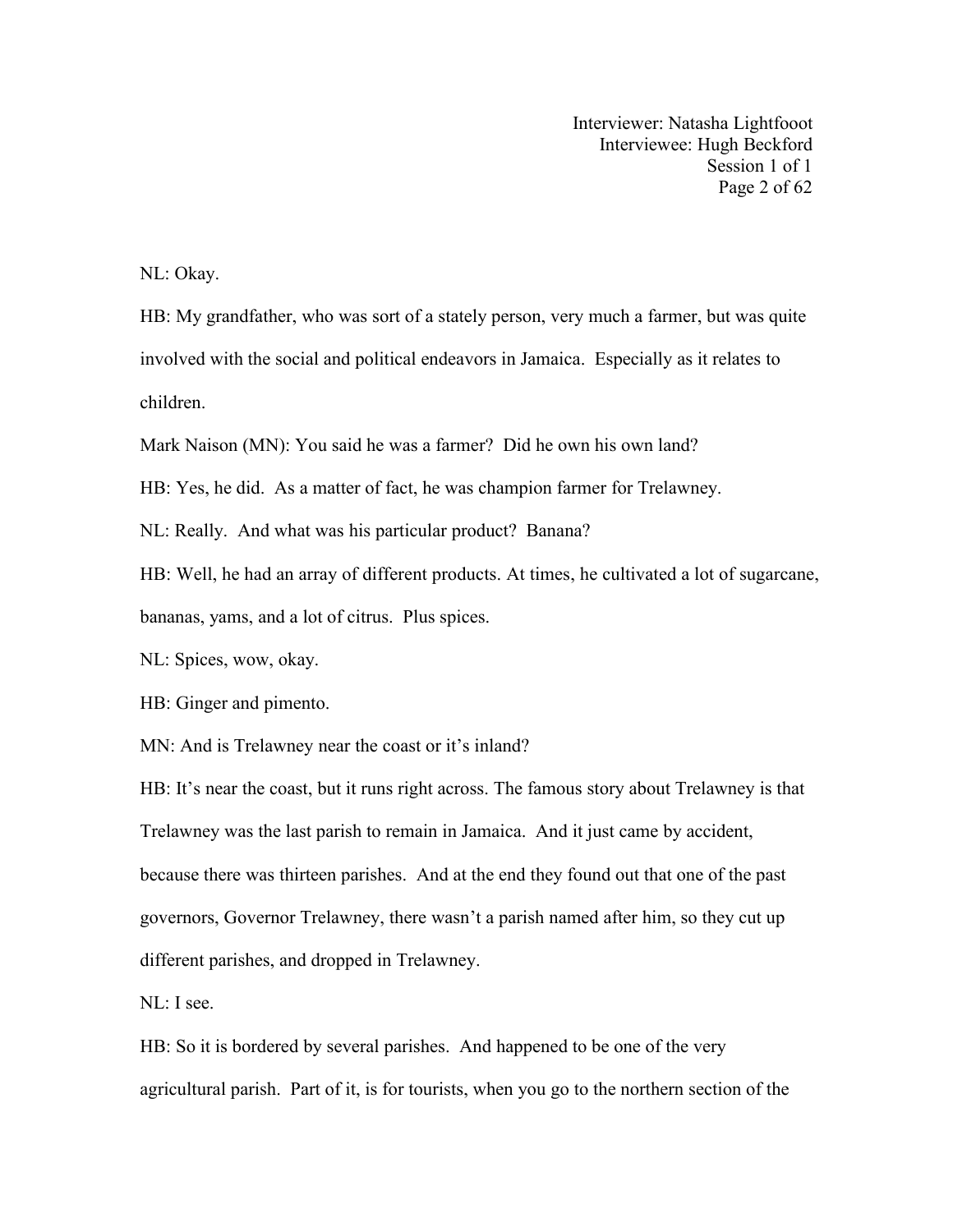Interviewer: Natasha Lightfooot Interviewee: Hugh Beckford Session 1 of 1 Page 3 of 62

country, but the southern section is mostly agricultural and industrial. MyGrandfather, who has traveled, in his earlier life, to Cuba, Panama, and the Dominican.

NL: He traveled for labor migration, essentially, to work on the Canal. And to work in sugarcane. Okay.

HB: Right.

NL: And then came back to Jamaica.

HB: Right.

NL: Okay. And what did your grandmother want to do? Was she also involved in the family farm?

HB: My grandmother was mostly a housewife, she was, as a matter of fact, one of the recently arrived immigrants from Germany.

NL: Oh, wow.

HB: So, you know, you have a mixture, within the family-

NL: Wow.

HB: -from the early years. So it was-they were extremely instrumental in my background.

NL: And when you say they were political, was your grandfather touched by Garveyism?

HB: Not necessarily, I think he was one of these very intelligent persons who, you know,

knew that you had to be involved socially and politically.

NL: Right.

Interviewer: Natasha Lightfooot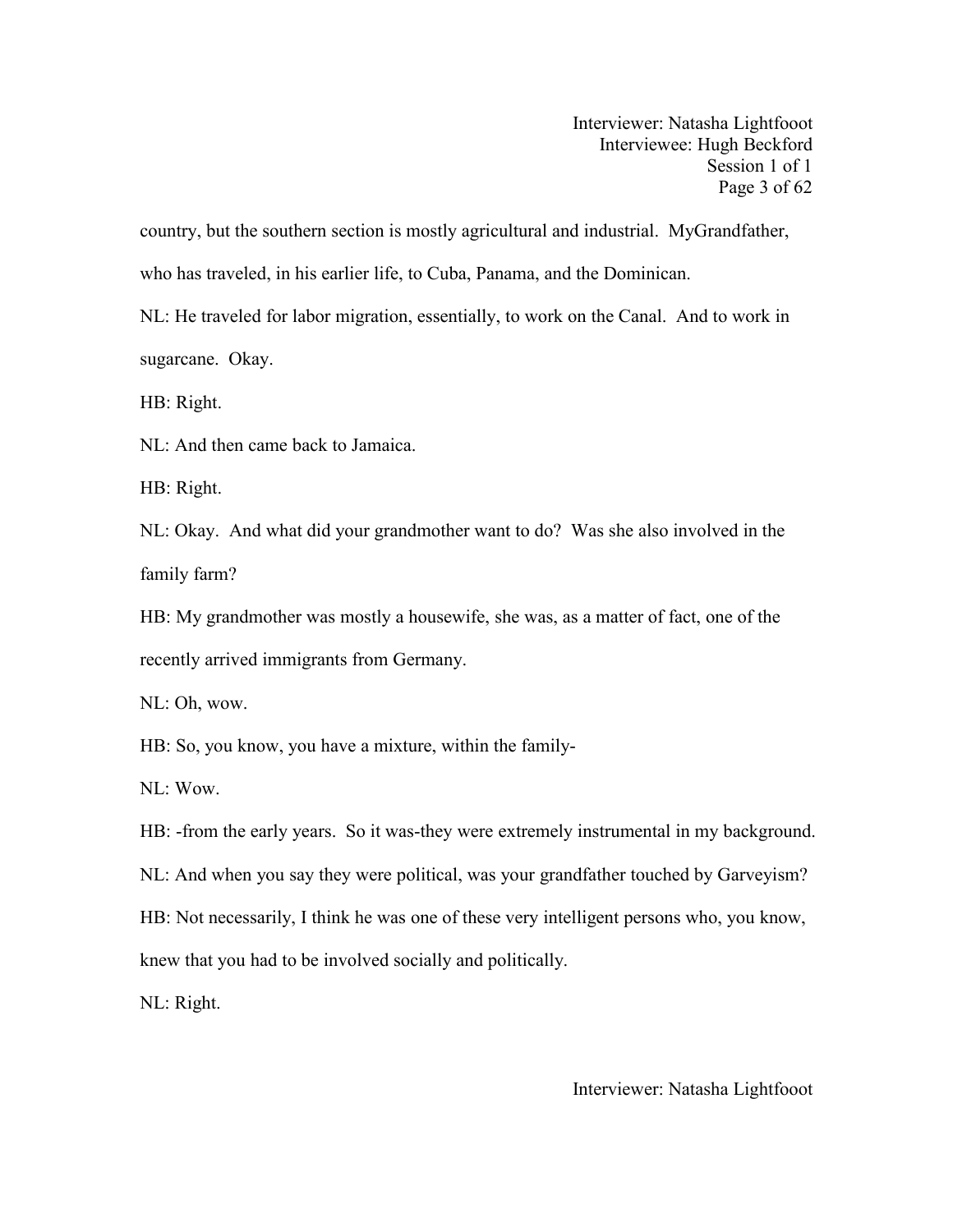HB: And although he has never run for any political office, but even the late Norman Manley was somebody who, whenever Norman Manley was passing through Trelawney, he would stop at my grandfather's house.

NL: Wow, okay, so you remember, you interacted with Norman Manley as a young child. MN: Now was there-were there formal dinners at the house, where people sat down and talked about politics, and-

HB: Not necessarily, but my grandfather was extremely involved with the church, the Baptist Church.

NL: Okay, okay.

HB: And, so wherever he goes, it's like, everybody listen to what he had to say. And he didn't have to come on an audience, you know, it's just like using a papercup, you hear, and turn to me, and this and that. So it just-

NL: So he had a way of influencing political opinion in the parish. Interesting, wow.

MN: What was the school system like in Trelawney when you were growing up?

NL: Well, by the time I got to school age,you have had no, the public schools. But most of the schools in the early stages of Jamaica came through the churches, you know. The Anglican church, the Baptist Church and Methodist, Presbyterian, Moravians-

NL: Right.

HB, -and even Church of Christ. All of them were instrumental, especially when it relates to secondary education. They were very much instrumental, and in the basic school development, they were the archetypal, that sort of education system.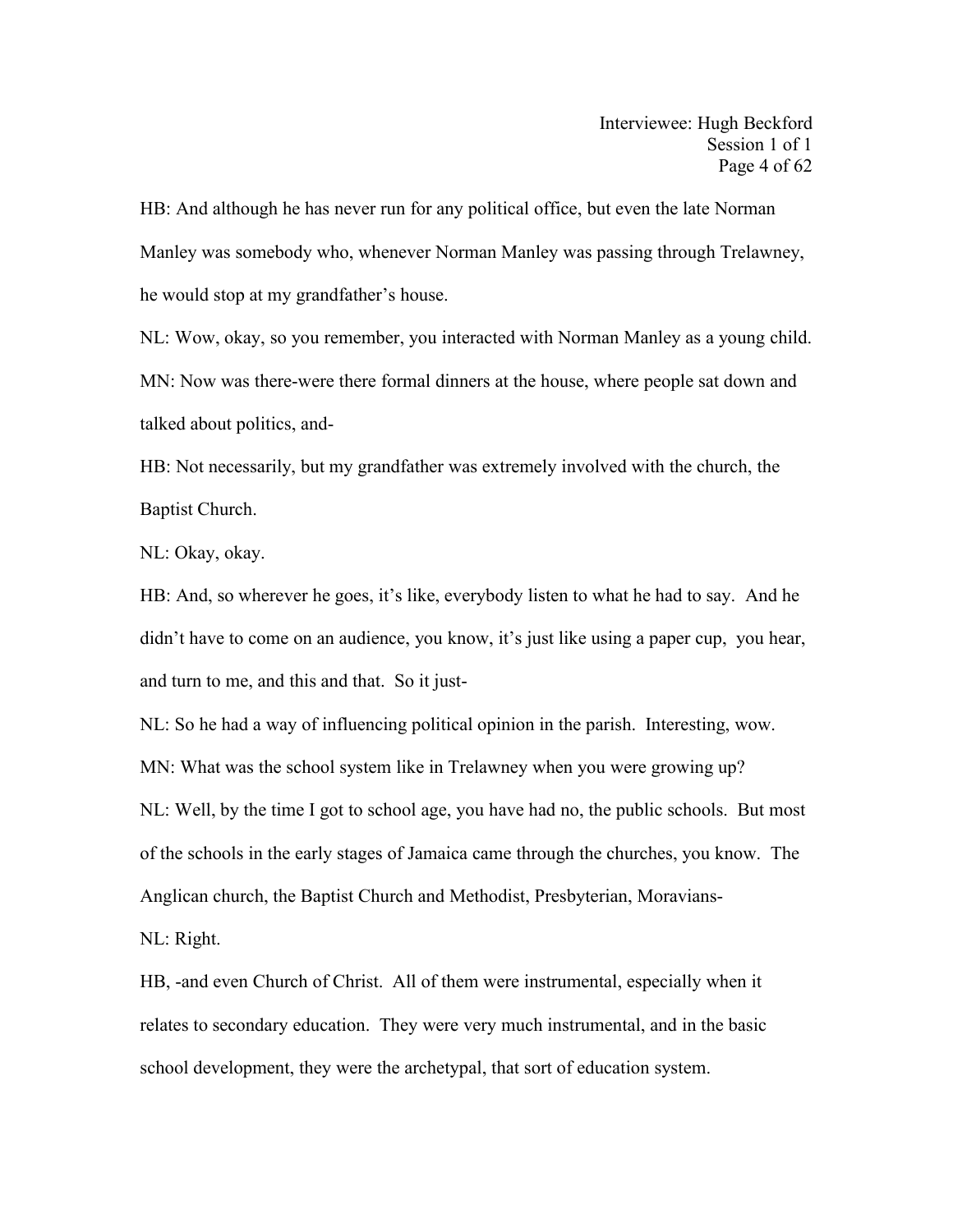MN: And how old were you when you first started school.

HB: Oh, well, my kindergarten education started from, I can't even tell you when,

because the kindergarten was almost next door to me. Just a house away from ours.

(laughs)

NL: Okay.

HB: My grandmother was instrumental in making sure that I go to kindergarten before I could even realize what I was doing. [Laughter]

NL: Okay. So education was strongly stressed in the household.

HB: Exactly.

NL: Okay.

HB: And then, after it went down to primary school, which I accelerated rapidly through.

And then I eventually went to St. Georgia's College.

NL: And St. Georgia's College is in where?

HB: Kingston.

NL: Okay, and-yeah, how far-

MN: How far was that from Trelawney.

HB: Over a hundred miles.

MN: Wow!

NL: Right.

MN: And so you had to board there?

HB: Well, I had relatives in Kingston, so I-

MN: Now, is Saint George's College the equivalent of a-like a prep school, or a high

school, or is it more like a real college?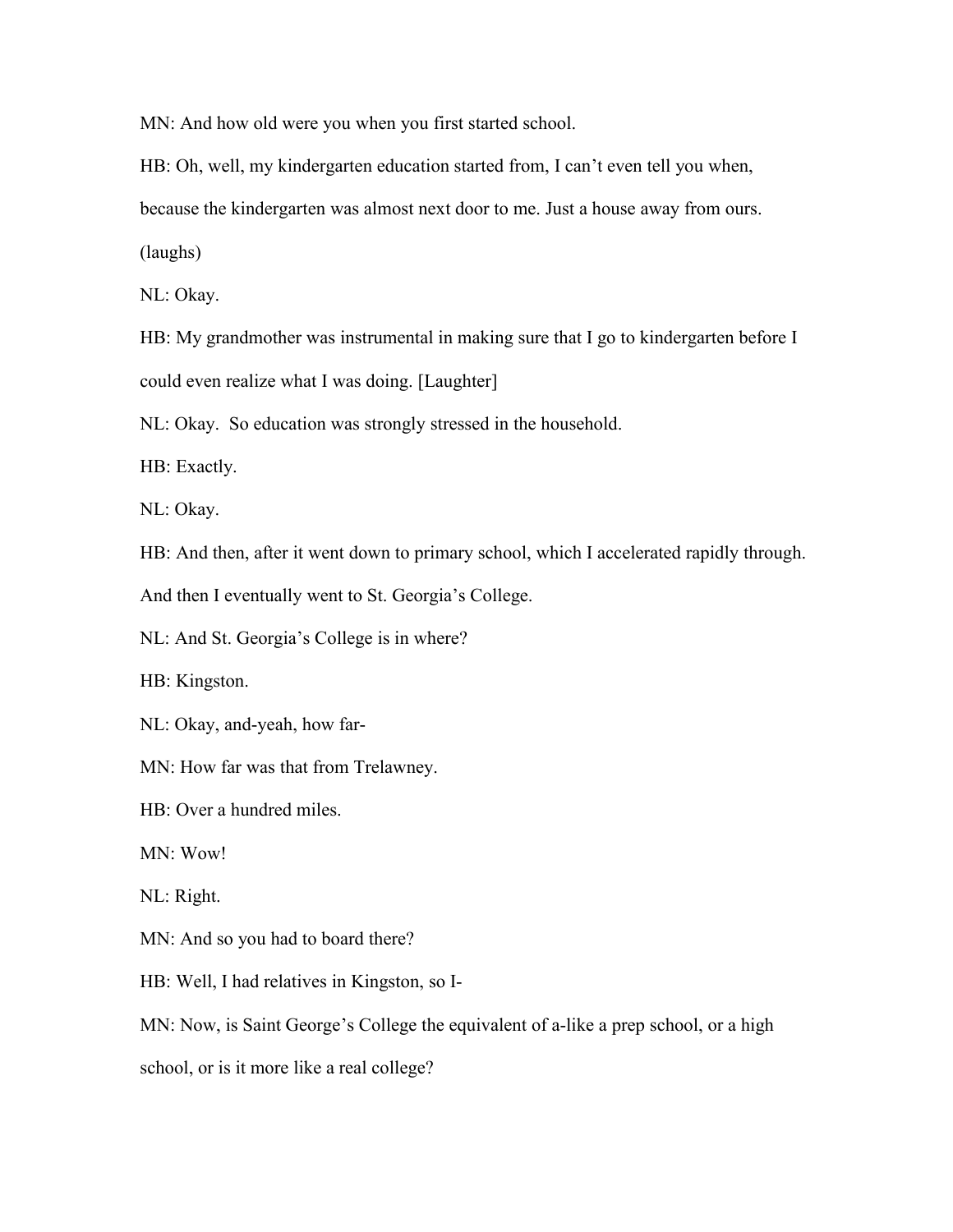HB: Well, it's more than-it's a high school, but more than a high school. The sort of British system, it's a different emphasis on education. For example, in my elementary school days, I went to all the classes, not only to read and write, but to act it. (laughs) I'm serious, we did most of the Shakespeare plays in elementary school.

NL: Wow.

HB: So by the time you get to high school, you're already familiarized with all the classics.

NL: Right.

HB: When you graduate from high school in Jamaica, especially if you're , you could go into the work force as easily as possible. You were well-rounded, so to speak.

NL: Did you have examinations, kind of like what they have now in the Caribbean, the A-level, 0-level?

HB: Right.

NL: Yeah. And you took both examinations.

HB: Correct. And then after that, of course I went into the working environment. I became a junior foreman at one of the largest companies in Jamaica, Desnoes and Geddes, Limited.

NL: Say that again.

HB: Desnoes and Geddes, Limited.

NL: And what kind of business is that.

HB: Those are the people who makes, they make Red Stripe beer. [Laughter]

NL: Oh, Okay. I see. Okay.

HB: Dragon Stouts and D&G soft drinks.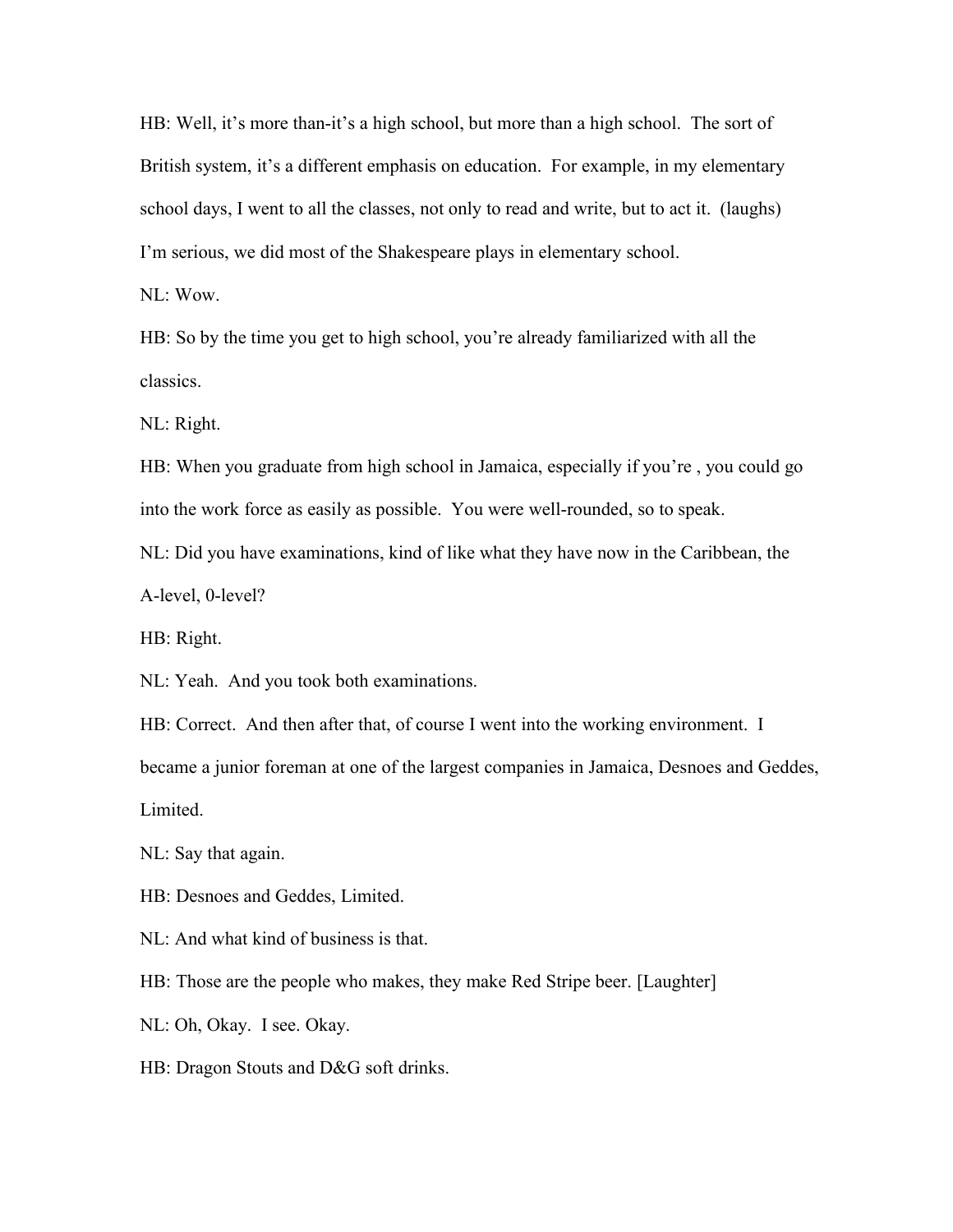NL: Right, right.

HB: Right. And then after that, I left there, went into a different company. I guess being enchanted at sort of, political bigwigs that I got to know, I went into West Indies Paper Company group of companies.

NL: Okay, and around what time is this? How old were you at the time?

HB: Well, I left high school and went straight to D&G.

NL: Okay.

HB: And, from D&G to that, to the paper companies.

NL: So I'm thinking, this is early twenties.

HB: Yes.

NL: You're early twenties, so this the mid-seventies.

HB: Nineteen going on twenty. Nineteen going on twenty.

MN: Now I've studied something about Jamaican music. Were you very aware of all the musical developments in Jamaica, the ska, rock steady, reggae, all this music? Or is this something that was-passed you by?

HB: No, it-fortunately, or unfortunately didn't.

NL: It swept you up? [Laughter]

HB: Not only did that, although I wasn't a singer, or play any musical instrument, I was quite involved in the music world. I was considered one of the very good dancers in Jamaica.

MN: Oh!

NL: Okay!

HB: and used to come on national television.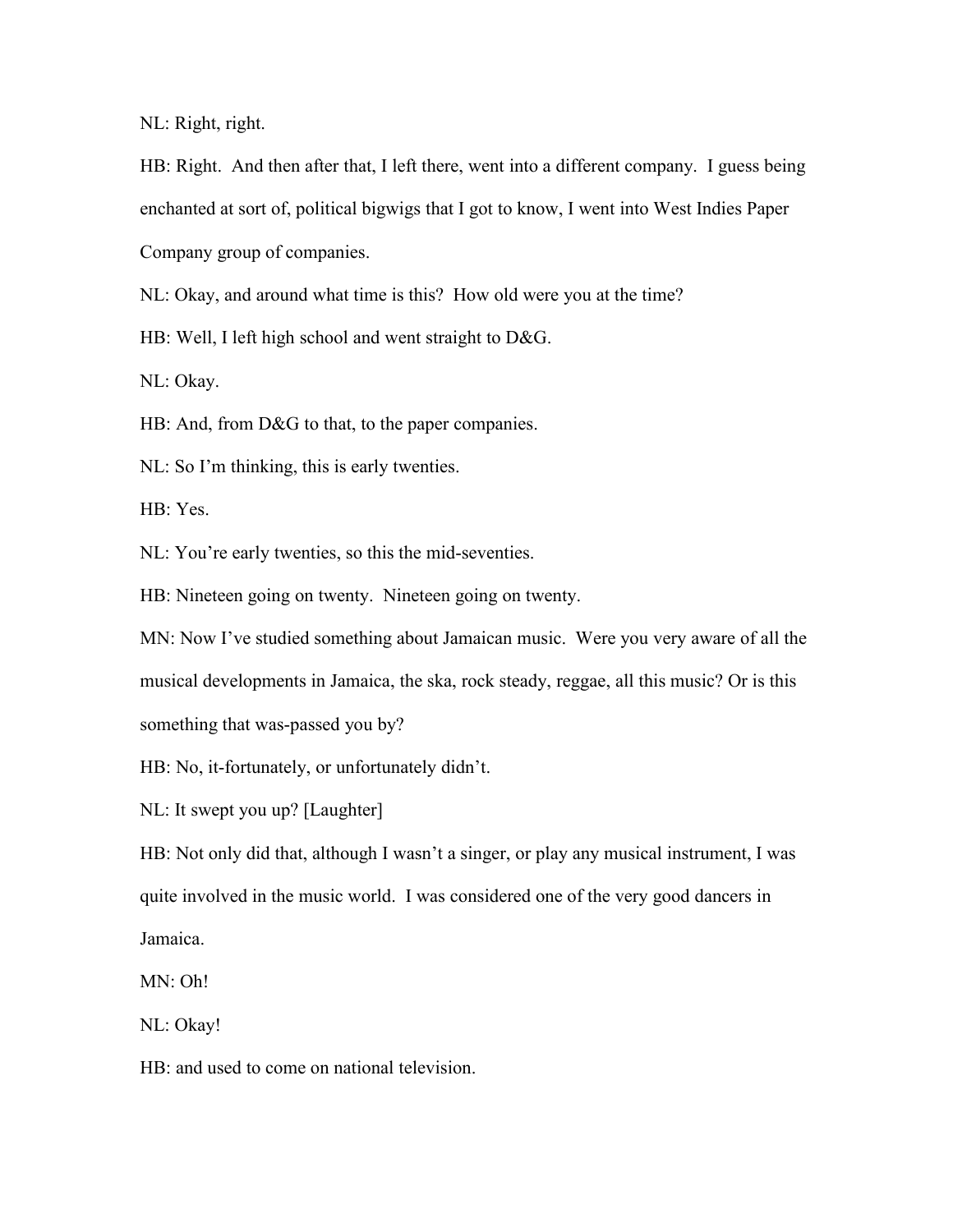NL: Wow!

MN: So you were on like band shows, like the equivalent of American Bandstand with Dick Clark?

NL: What was the name of the show?

MN: What was the name of the show?

HB: It was-first, it started out as Teenage Dance Party, and then it became Young World.

NL: Wow!

MN: Because we know someone who did a movie about a Teenage Dance Party in

Washington, D.C. And so you were one of the dancers on-

NL: On Jamaica's equivalent, wow!

MN: Very impressive!

NL: That is something!

MN: Do you have any video of yourself dancing?

NL: Oh. [Laughter] Maybe in film archives in Jamaica, you might find it.

MN: Did you have a nickname, from when you danced?

HB: Yes, they used to call me Skanker Number One. [Laughter]

NL: Skanker Number One!

MN: Skanker Number One!

NL: Love it! I love it. [Laughter]

MN: That's hilarious. Skanker Number One. Wow.

NL: And so, how did your grandparents react to your other life, because-

HB: No, they admired very much.

NL: They admired it, wow.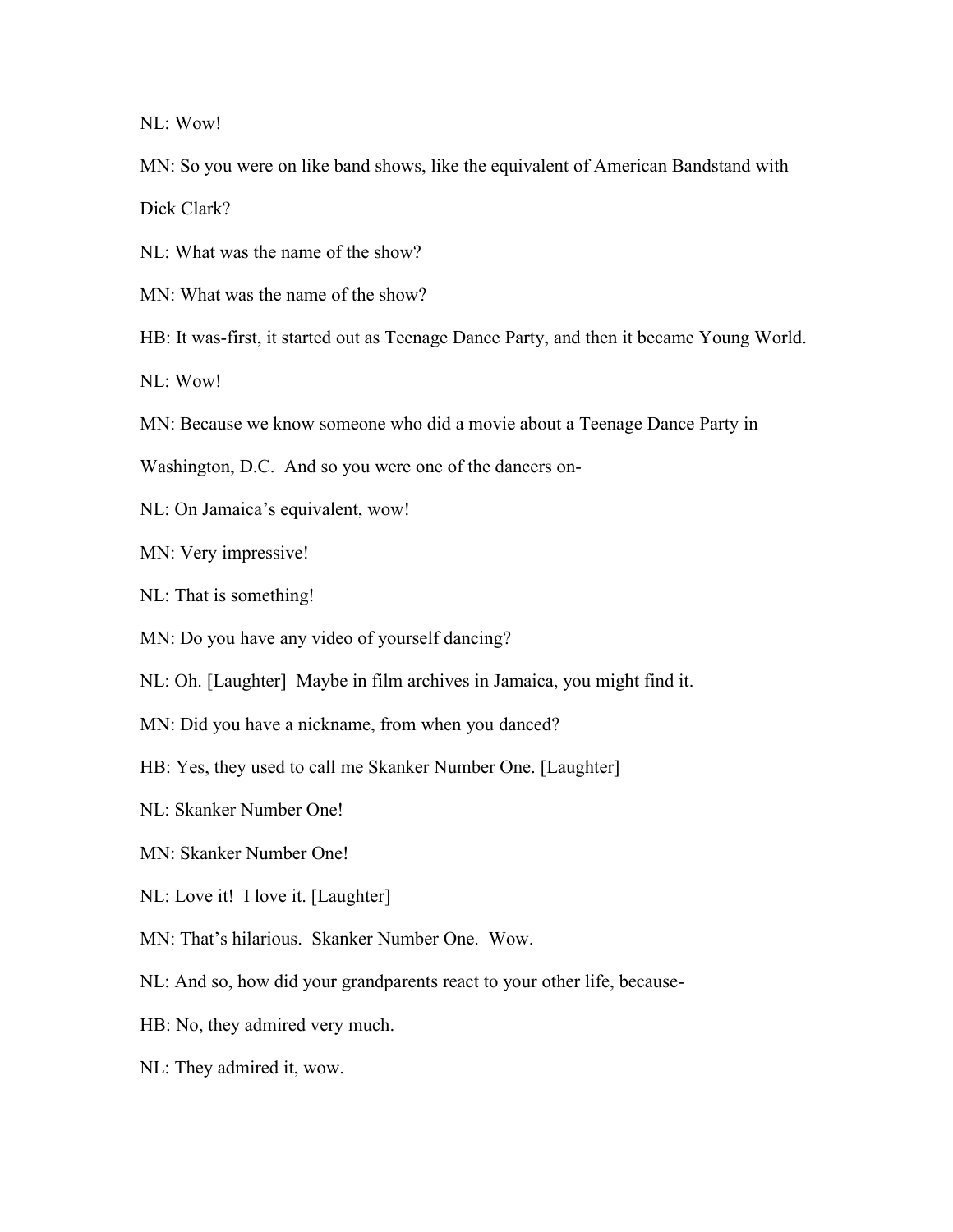HB: Especially my grandmother, she used to love to see me dance.

NL: Okay. And did you see a lot of live performances?

HB: Oh yeah.

NL: Who were your artists that you went to see?

HB: You had from James Brown, coming back, I was a member of the Ben E. King fan club during that time.

MN: A Ben E. King fan club!

NL: Wow!

MN: That is unbelievable. I mean, so "There's a Rose in Spanish Harlem?"

HB: Exactly.

MN: So this was in Kingston, or all over the country?

HB: Kingston, it was in Kingston.

MN: Did he come to perform in-

NL: And you saw him! When did he perform?

HB: At Carib. We had a large theater called Carib.

MN: C-A-R-I-B?

NL: Carib Theater. Wow.

MN: Carib Theater. Ben E. King, did you ever see Curtis Mayfield.

NL: Curtis Mayfield, yeah.

MN: James Brown? So all of the great American soul singers came to Jamaica.

HB: Right, right.

NL: Wow.

MN: Wow.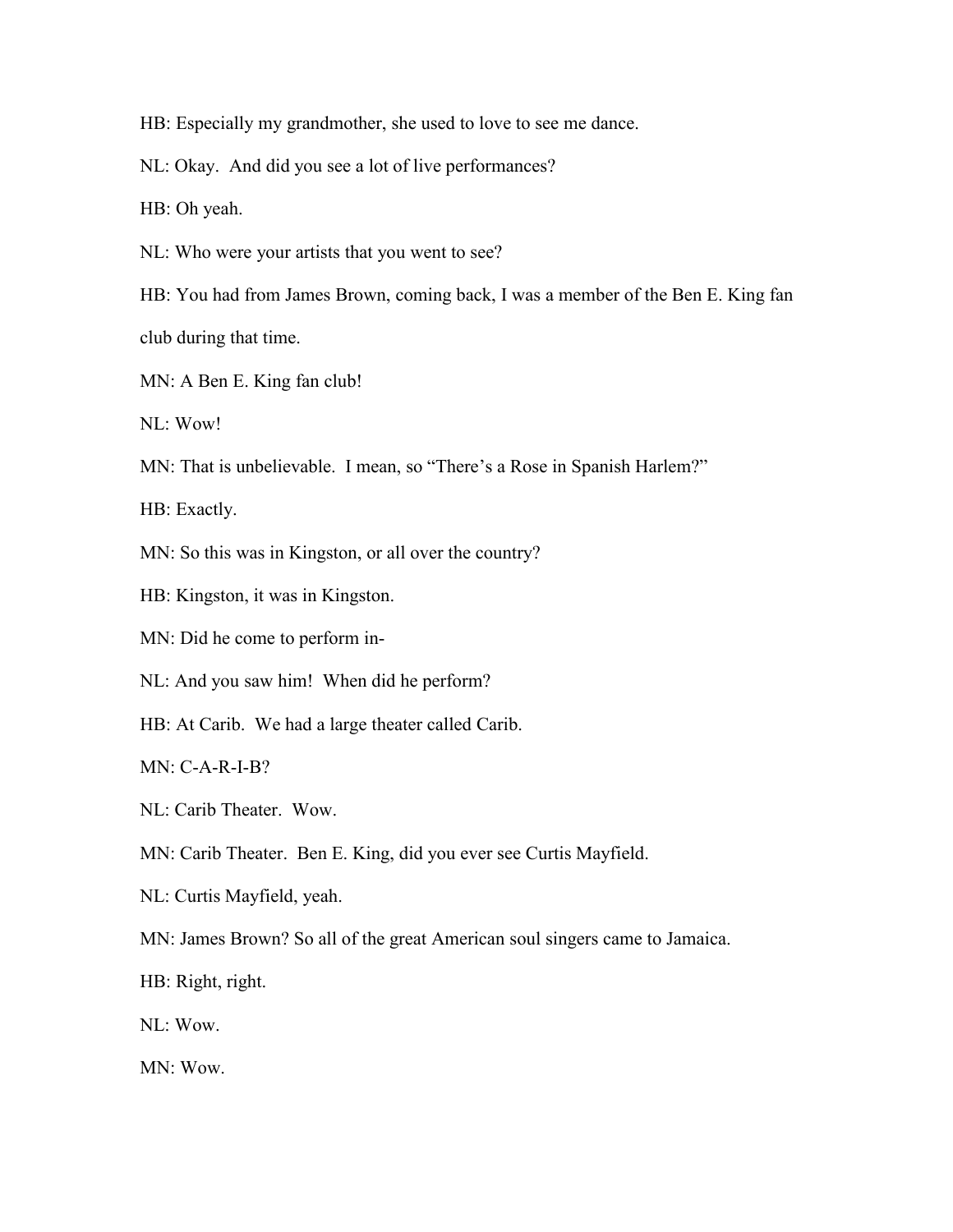NL: And what about the reggae artists? Did you- which reggae artist were you enamored with?

HB: Well, you just happen to know all of them.

NL: Right.

HB: Remember, with the sort of demeanor I had, I was one of those persons who you wouldn't know seriously who I'm attached to, I just make sure I keep a neutral relationship with-

NL: You floated around.

HB: Yes, keep a neutral relationship.

NL: Lot of hot rivalries, huh?

HB: Right. I knew Bob Marley before he became famous, you know and he was the young man. One of his greatest friend was Skillcore, the guy, the soccer player. And seeing them practicing.

MN; Did you-were you very involved in sports?

HB: Yes, I played some soccer, a little cricket. Not to any great extent. So, I wouldn't call myself.

MN: In cricket, were you more of a bowler or a bat man?

HB: Did both.

NL: You did both. Okay. Okay. And, so, I guess you seem to have been very involved in the culture life of Jamaica. Now, as a young adult, what kinds of, you know, political action did you find yourself involved in?

HB: Well, I didn't get too deeply involved politically at the early stage. I was one of those youngsters who was very concerned, but at the same time try not to get too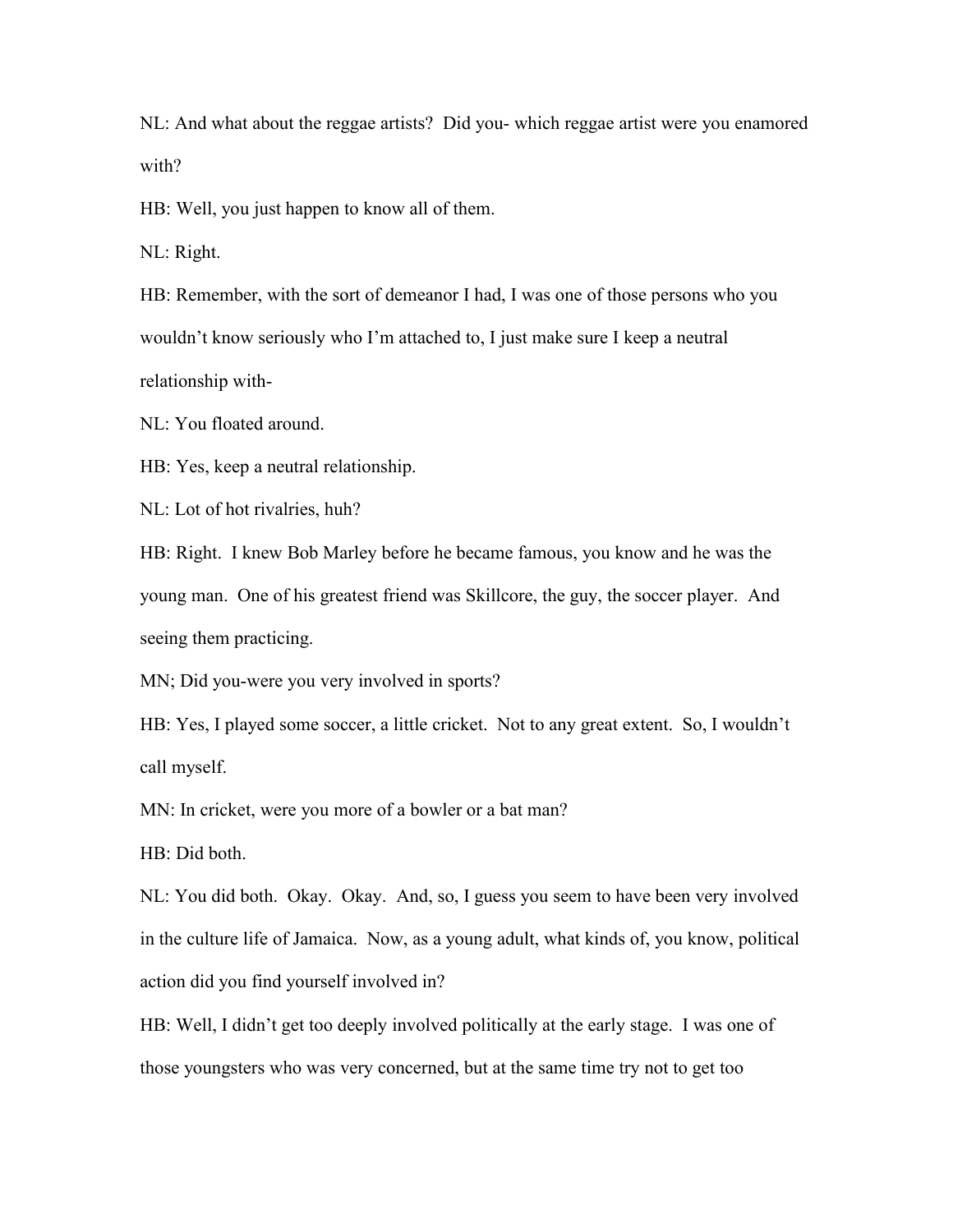seriously involved. Later on,I developed a serious relationship with quite a few politicians.

NL: Because you came of age right as Jamaica was gaining independence.

HB: Exactly, right.

NL: So what did you, how did you experience that?

HB: Well, it was in the time when you have great expectations, but with anticipation. If I remember as a youngster, because you wanted to assert yourself, but trying to weigh things, and where the country is going, and what is going to be there in the result of all our doings. So I was one of those people who was in ambience, if you mean, with great anticipation of what was going to happen.

NL: Okay.

HB: Later on, I got involved, so much so, in the early seventies, I started to, I met then Michael Manley. And one of his great supporters, who was the treasurer of People's National Party, William Issacs, and through William Isaacs I left D&G and went to work with the Wilson's Paper group of companies because he was the manager and director at that time.

NL: Okay.

HB: And then I got more politically involved in everyday life. And at one point they were trying to get me to run for political office.

NL: Really.

HB: And at the same time they wanted me to run for -------------.

NL: For ----------------. Did you know Edward Seaga?

HB: Yes, I knew all of them.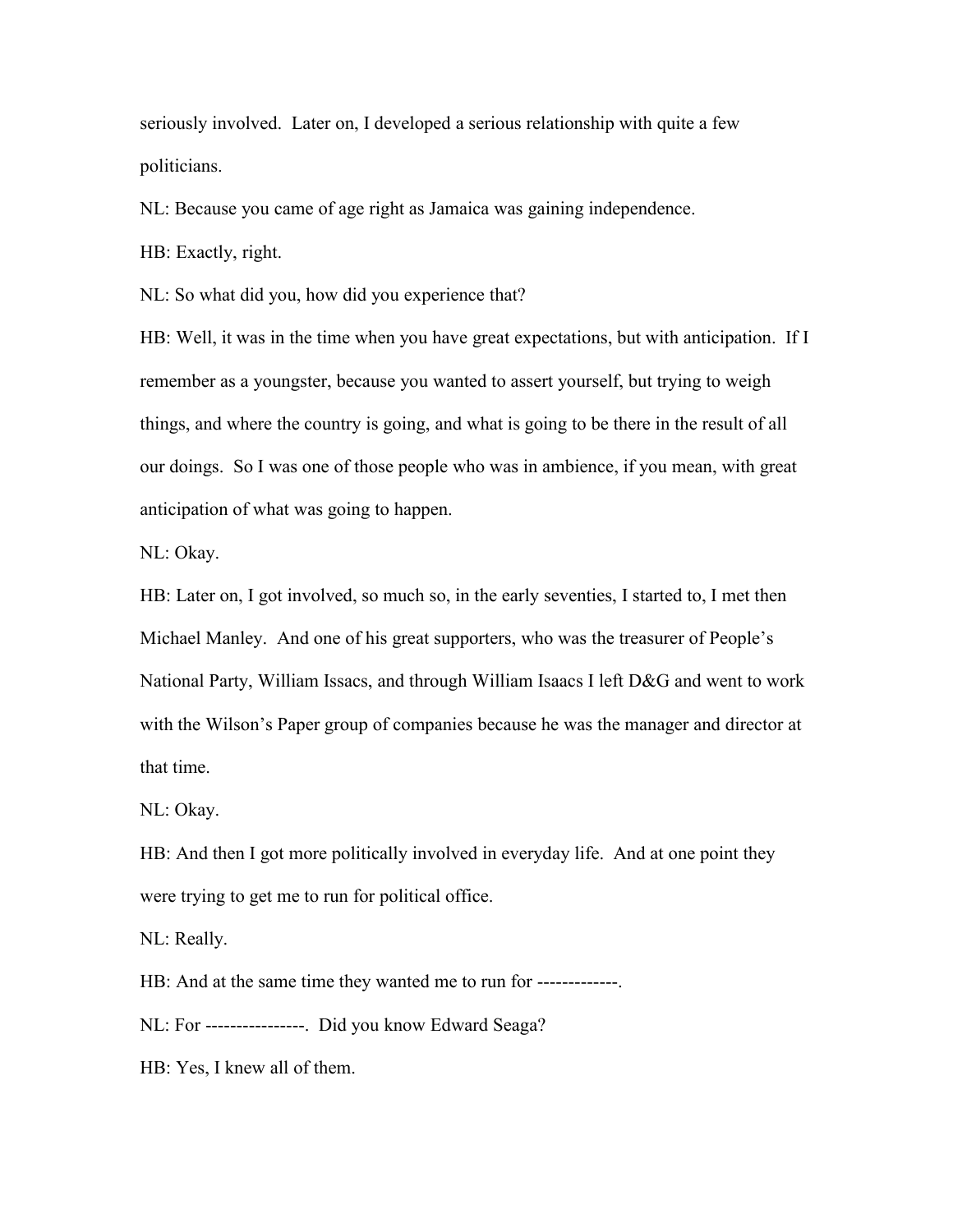NL: Wow! My God. Get out of here.

HB: So, you know, there was always this mixture.

NL: And, I guess, you know, I knew one or two Jamaican-born friends growing up who said to me that, you know, their parents were very reticent about their political leaning, because of how tense and, you know, sometimes violent the political situation could be. So they didn't want-you know, I have friends who said she never knew which way her mother voted, the whole time she was growing up.

HB: Wow.

NL: Because, she was, you know, her mother was fearful for her, you know, saying the wrong thing in the wrong crowd about what her parents-how her parents vote. And I wanted to know, what are your thoughts on the PNP, JLP, you know, rivalry.

HB: Yeah, I understood the riot quite well. And like I said, later on I developed my own political-

NL: Right.

HB: -Endeavors in that. I understood what was happening, because I was able to relate to some of the early people in the party. One of them, Jeff Thompson, who was not only a mentor to me but also he was one of my Kiwanian brothers.

NL: Oh, okay, you were a member of the Kiwanis.

MN: Now, what is the Kiwani?

NL: It-

HB: Actually, it started here. The Kiwanis is-

MN: The Kiwanis Club?

HB: Yes.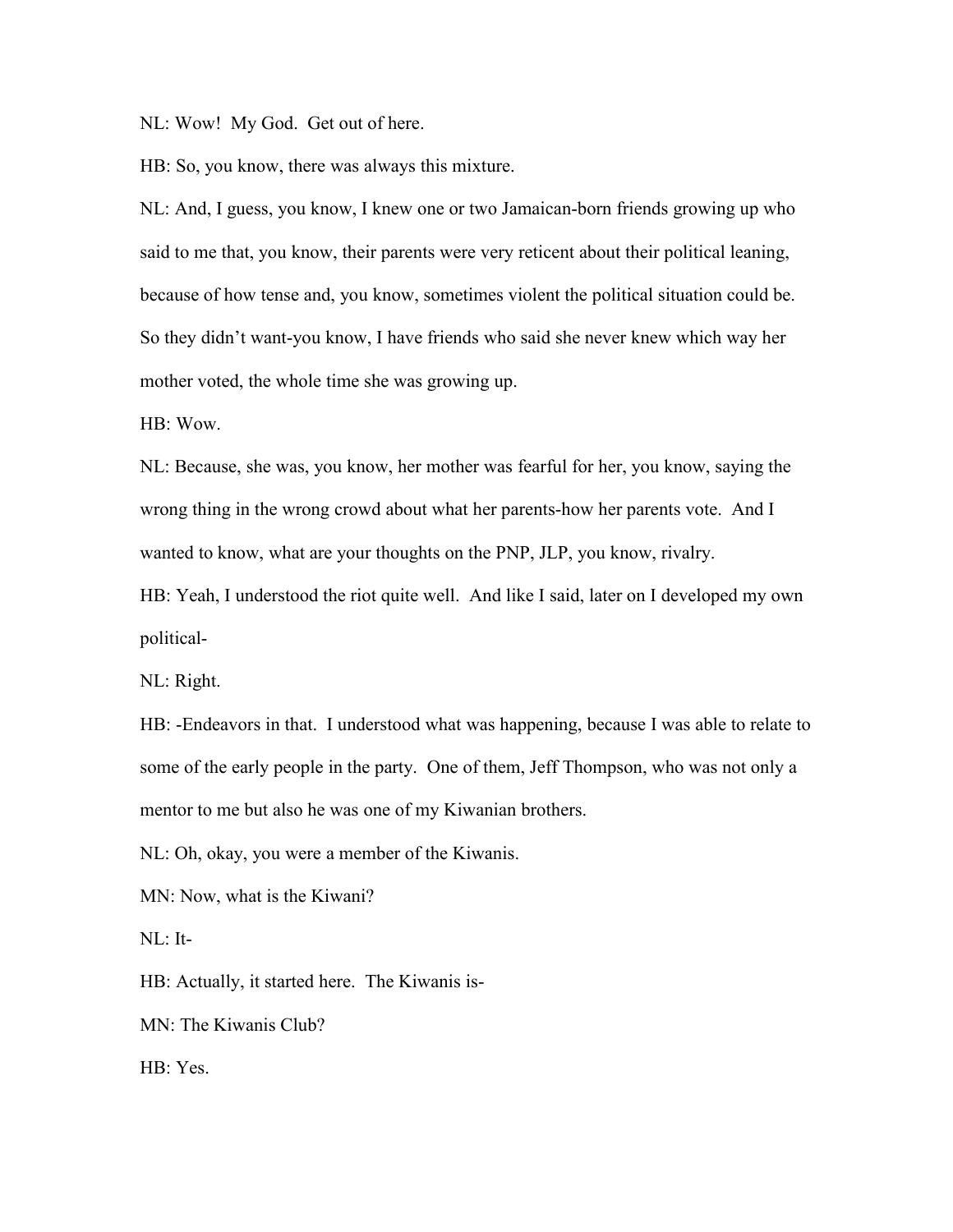NL: Yeah.

HB: And I happened to have been the youngest person in Eastern Canada and the

Caribbean to join at that time. So, you know, I was very involved. (laughs)

NL: Wow. And what-when did you become a member?

HB: I became a member in 1974.

NL: And the Kiwanis were very active in Kingston.

HB: It went all over the country. It is now one of the largest service clubs you have.

NL: Right.

MN: It started in the United States and-

NL: Spread international, yeah.

HB: It's international.

MN: Oh!

NL: Right, right.

HB: It's-The three clubs that you can get the scholarships if you need. It's the three service clubs in the world. It's recognized as the Kiwanis, the Lions-

NL: My father was a Lion in Antigua.

HB: Right, and the Rotary. (laughing)

NL: The rotary, right. Antigua's big service company, and the kind of club that drew on everyone were the Lions.

HB: You're right.

MN: Wow.

NL: So I know exactly the kind of things you might have been involved in through the Kiwanis. So your mentor that was also a Kiwani, he was a member of the PNP?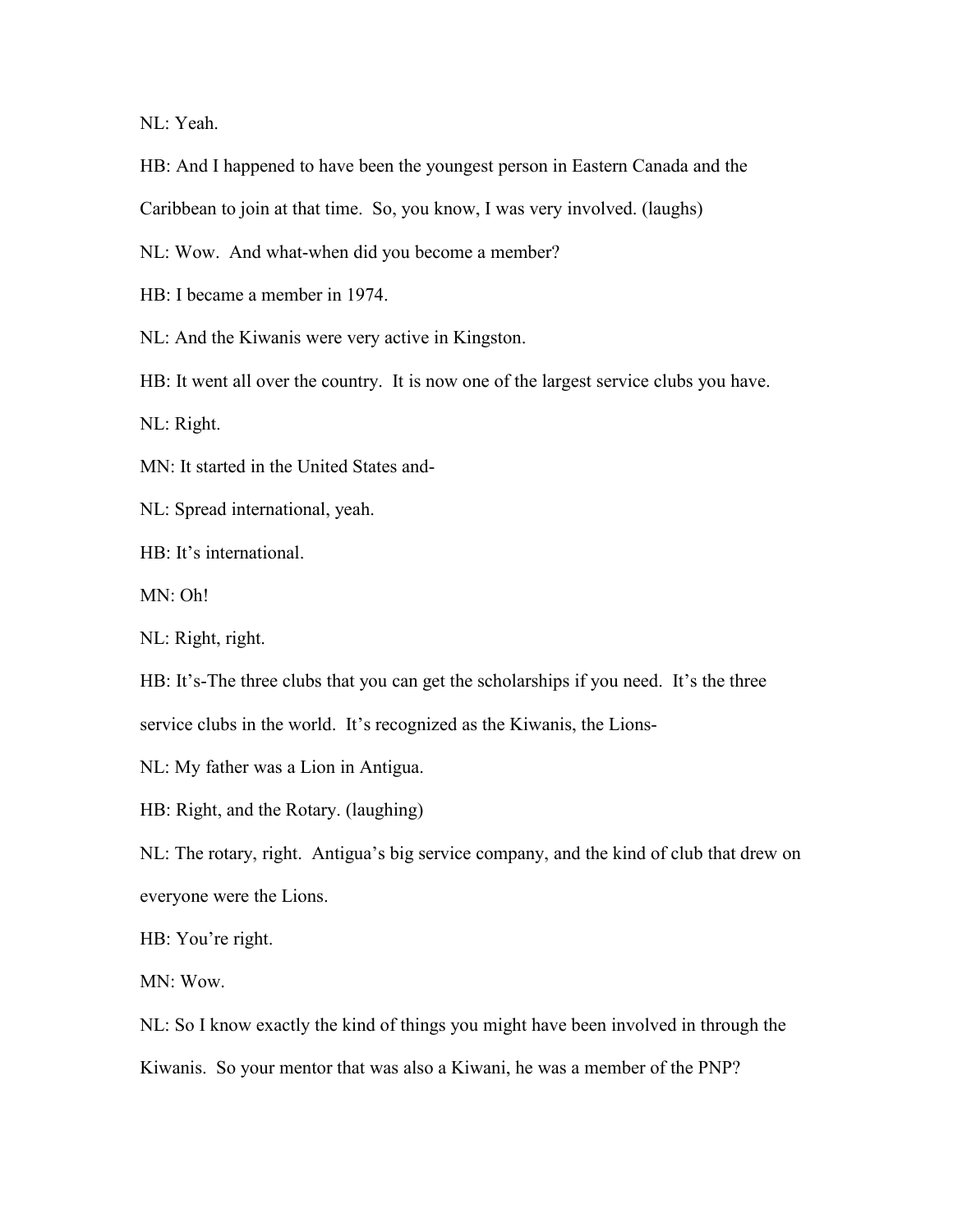HB: Right. And so, whenever I had the chance,we would sit down, have a drink, and we would talk about the early development of politics. Because he was very much an associate of Norman Manley and Bustamente.

NL: Right, all those trade unionists, from the thirties, forties, and so on.

HB: Right. And as a matter of fact, just speaking about that, your prime minister, and my cousin-

NL: Baldwin Spencer?

HB: Yes, and my cousin were good friends.

NL: Really. Look at that.

MN: That's from Antigua?

NL: Yeah, the Prime Minister of Antigua. He's a long time social justice fighter as well so, wow, look at that.

HB: As a matter of fact, when he came here, and met me, and he said, Hugh Beckford,

you know, last name, I thought you were my cousin.

NL: Look at that, the world is so small. Caribbeans even smaller. [Laughter]

MN: Now during those years, late sixties and early seventies, did you ever visit the

United States?

HB: No, I didn't. During those days, I was more fundamentally concerned about goings on in Jamaica.

NL: Right.

MN: Did you have relatives who lived in the United States?

HB: My-one of the separation from my father. I originally took the exam, the common entrance exam, with the intention going to Saint Elizabeth Technical High School,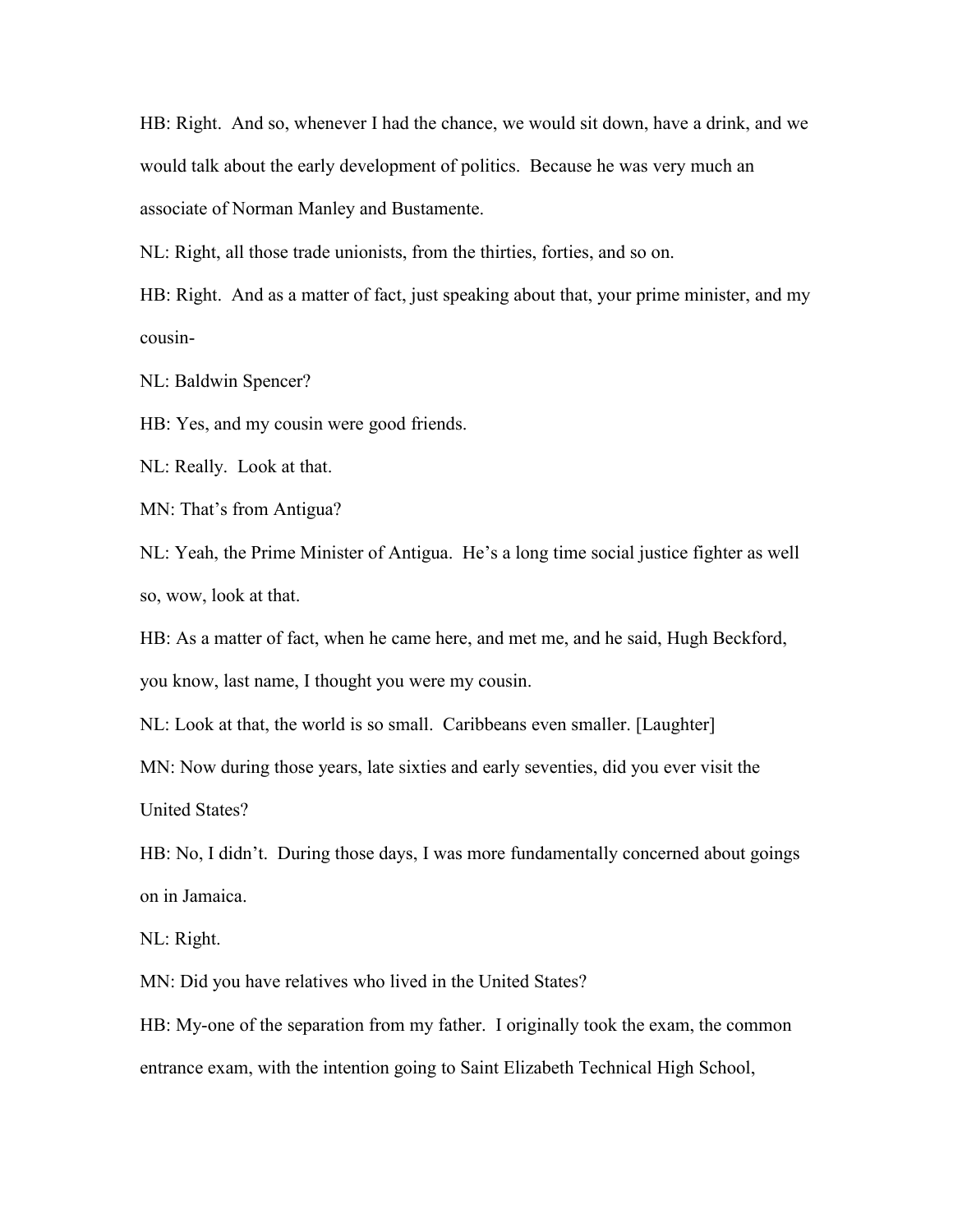because my father was living very close to that High School. So, you know, it would have been tremendous advantage to have that. And but, he migrated to the United States so I had to switch from Saint Elizabeth to in college.

NL: And where in the United States did he end going?

HB: Right here in the Bronx.

MN: Really! In what, this neighborhood?

HB: Actually, he, when he came, he lived in the South Bronx for a while, and then he came and lived in the Northeast Bronx. That's where a lot of Caribbean people land.

MN: Do you remember streets he lived in the South Bronx?

HB: Finley Avenue.

NL: Wow.

MN: Finley between-

HB: If I remember, it's between one sixty-six and one sixty-seven, and something like so.

MN: And do you know, was he involved with a church?

HB: Yes, the I think the church is closed down now, I think it's one sixtieth street.

NL: What denomination was it?

HB: Episcopalian.

NL: Saint Margaret's?

HB: Saint Margaret's? Saint Simeon!

NL: Saint Simian, that's still there! I know Saint Simeon's! [Laughter]

MN: Where was that one? What street?

NL: I don't know what street Saint Simeon's is on but I have longtime family friends who are still members of Saint Simeon's.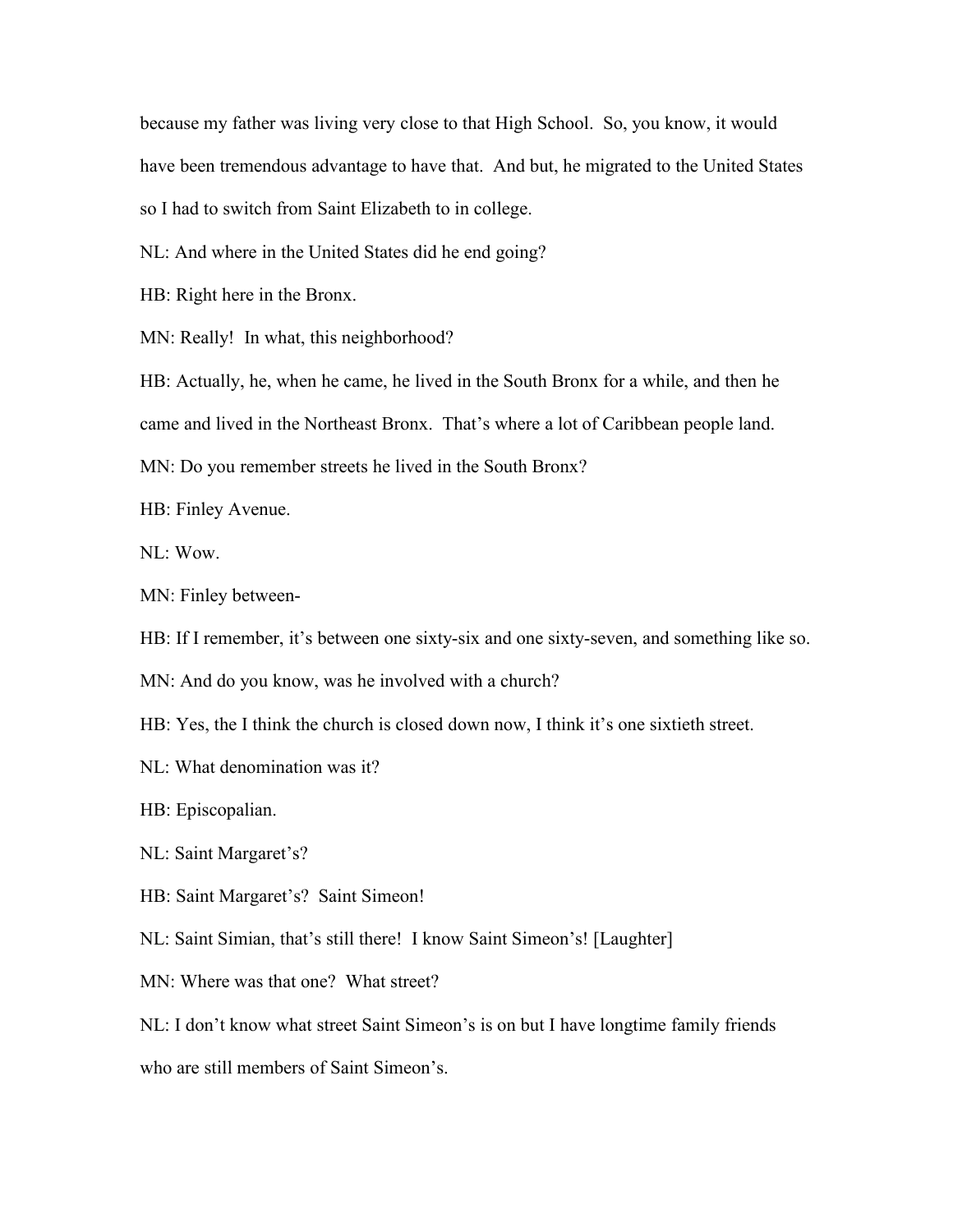HB: Really?

NL: Saint Simeon's Church is still very much operational. I have to ask-

MN: So he was in Saint Simeon's, and then when he moved here it was Saint Luke's?

HB: Yes, yes, yes.

NL: Okay.

MN: And what year was Saint Luke's opened? Was this a very old church?

HB: Yes, I have the history somewhere. As a matter of fact, my father only migrated to Florida last year.

NL: Oh, so he was a member of Saint Luke's until-

HB: He used to sing in the choir and everything.

MN: Does he ever come up to New York?

HB: Yes.

MN: We should interview him.

NL: Yeah. So what year did he leave for New York then it was what, the mid-sixties, late sixties?

HB: Yes.

NL: Okay, okay.

MN: And what was your impression of New York living in Jamaica.

HB: Well, first, you know, because even though my grandfather came here, he didn't give us, speak about New York of such, you know. I guess most of the times he always focused on the Caribbean. And it's a passion to become part of that, because even though I live in the United States, my focus still is on the Caribbean. And because my grandfather was always concerned on what is happening within the Caribbean region, in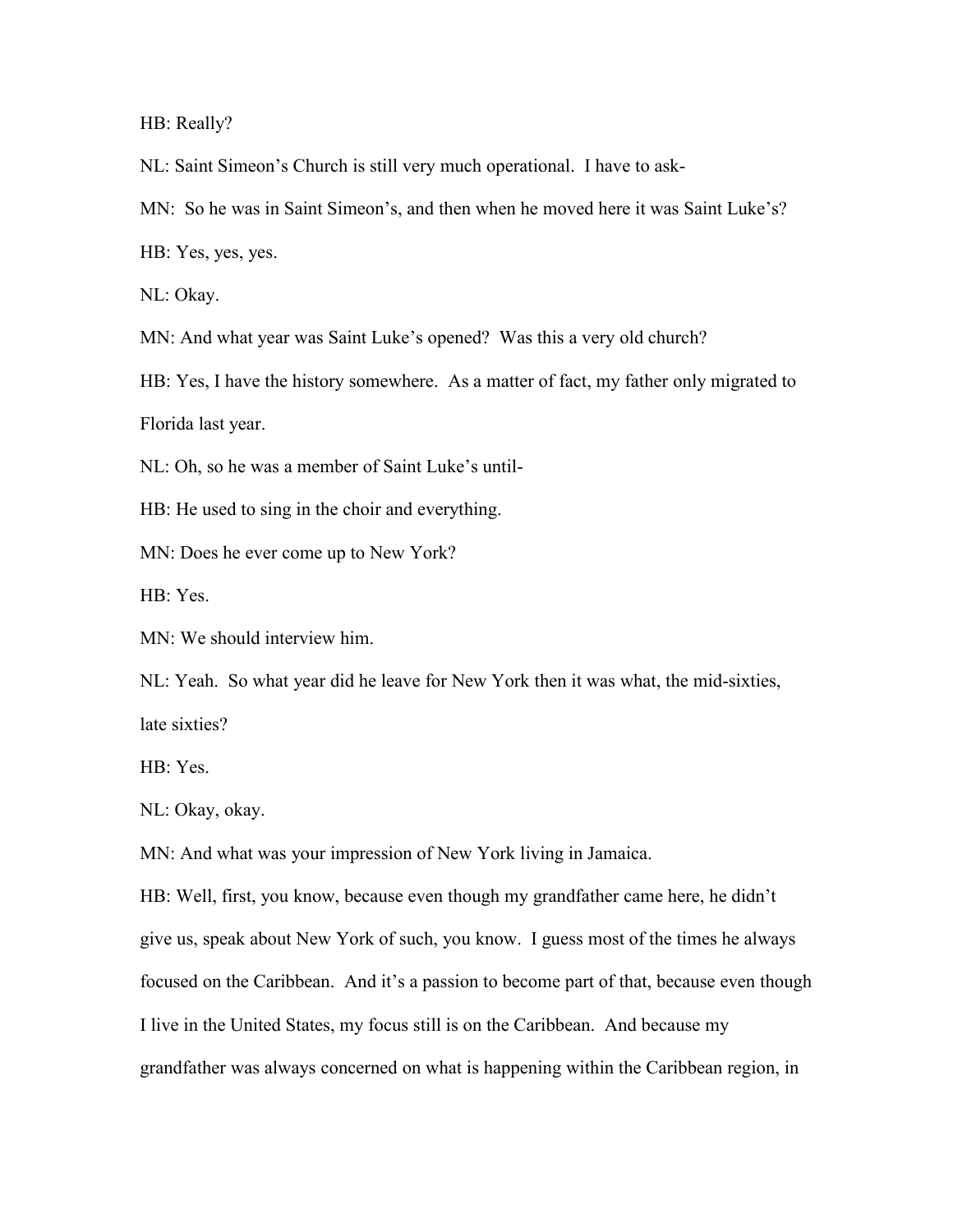particular in Jamaica. So, he didn't talk much about United States. And when he came here, he worked at one of the hospitals, for a short while.

NL: Okay.

HB: And my grandfather was the type of person who was gifted, if you may. He could set a bone better than any doctor. Or a flip joint. And if you had certain illness, he would know what sort of-

NL: Roots, or-

HB: Roots, or tea, green leaf to get and to give you to, what would cure it better than any doctor. (Laughing)

NL: So he was sort of like a healer.

HB: Yes, not in some ways-

MN: Holistic medicine.

HB: Right.

MN: What they call today holistic medicine.

HB: Exactly. That was hiss forte.

MN: He sounds like a remarkable person. To be able to create this whole agricultural

complex, and-

HB: No, he was, he was.

MN: What was his name?

HB: George Murray.

NL: George Murray.

HB: Yeah, that's where my middle name comes from.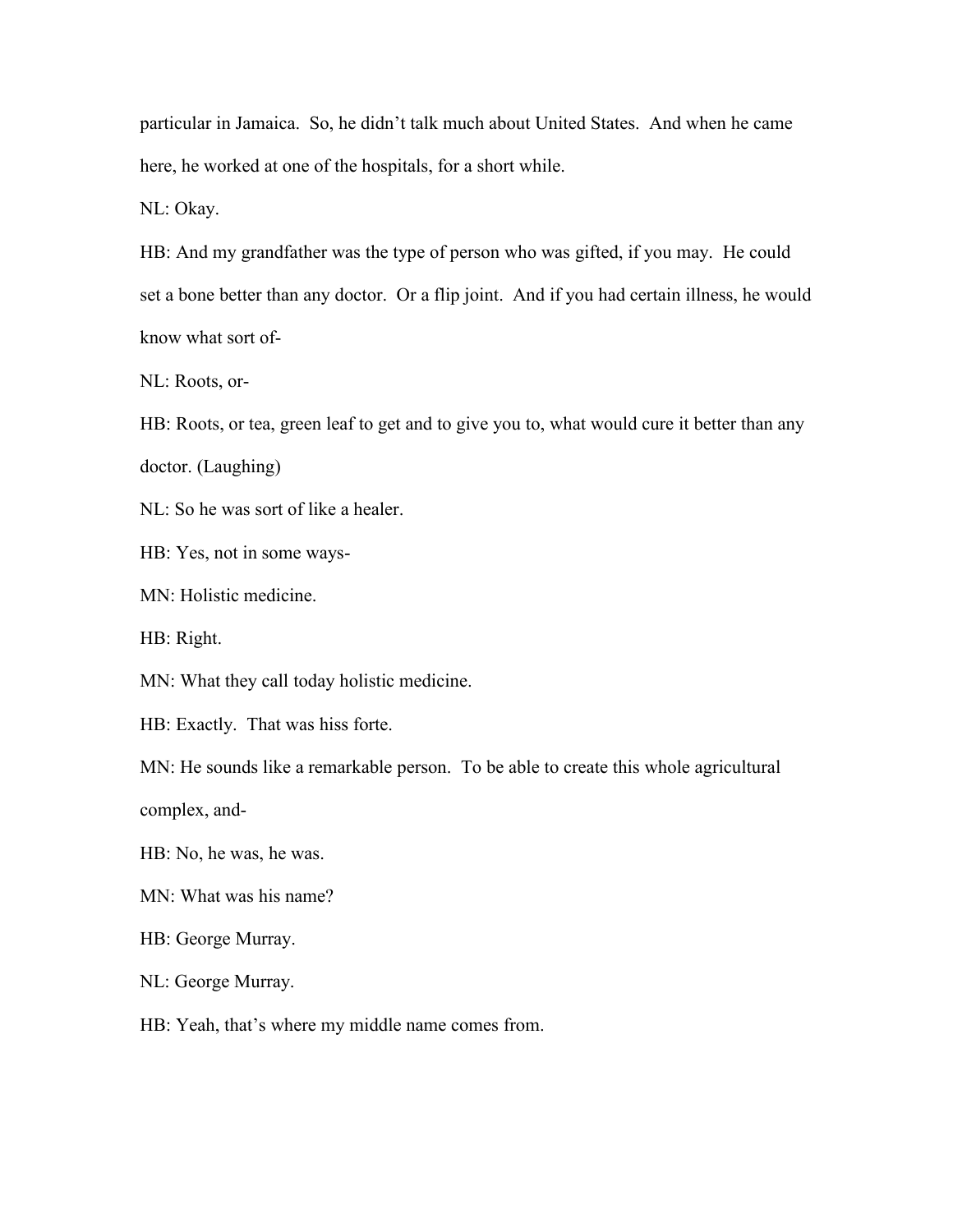NL: Oh, okay, okay. So, I guess now, you're a young adult now, you're working at the West Indies Paper Company. How then did you end up moving towards an idea of coming here, not continuing your professional career in Jamaica?

HB: Well, what happened is that I-there was a big joke about valets. I got a scholarship

to go Canada, to study, and then to work part-time with the Wyer's group of companies.

NL: And what kind of companies are that?

HB: The Wyer's group of companies, they make paper products.

NL: Okay, sort of continued the same of work you did on the island.

HB: Right, because, one of the companies that William Isaacs was managing was associated with the Wyer's group of companies, that was the West Indies Paper. And, what happened is, (laughing) I went to Canada, and the first winter start hit me, before I was started. Like right now. [Laughter].

NL: So, snow was not your forte.

HB: Not at all. I went right-straight back home. And, because of this, I couldn't go to Isaacs, because it was through his company that I-

MN: So he made the connection for you.

HB: Right, it is through his company I got the scholarship. So, what happened, I stayed in Trelawney, and starting working with an agricultural society. Minister of Agriculture, through one of its affiliates. And I switched my whole profession. I starting doing accounting, because I was good at figures.

NL: Okay.

HB: From elementary school. Right. I became an accounting clerk, from there I became a bursar for a secondary school.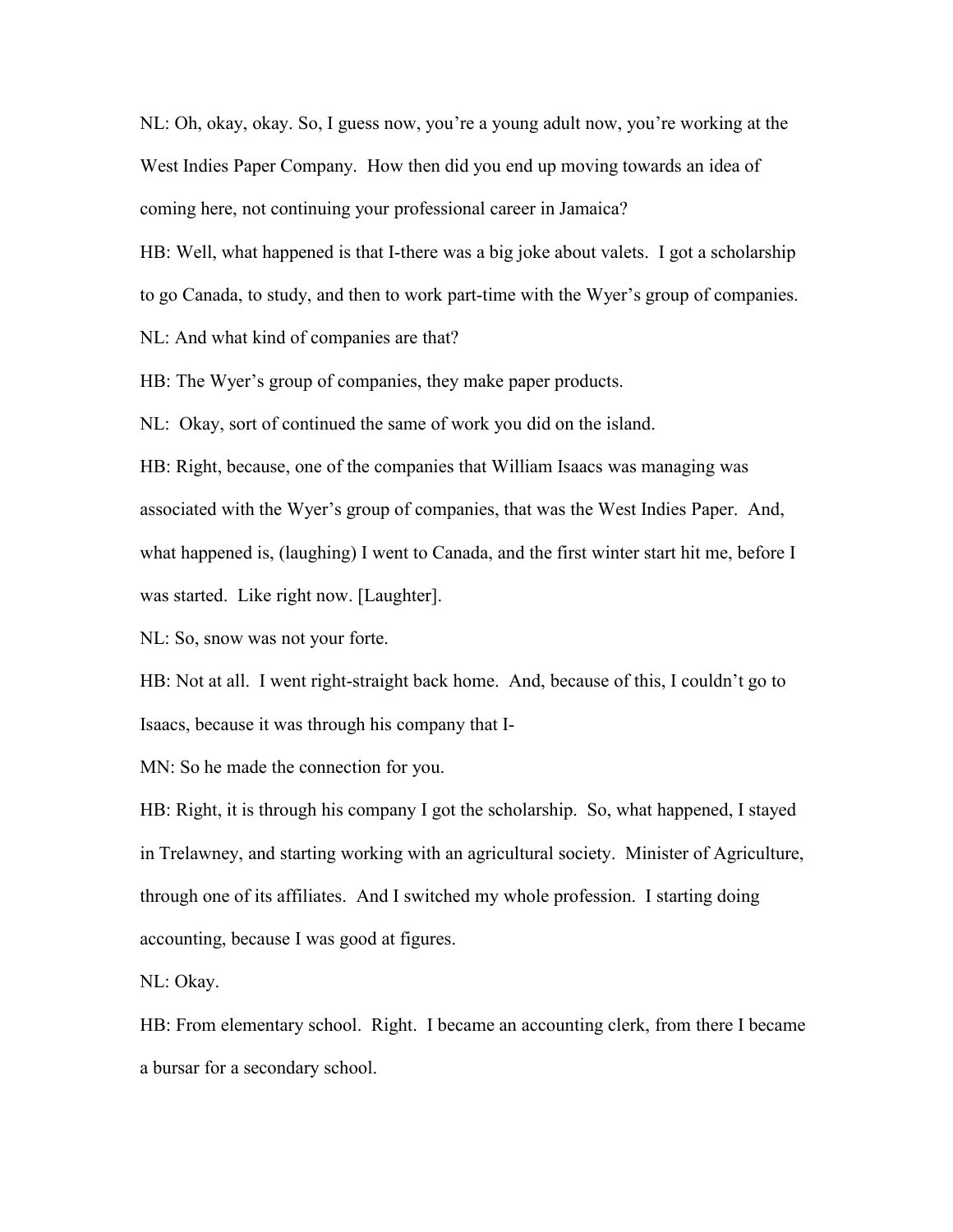NL: Okay.

HB: And the fascinating thing about this, while I was the bursar, I opened an agricultural store. And agriculturists and myself, leased a cattle farm, and we started work [Laughter] NL: Wow.

MN: So you raised cattle?

NL: Jack of all trades.

MN: A dancer, and a cattle raiser, and a paper-wow.

NL: And a politician.

MN: There are no cattle in this building, are there? [Laughter]

NL; So then, the cattle rearing, that you, you know, were you doing dairy, or were you doing actual meat products?

HB: Not dairy. We bought a young cow, some aluminum company.

MN: So you didn't slaughter steers and make steak or anything.

NL: Okay, and from there, how long did that last?

HB: It lasted for about three years, and then somehow, I got restless, and I decided that I would sell the agricultural store and the cattle farm. I sold them to my prop. After then, I went back to Kingston, became the accountant for the Caribbean Conference of Churches. NL: Wow.

HB: And did part-time accounting for the Jamaica Council of Churches.

NL: Okay.

HB: And it was while I was there, and still very active with the Kiwanis movement, I was sent to California as a delegate, and on my way back I stopped with my father here in the Bronx. And this was 1980.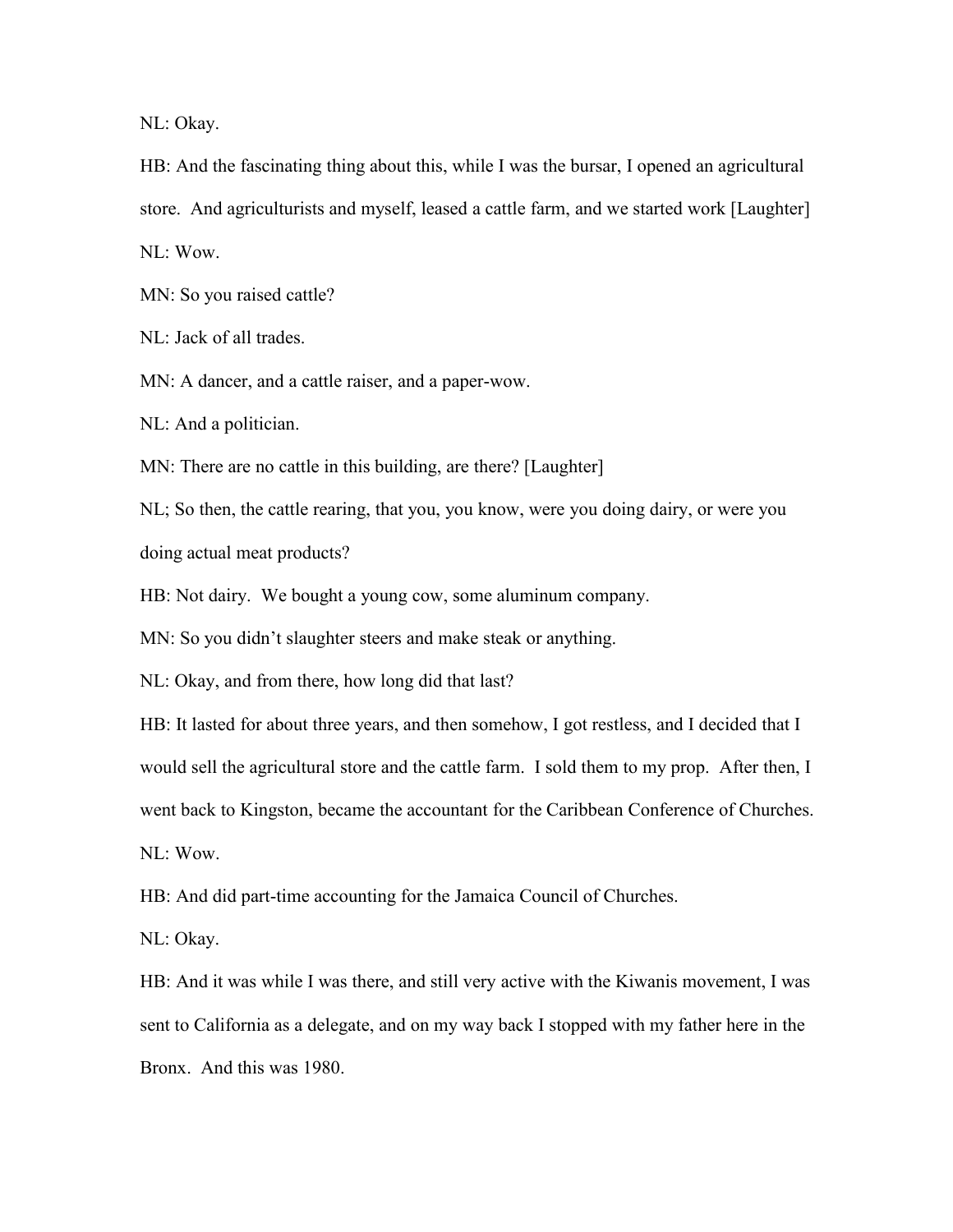NL: 1980.

HB: And my father insisted that because of the political endeavors in Jamaica, I should stay.

NL: Because, I know, by 1980 things were getting violent.

HB: Yes.

MN: Natasha, I'm going to have to take a break, I'm feeling a little sick, so I'll be in the car, and come when you're finished.

NL: Oh, okay, no problem.

MN: I just feel a little under the weather, so.

NL: All right. So you came here in 1980, and you decided to stay.

HB: I didn't, actually.

NL: Well, your dad decided for you. Okay.

HB: Because I really wanted to go back to Jamaica then. And he insisted that I stay because one of the things that he was very concerned about was the political endeavors in Jamaica.

-------------Inaudible-------------

HB: And that's how I ended up at Fordham.

NL: Okay. Wonderful! So, you ended up at Fordham, and what year did you enter for them, then.

HB: Eighty-one.

NL: Eighty-one.

HB: Because I came here in the summer of 1980.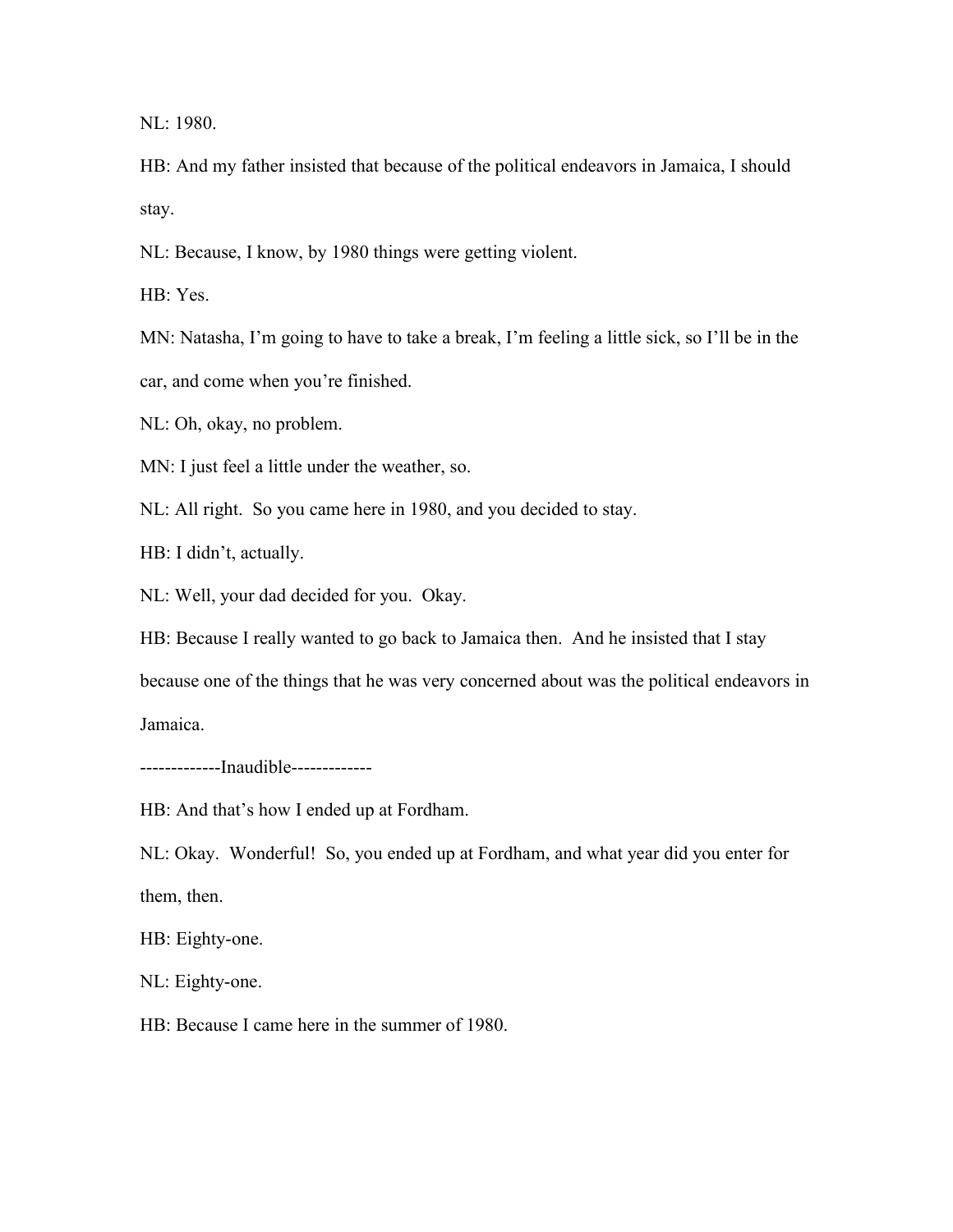NL: Right, but you couldn't enter right away, you had to wait for the next fall. Okay. And what did you do in the meanwhile? Did you work before you started Fordham? HB: My father had a business here, in the South Bronx.

NL: Okay, and what did he do, because when you mentioned your father last he worked for a hospital.

HB: No, that's my grandfather.

NL: That is your grandfather! Oh, I didn't realize. So, what did your father do then, what kind of business?

HB: He had the AAA franchise for the South Bronx.

- NL: Oh, wow! So he did auto-body repair.
- HB: Not the body. You know, if you break down, you call AAA.
- NL: Right, the services.
- HB: He was the company that would come and whatever help your need.
- NL: Roadside assistance and a mechanic. So he's kind of like traveling auto-body repair.
- [Laughter] And where was his business located?
- HB: River Avenue on 149<sup>th</sup> Street.
- NL: My dad used to have an auto-body shop on Third Avenue. A long time ago.
- HB: My father possibly knew him, too.
- NL: Your father-?
- HB: It is possible that he-
- NL: That you might have known my-
- HB: Yes, because we used to-our air went up 170<sup>th</sup> Street, and crossed over Third Avenue.
- NL: It's very possible, then. My father used to do work for something called Capital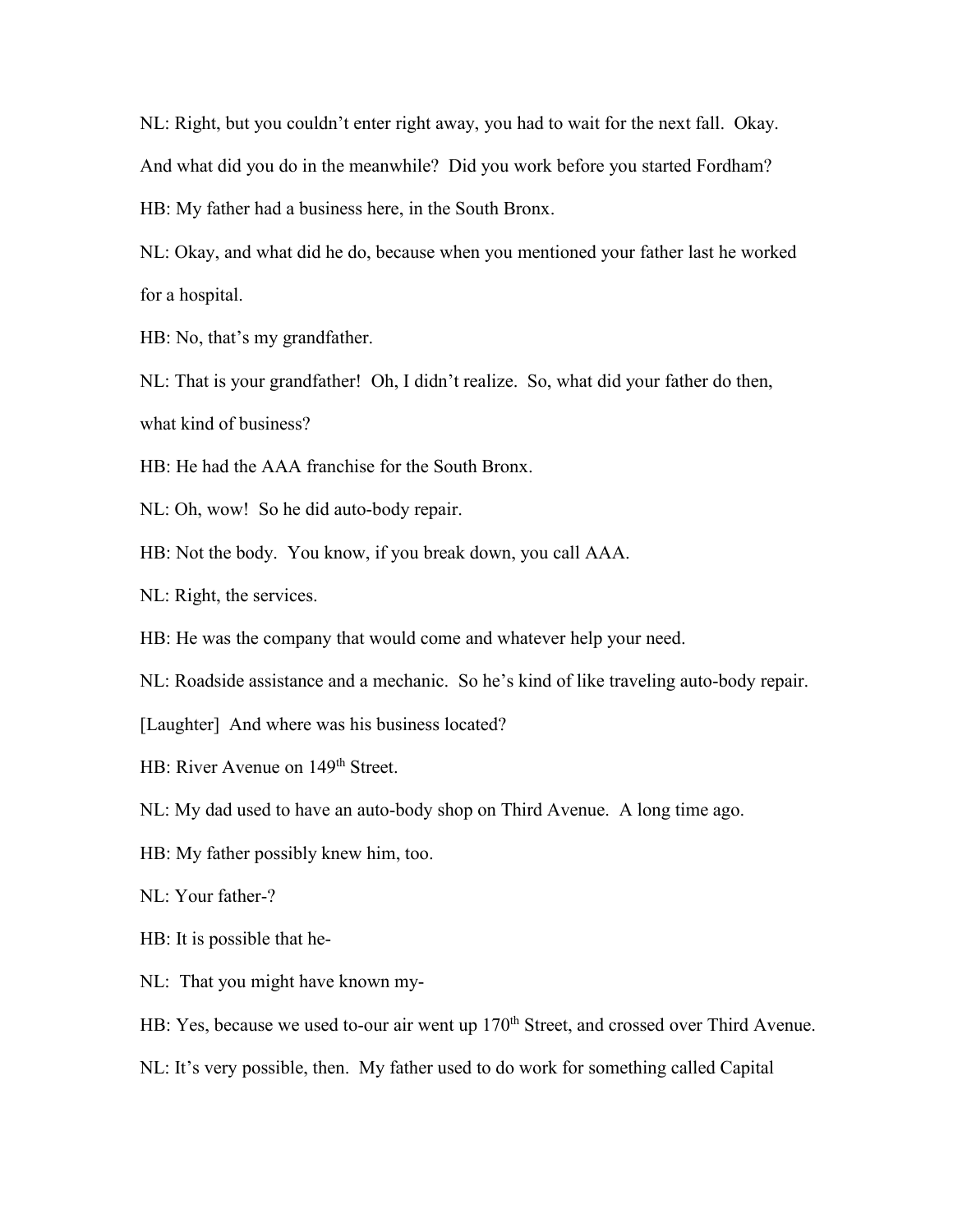Motors, I don't know if you remember that. But he had his own mechanic shop, somewhere in the South Bronx. And that was above 149<sup>th</sup>, probably somewhere in the 160's or something like that.

HB: My father would know him, then. Although I'm not sure.

NL: Okay. Well, if you ever have your father up here for a visit, please let us know. And, we would love to interview him, he sounds like he would be a good interview as well. So, we're off-topic now, back to you. [Laughter] And your work. So you decided to go to Fordham, and did you have trouble with your-your transition into life at Fordham. HB: Well, it was really amazing, to a certain degree. The decision was to either go to

NYU or to Fordham. Both had accepted me at the time.

NL: Okay.

HB: I chose Fordham and I'm happy I did.

NL: Really.

HB: Yes.

NL: Okay. And why?

HB: Well, two things had happened. One, it was closer to me. The second thing is that-

NL: Because you were staying at home, right?

HB: Yes.

NL: Okay, you didn't move out.

HB: And the second thing that happened is that they were very open to the sort of studies that I wanted to do.

NL: Okay, and that's what I was going to ask you next. What were you interested in?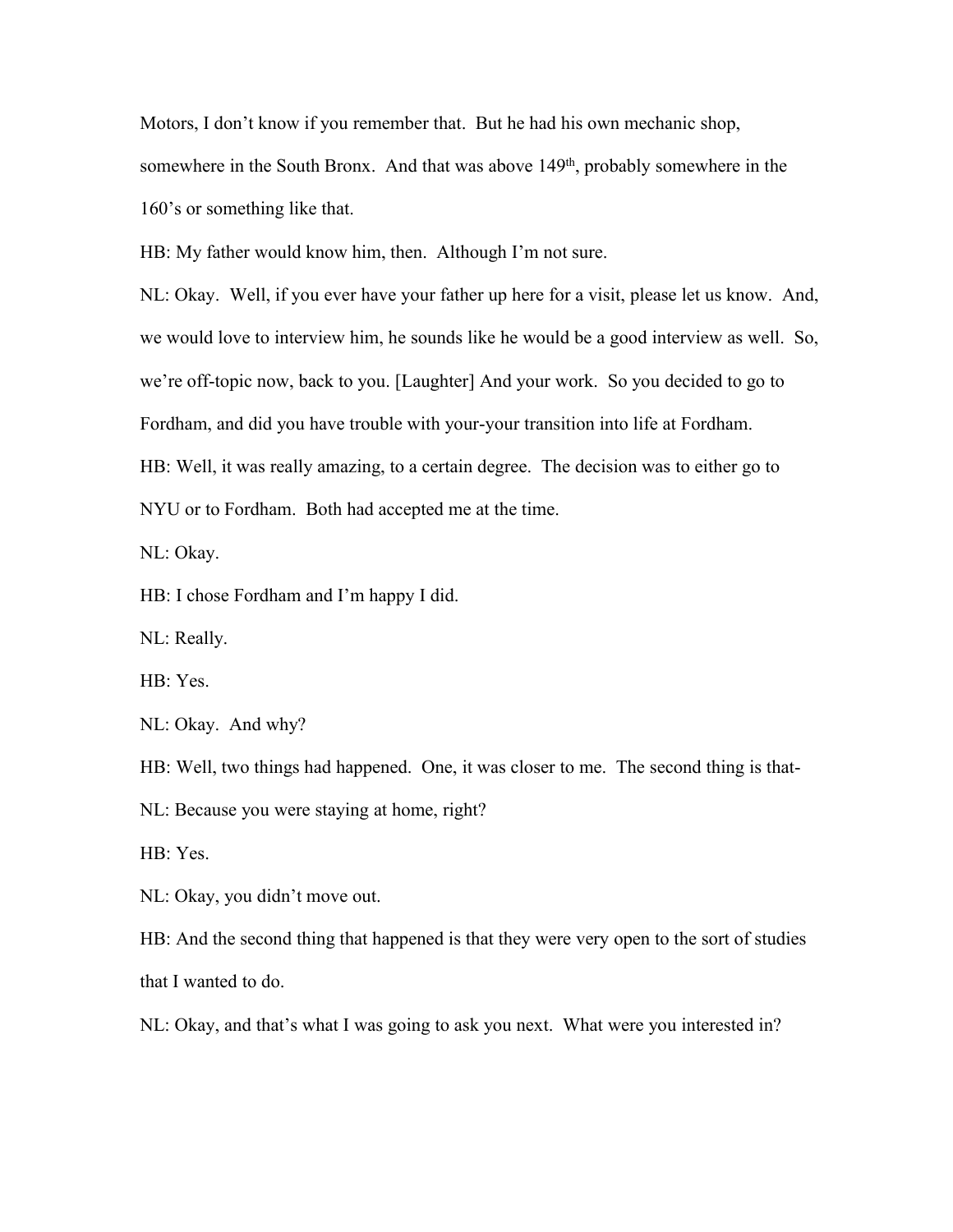HB: But before I got to that, all of the sudden, I don't know if it was the influence of the churches in Jamaica, but all of a sudden I decided that I was going into the ministry.

NL: Oh, wow! Okay. So you got the called.

HB: So I was going to study for the priesthood. And I went to Fordham. While at Fordham, though, I became a postulant of the diocese.

NL: Really.

HB: Definitely.

NL: So, in the Catholic-

HB: No, in the Episcopal Church.

NL: Oh, in the Episcopal Church. That's what I was going to ask you, in which, you know. Okay.

HB: And I was fortunate, and I hate to say this, to make other students hear it because they might get jealous. [Laughter]

NL: Say it anyway for the kids, maybe somebody might be inspired by it.

HB: I was able, through the Dean's, to pin my studies, to do both Sociology and Theology.

NL: Wow..

HB: Theology you're not supposed to do at undergraduate level.

NL: Oh, wow.

HB: So I was fortunate to go to a lot of lectures in theology at the graduate level.

NL: Oh, wow. And who did you work with? Who were the professors that you-

HB: Well, we had Dean Burna and Dean Healy, who was very instrumental in procuring it for me.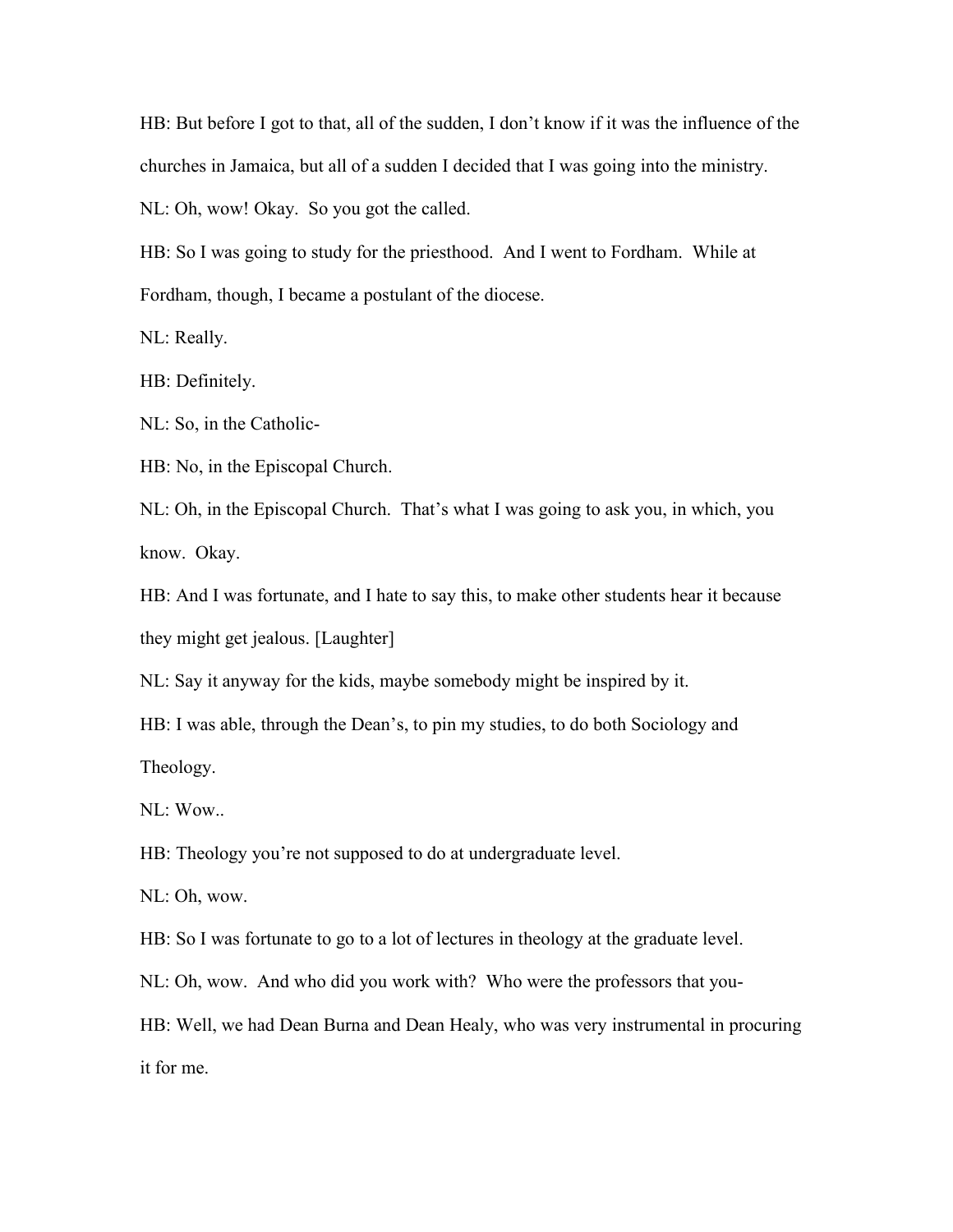NL: Wow, okay.

HB: So I enjoyed both were-and, of course I have, during the course of this I was working with my father, and then by the time I graduated, I worked with the Catholic charities.

NL: Right, okay.

HB: And, in the course-before doing that, however, another surprising thing happened from Fordham. Doctor-oh, gosh, what's the name-he was adjunct professor for Fordham. NL: He was a what kind-an adjunct. Okay. In which department, in sociology? HB: Yes. I was going to tell you something. He was fascinated somehow with what I was doing, and my type of personality. And he invited me up to Orange County to do a project.

NL: Really. And what kind of project was this?

HB: Well, he knew that I, early stages of, that I believe in preventative services. And so he wanted to give me the opportunity to come up to Orange County to create one. And out of that came the first project, local and state of New York transition from education. college students, from prison to college.

NL: Wow.

HB: Riker's Island, I understand, use it as a model.

NL: Wow. That is wonderful.

HB: Doctor Pearson was the professor.

NL: Doctor Pearson, okay. And so what kind of program did you implement-what was the curriculum?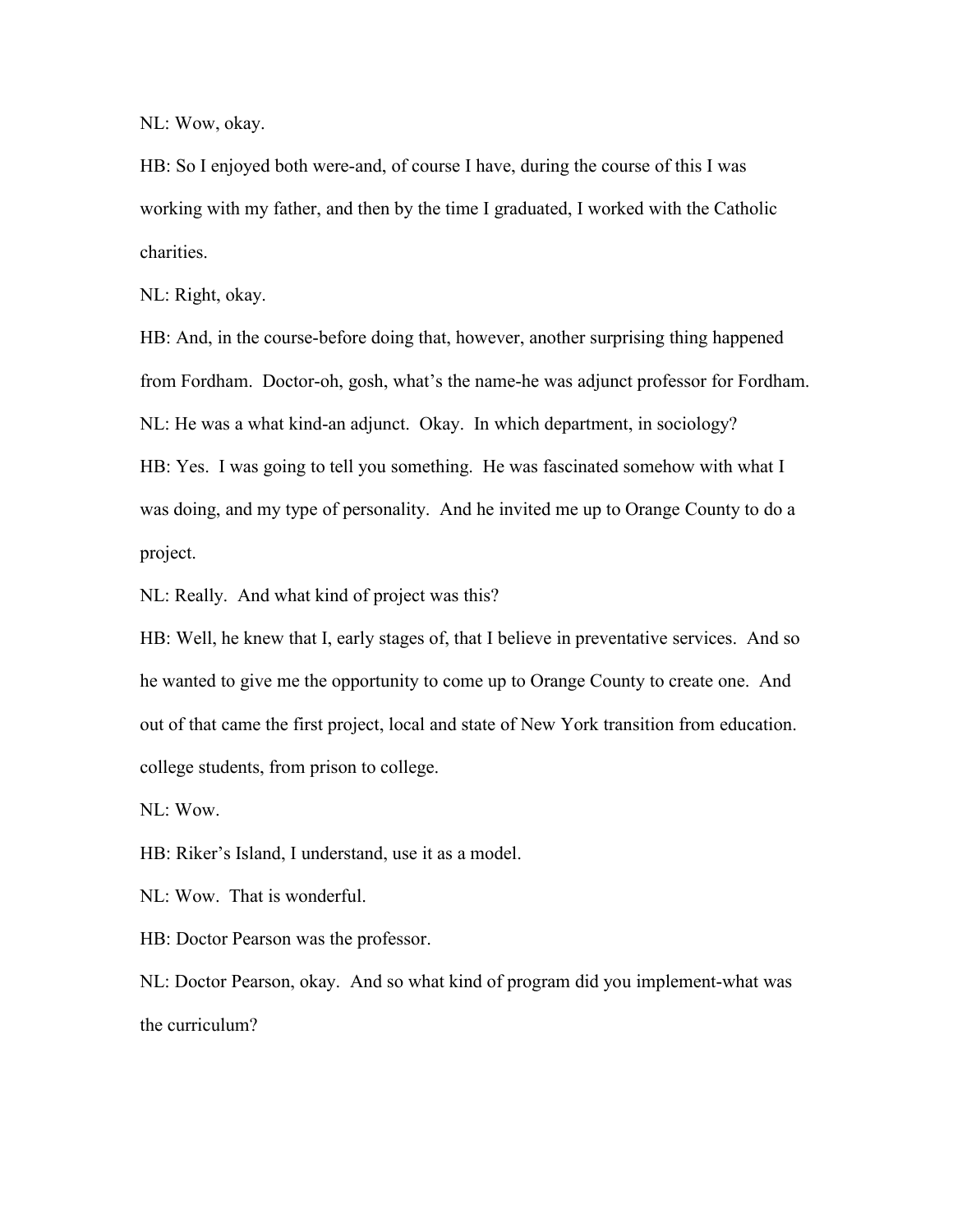HB: That was-the curriculum, for example, if a youngster was in prison, or mainly Orange County Jail, and the criminal element was mental health related, then that person would be eligible, go to the college, start giving them courses towards their degree. They get a prisoner's completion of it. They could walk onto the campus.

NL: And complete it, as a full-time student. Wow, that is wonderful.

HB: It was the first of its kind, what can I say, you know. And then I, after working with, I became educational coordinator for New York City, and part of Westchester

NL: Wow. And all of this happened while you were still an undergraduate?

HB: I had finished [Laughter]

NL: You had finished, okay. Because I was going to say, there is just so much on your plate! [Laughter] Okay, so we're on track, but I wanted to go back a little bit,before we finish the conversation about Fordham, I wanted to find out, what was Fordham like for you, what was life like with the other types of students there? Did you come across a lot of Caribbean students?

HB: Yes, there were a few Jamaicans, a few Hispanics, but there were mainly Caucasians. But growing up the way I grew up, it didn't phase me one bit. My grandmother was Caucasian, so.

NL: Right, no, I understand that, yeah. It's just because I know, from what I understand, Frodham was, you know, not always the most racially harmonious campus.

HB: I guess it didn't worry me much, and I can remember a communication with Doctor Humphrey, a class, and Doctor Humphrey is a gentleman that I-professor that I really admired. Because he was one of those very liberal type of person. And yet very strict. You know, you had to do things properly. But he was one of these liberated persons who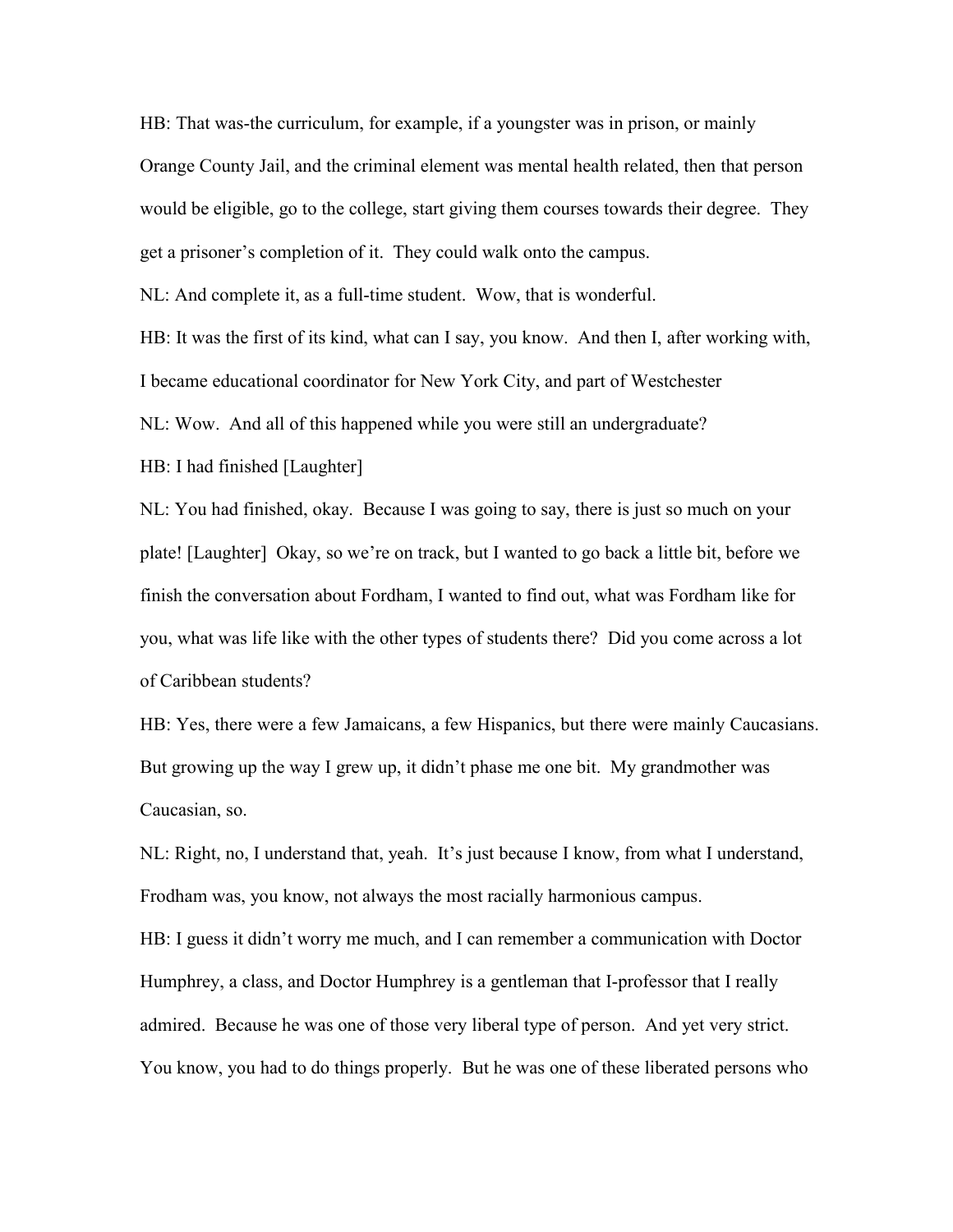could see beyond color and creed and variety of things one does. And in the communication class we had to pick a subject from the table, that was very harsh, touching something racially.

NL: Right. And what subject did you choose, do you remember?

HB: It was the element of black person being treated.

NL: Right. Is this police custody?

HB: In the community.

NL: Oh, in the community. And were you focusing on the Bronx-

HB: No, no, no.

NL: -or the wider New York City.

HB: Yes.

NL: Okay.

HB: So I-not only you had to write a paper on it, but you had to do an oral presentation.

So I did both, and of course, and that class, I'll never forget it, I got an A. [Laughter]

NL: You always remember the good stuff, right?

HB: So what happened is, one of the great experience of that, is that there's a young gentleman from Boston, who was studying here, and for some reason came to sit with me. And during the conversation class he sat with me as well.

NL: Right.

HB: And after we finished the presentation, he said, 'Hugh, that's not your experience'. I said of course it's not my experience, but I said, 'Why would you say something like that'? He said 'Because you're a Jamaican'. So I had to tell him, 'If I'm walking down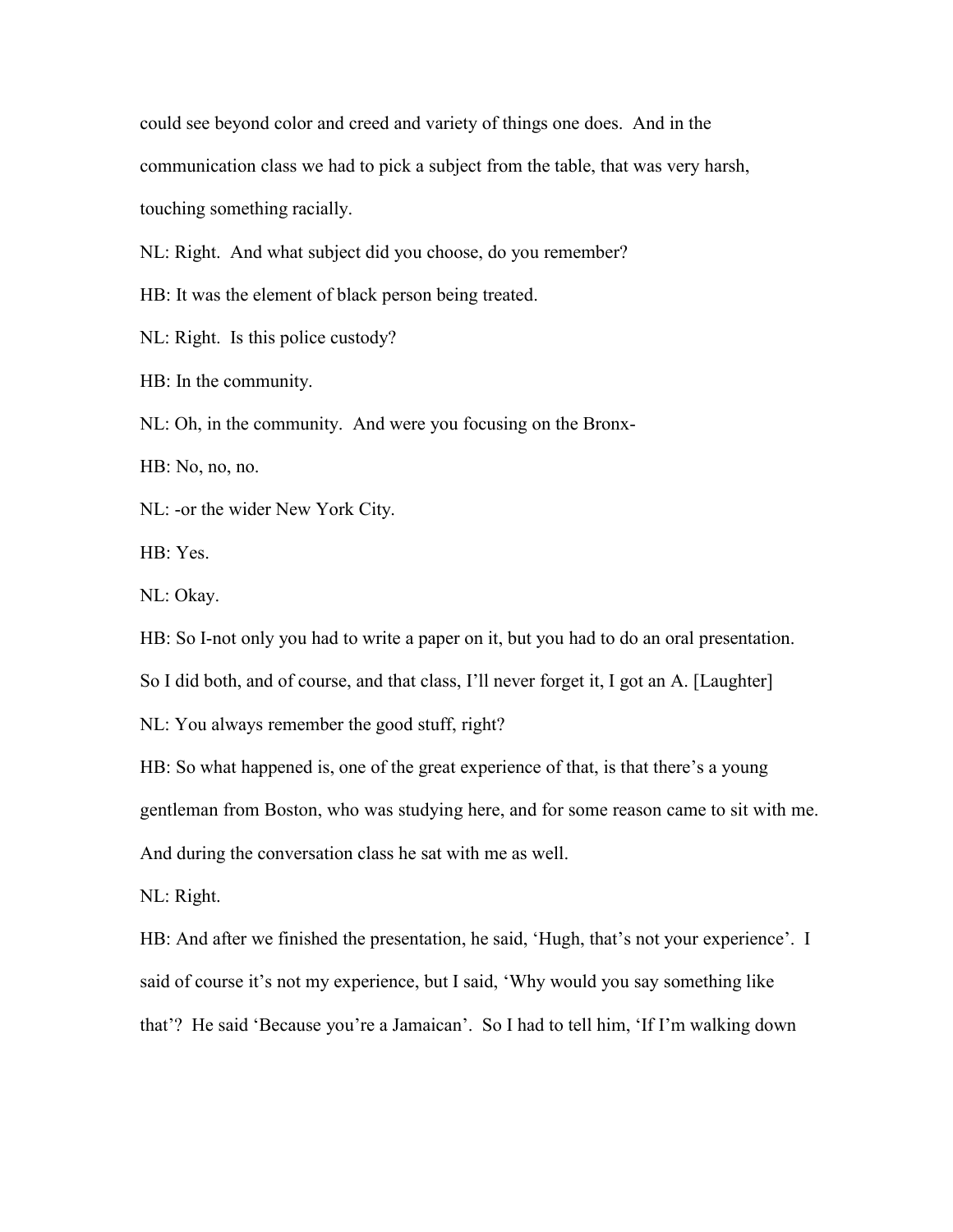the street, and two Caucasian people come and see me, and see me approaching them,

they wouldn't know whether I'm Jamaican, or I'm African , or American.'

NL: Right.

HB: Because all they will be looking at is a black person.

NL: Exactly.

HB: In which they would have developed an attitude.

NL: Right, right. So you were already developing race consciousness.

HB: Yes. And that made his eyes open, his intellect opened a little bit.

NL: Right.

HB: He thanked me for doing that because he was studying journalism, so it felt good to see that I could help.

NL: Really, look at that. So now that you mention that, what were your first impressions

of life in New York City when you came here in 1980?

HB: It was far beyond what I ever imagined and thought.

NL: In a good way?

HB: Negative way.

NL: Oh, a negative way! [Laughter]

HB: You know, well you looked on the housing-

NL: Right.

HB: -and the whole outsides. All of the lavatories, just, some of what we have in the islands.

NL: Okay,

HB: And the establishments, the way of life. It was very different.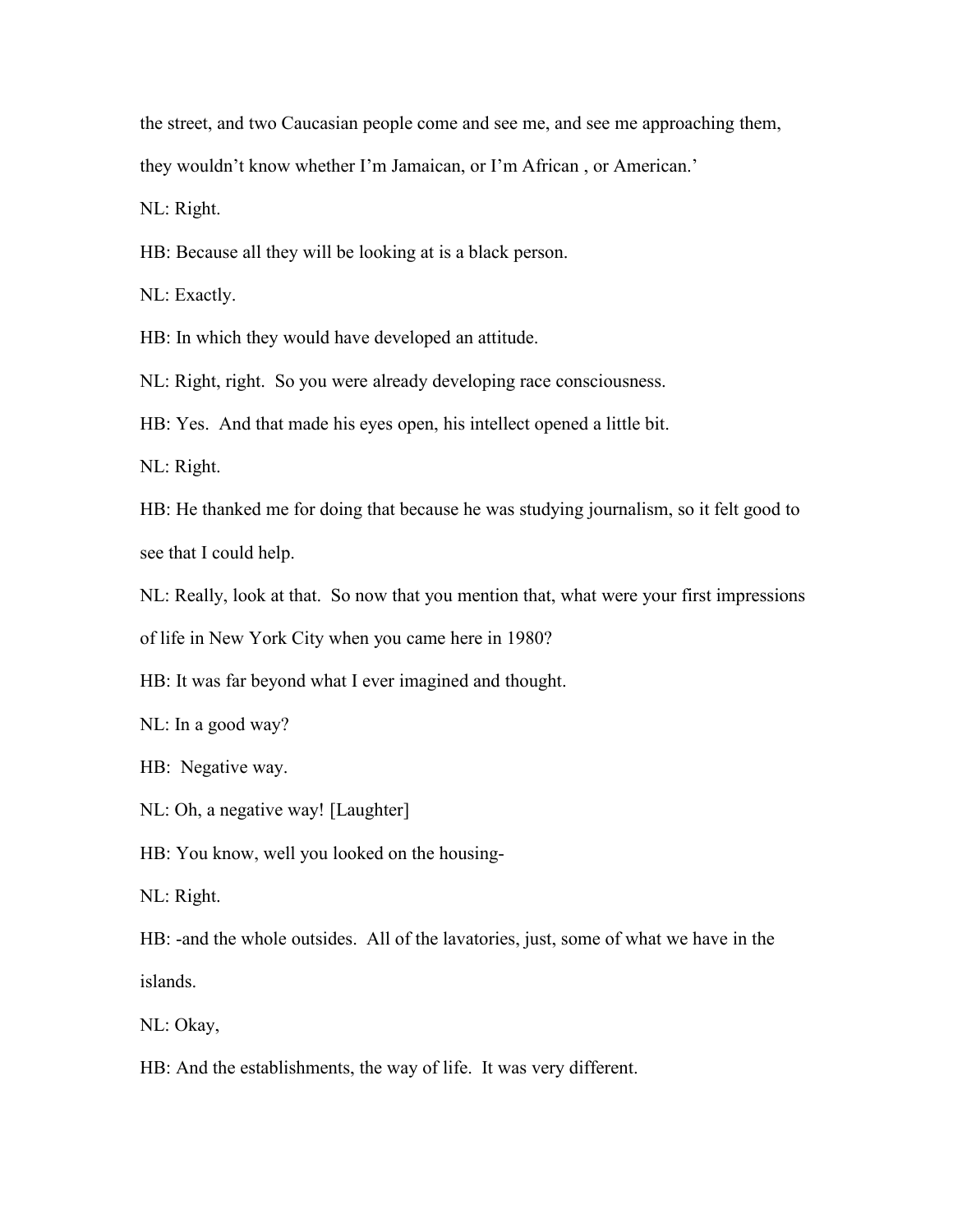NL: So, what kind of housing did you and your father live in?

HB: Private house.

NL: Okay.

HB: But nonetheless, even just the makeup of it. (Laughing)

NL: Right, right.

HB: The architecture of it is quite a bit from what we-

NL: Right. And were you in contact with other, you know, of your family friends and what kind of housing were they living in?

HB: Most of them in private houses.

NL: In private houses. And they were in the area of the Northeast Bronx?

HB: Northeast Bronx, and even those from Brooklyn, and a couple in Queens.

NL: So your father was connected to a upwardly mobile set of West Indians in the city.

HB: Yes but my father-my father is the type of person who is very social. He is a man

who mix with everybody. And yet can be wherever he want to be when he want to be.

NL: Right, right. And where did you live when you were living in the Northeast Bronx

with your dad?

HB: Amundson Avenue.

NL: Amundson Avenue, where is that?

HB: Its-you go to 233rd Street, cross over Baychester-

NL: Okay.

HB: -it's about three blocks up.

NL: Spell that for me?

HB: A-M-U-N-D-S-O-N.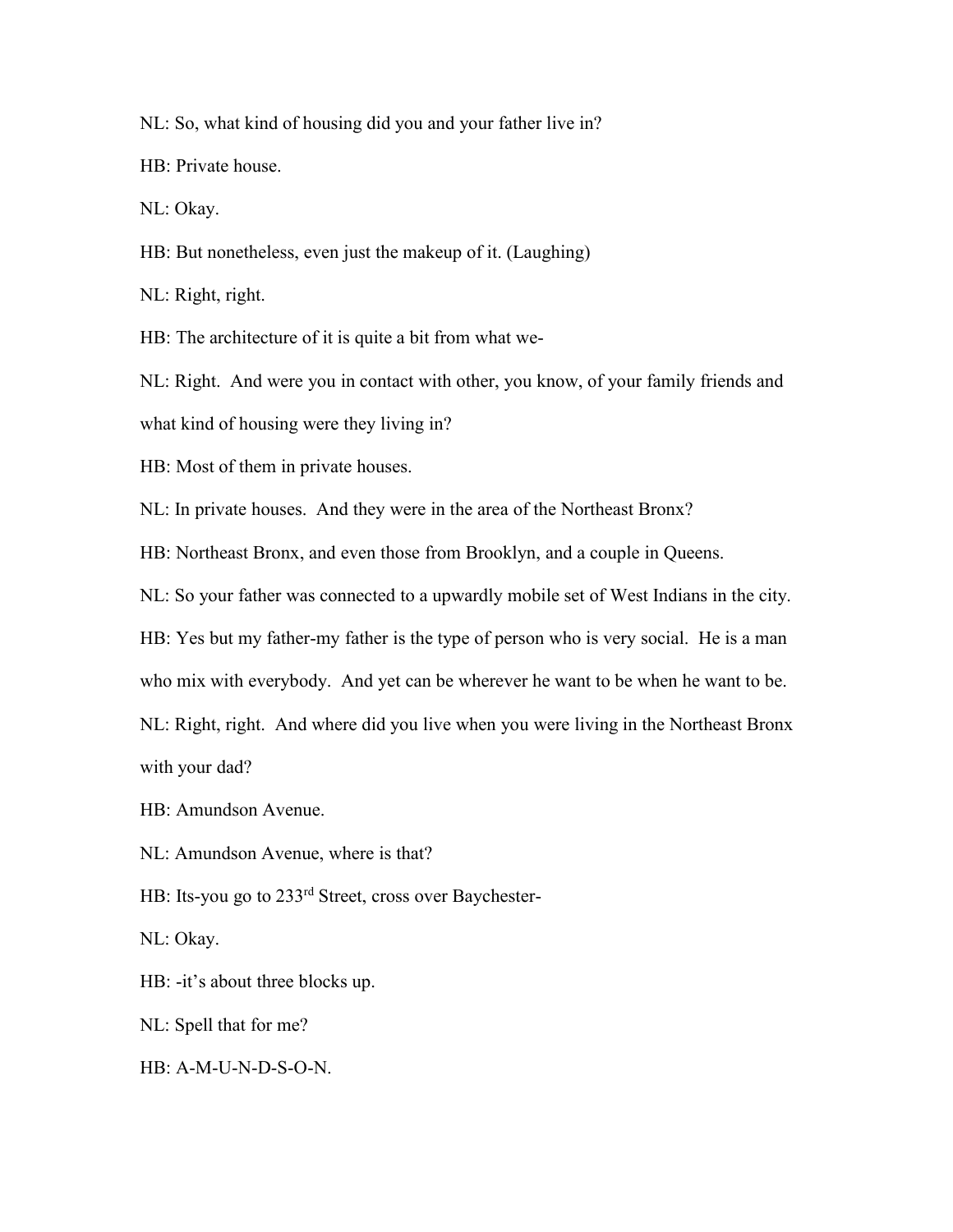NL: Oh, okay. I can kind of-I see it now. I went to school on Baychester. I went to Spellman High School. So I know there are other little side streets that continue up on Baychester. Okay.

HB: And then later on we bought a house on 232<sup>nd</sup> Street.

NL: Okay, okay. And at the time, was this neighborhood heavily West Indian or were there still other types of people living here? Because now it is, this neighborhood, the Northeast Bronx is currently a West Indian neighborhood. In the early eighties was it that way?

HB: When I came in 1980, yes, there had been a larger -----inaudible-----, but there were also quite a bitof Jews, Italian, and of course, when you go to Woodlawn.

NL: Yeah, Irish.

HB: Yes.

NL: Right.

HB: And through Doctor Pearson and others, we -----inaudible-----

NL: Right. And-go ahead.

HB: But between 1980 to 1990 there had been a tremendous increase, in terms of the West Indian population.

NL: Right, right, right. So I guess you think by 1990, this neighborhood was more West Indian than any other kind of ethnicity. Okay. That's very interesting in the history of the neighborhood.

HB: Yes, it has an increase to about sixty, sixty-five percent.

NL: West Indian. And what's the other remaining percent? The other thirty five?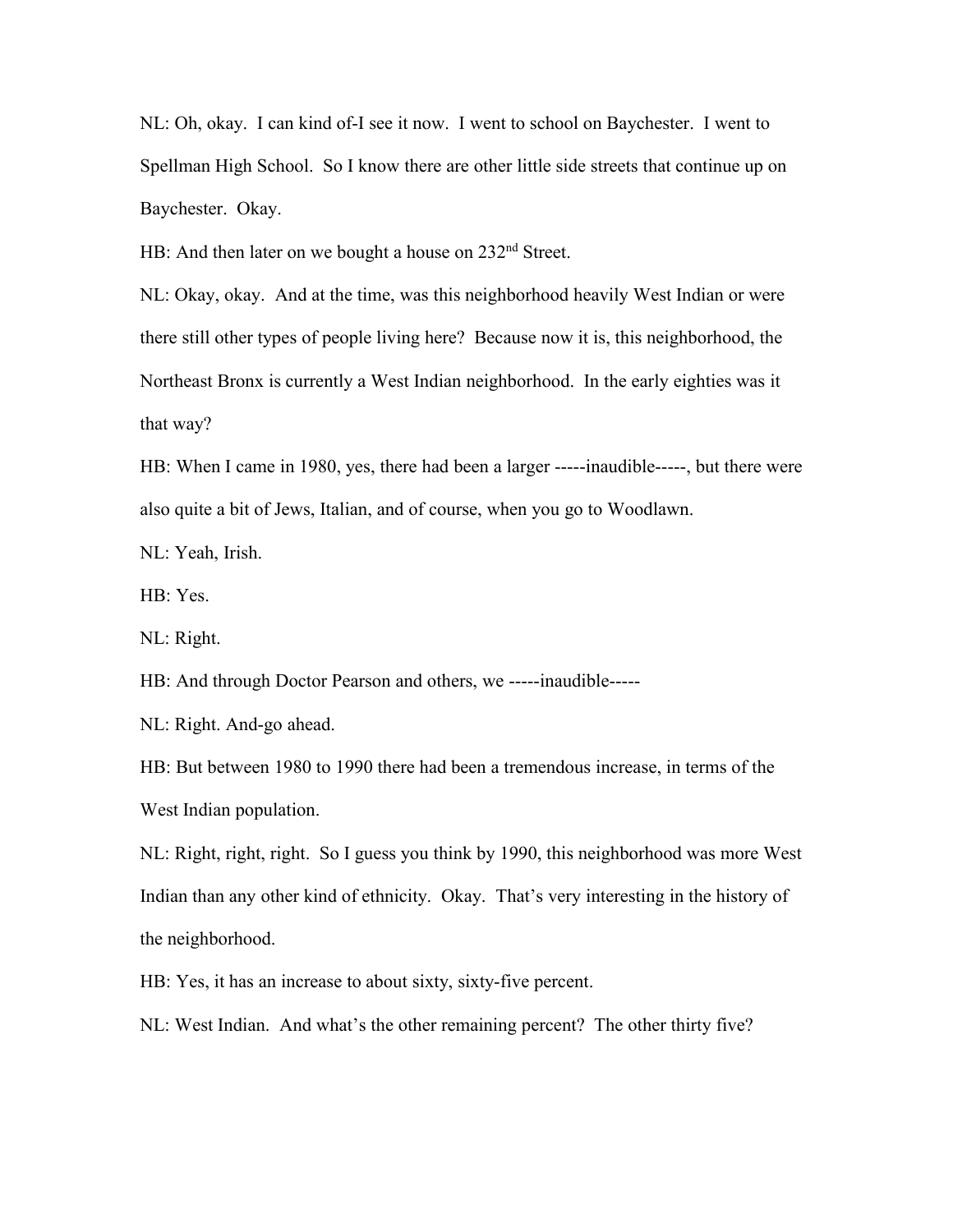HB: You still have a few Jews, and you have African Americans. And of course, now, coming in there, is some Africans-

NL: Right.

HB: -and Hispanics.

NL: Right, right, okay. And so, you mentioned that you felt like, in the early eighties,

you felt that the housing stock here was, in your words, derogatory. Did you feel safe here?

HB: A little more then, because you didn't have responsibility of people. What you had to be careful of is the element of drug.

NL: Right. And were you aware of the drugs coming into the neighborhood?

HB: I have known people who were involved with drugs.

NL: Really.

HB: And who-unfortunately, they are all dead.

NL: Really, wow. And those are the people from this area, they were-they used, or they sold drugs.

HB: Mostly selling.

NL: Right, yeah, wow. And how did you stay away from all of that? Because it's something that you hear a lot of, especially black men, they have the most contact with the drug culture. They knew someone with-they're connected to it. How did you manage to avoid it?

HB: Well, my upbringing, the first thing.

NL: Right, right.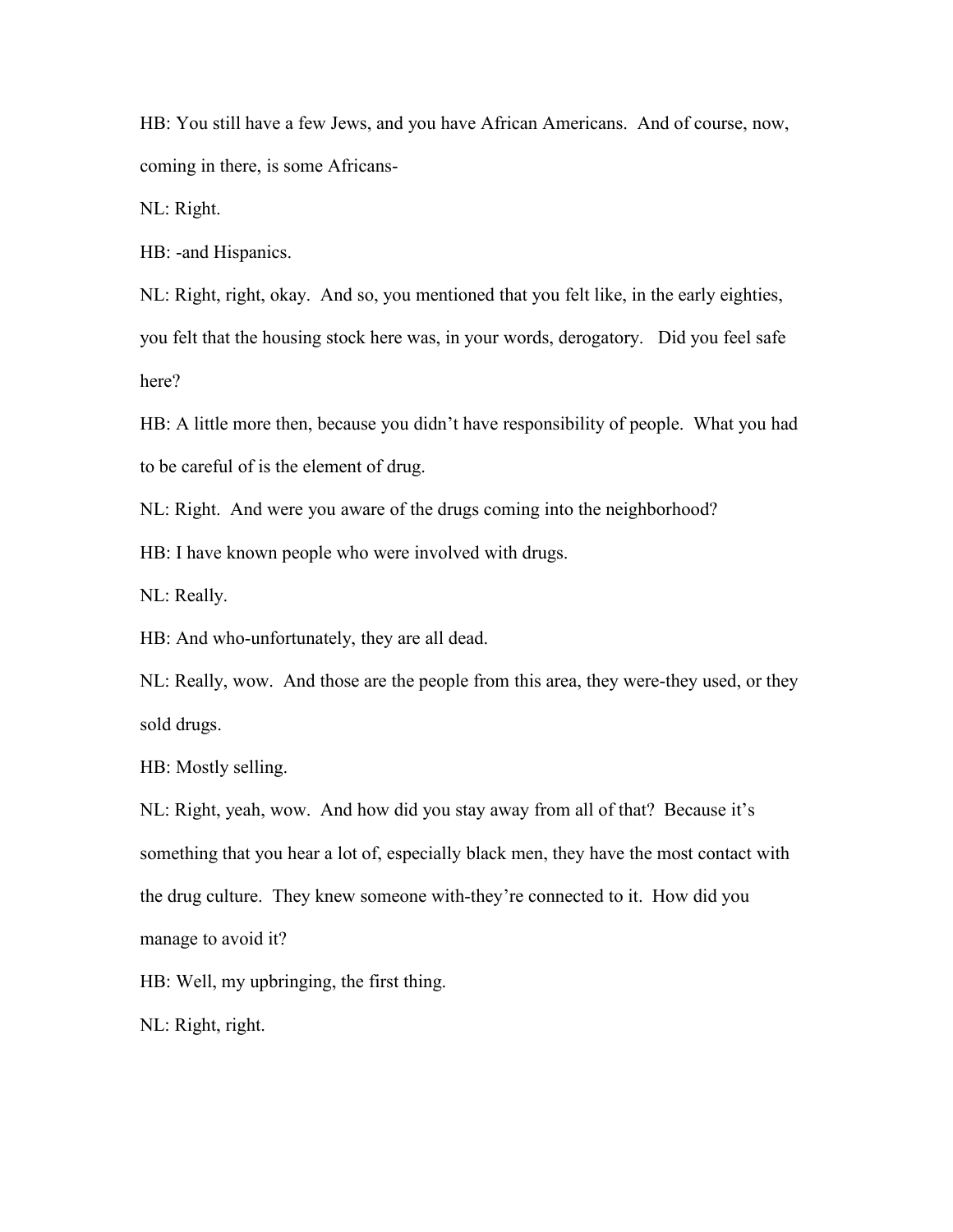HB: I've seen-that was one of the heartaches, when I came here and saw, and which was very disturbing, was two youngsters who went to elementary school here, the mother was my teacher. And to see them, and they went to high school and to see them start selling drugs, and eventually if you see both of them today you believe they're coming from such a background.

NL: A strong background, right.

HB: But I think the way I was-growing up, that's not something you want to get involved in, because that's not a good thing. As a matter of fact, if you drink one too much it would have been a challenge-

NL: Right, just let them find drugs and stronger stuff.

HB: Exactly.

NL: Okay. Now, once you got out of school, you graduated, you mentioned that started as, you know, education coordinator for New York City and Greater Westchester.

HB: This was with Catholic Charities.

NL: Through Catholic charities, right.

HB: Carter-McClasty Children and Families.

NL: Carter-McClasty?

HB: Children and Family Services.

NL: Okay.

HB: And then later on I went to work with the city.

NL: With the Board of Ed.?

HB: No, that's where I was supposed to go, but I refused to go.

NL: Now, why did you refuse to go to the Board of Ed.?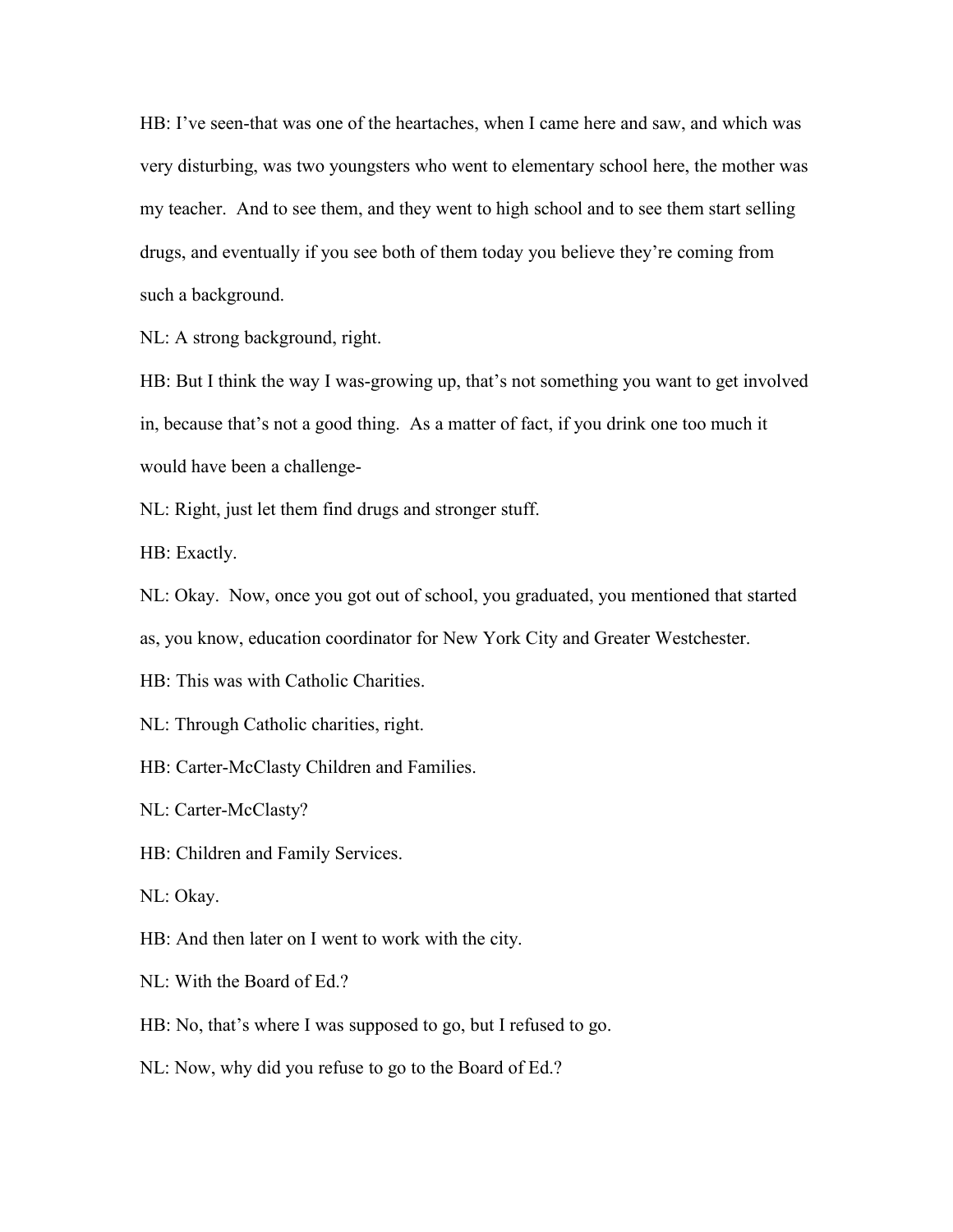HB: Because I was a considerate advocate for reversing

-----Tape break-----

NL: And that's what made you-

HB: What I found out is that, actually, a directorship job was offered to me. And then I

found out that it was people from the special ed. department who recommended that I get

the job, and I refused it.

NL: Wow. [Laughter]

HB: Of course they wanted to get rid of- [Laughter]

NL: Okay.

HB: So I ended up going to working with Child Welfare Administration.

NL: Okay.

HB: And during my time at Child Welfare, I-they were going to put me into Foster Care section.

NL: Yeah.

HB: And I raised one hell about that, too. [Laughter]

NL: So I guess for the same kinds of issues.

HB: They had to put me into Preventive. And in Preventive, possibly after about three months, they wanted me to take over the department.

NL: Wow.

HB: And I refused them doing that as well.

NL: Why did you refuse that?

HB: Well, by the time I started at developing my work, my knowledge from the experience of being, first a undercare worker, and secondly to educational coordinator, I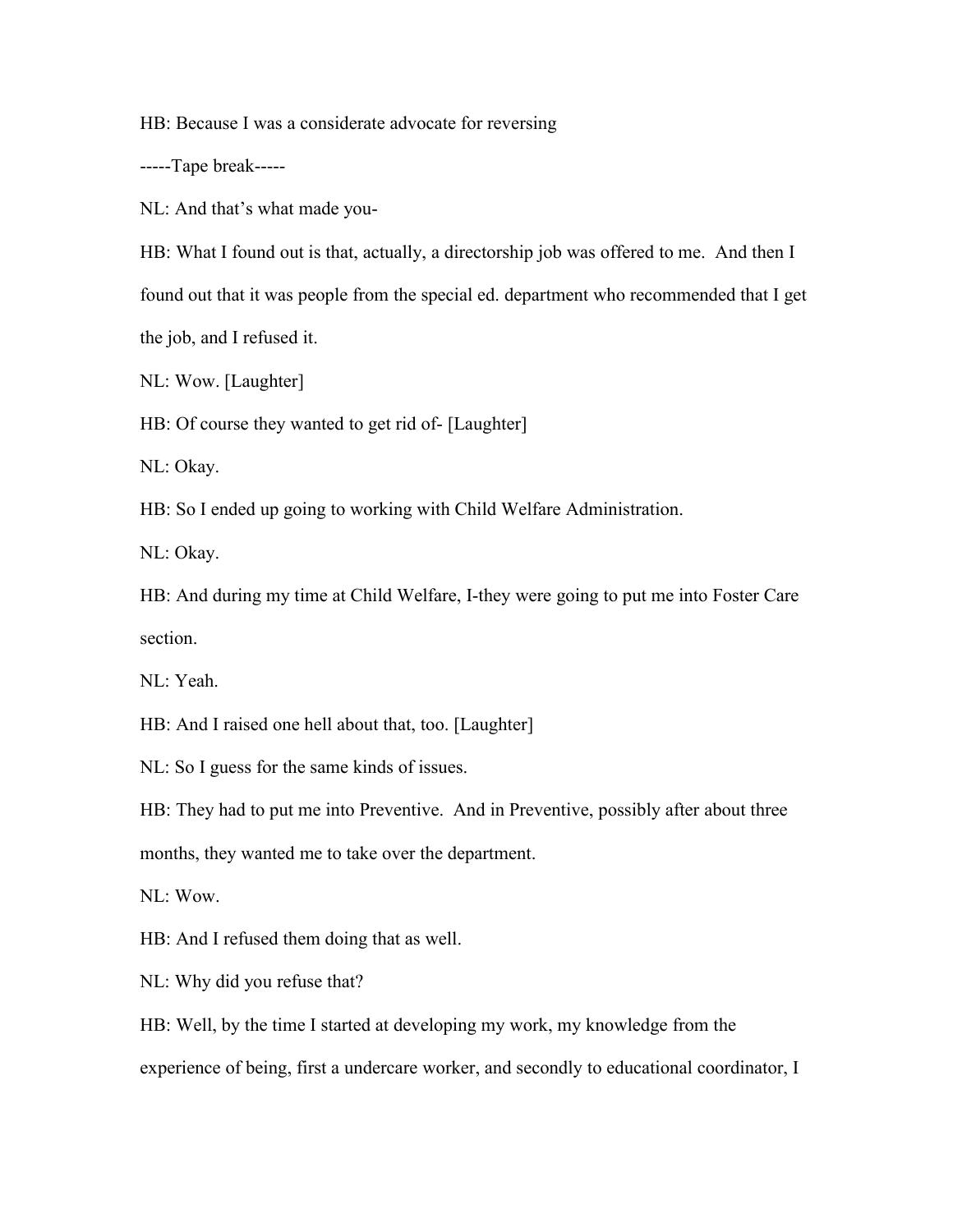realized there was a big gap in services for new immigrants, especially as it relates to the Caribbean community. So, all of a sudden to desire to open a preventive social services took me.

NL: And so, here we have. When did you first start Caribbean American Family Services.

HB: 1991.

NL: 1991. So this is coming right out of your city work. Okay. And when you started, how difficult was it to get this organization off the ground?

HB: Quite difficult.

-----Pause-----

NL: So how difficult was it for you to get the, you know, Caribbean American Family Services started?

HB: Well, it wasn't very easy, and to a certain extent it was very hard. What happened is I did-I was very much in one of those effective social workers, and I quickly, the preventive section which I worked with which traveled here, when an agency into problems, I was the one willing people they would send to try to straighten out things. So, during the course of that, you quickly start to develop, achieve the knowledge how to have an effective maintenance.

NL: Right. And I know that, before we even get into, you know, this organization, in the eighties in New York, there was clearly a fiscal crisis.

HB: Precisely.

NL: So how did that affect the work you did with child welfare?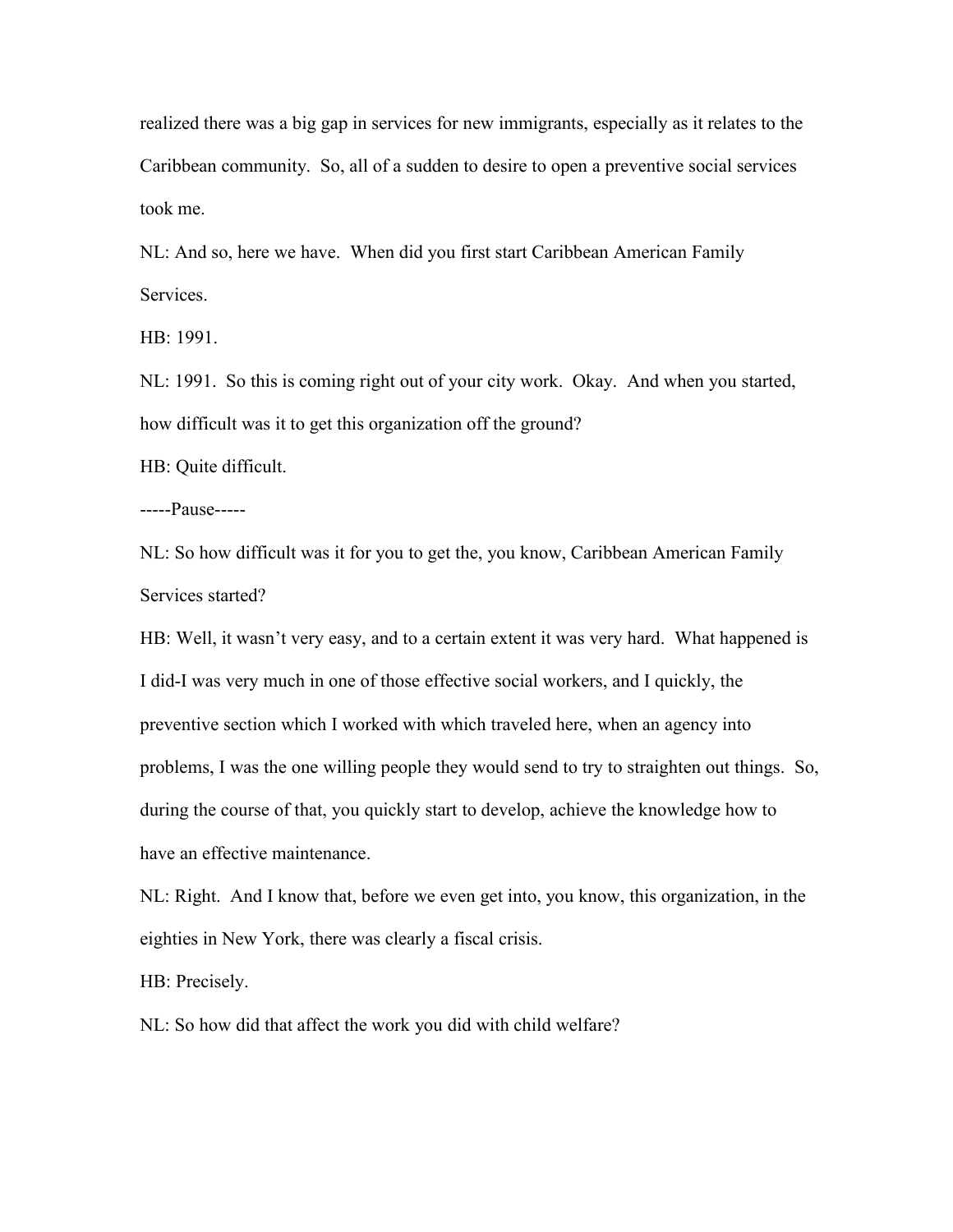HB: Well, what happened during that course, when I decided that I was going to open an agency, the key factors were to get to know the shakers and movers, especially in the black community. And Dr. Meghan McLoughlin, who was Federation Protestant Welfare Agencies.

NL: Oh, okay.

HB: She was the president, the CEO.

NL: The President, the CEO of the Federation of Welfare Agencies.

HB: Welfare and Protestant Agencies

NL: Okay.

HB: And they were extremely powerful group.

NL: And this was a city agency, or was it independent.

HB: Independent agency, but it has a lot of different contracts.

NL: With the city. Okay.

HB: And not only city, but, they had a lot of private end of it.

NL: Okay, okay.

HB: And she, at the time, was recognized as one of the leading social workers in the world.

NL: And this was a black woman?

HB: Mm-Hmm.

NL: Wow.

HB: She just retired some few years back.

NL: And was she working in the Bronx, or was she-

HB: Manhattan.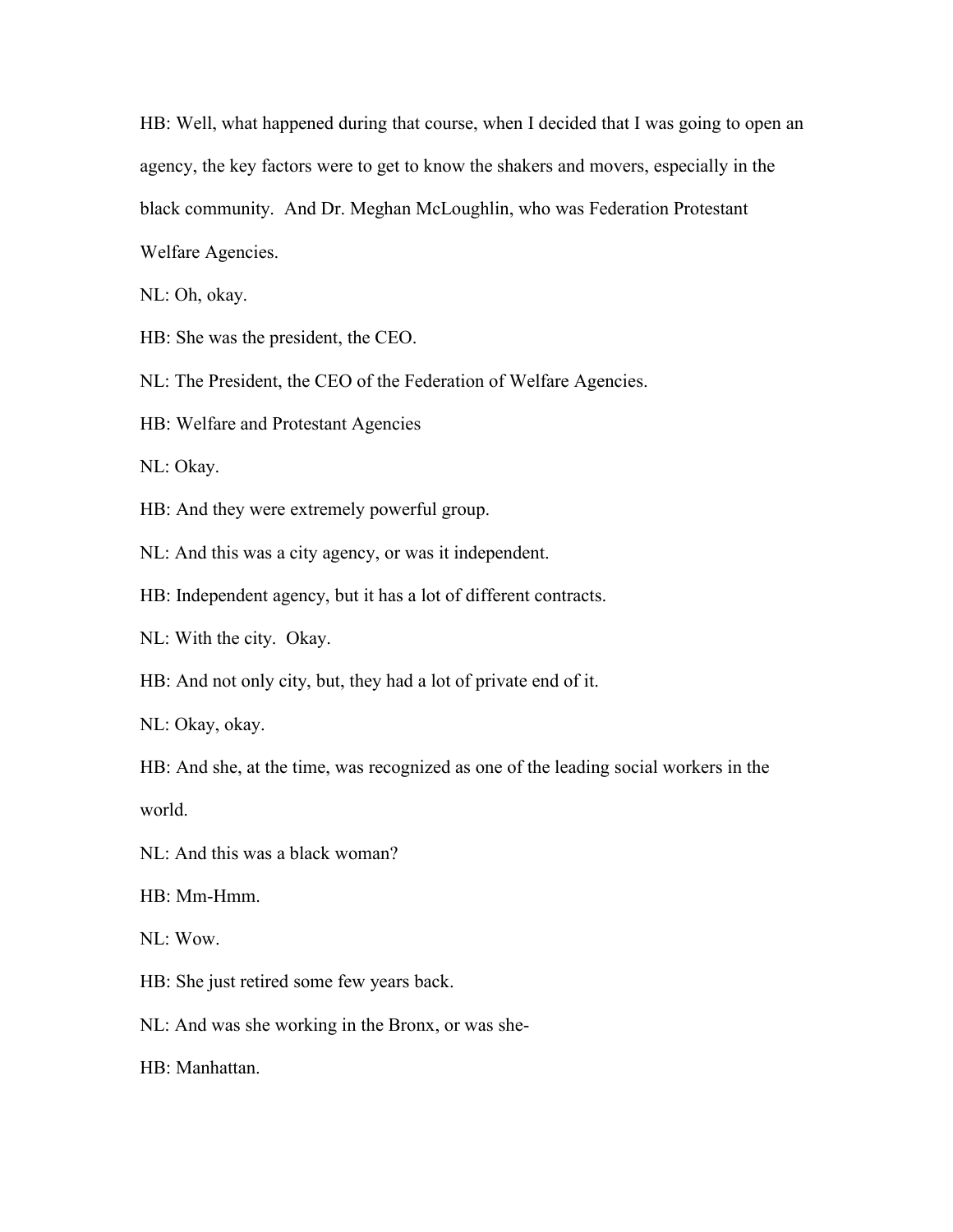NL: She was in Manhattan, okay.

HB: And she and I have become very close.

NL: Right.

HB: And of course she's a West Indian too, so.

NL: Oh, where was she from?

HB: Jamaica.

NL: Okay, okay.

HB: SO, with her and-what I used to do is in the evening I used to make appointments with executive directors of black agencies, and I would sit with them for hours to go through little things that you do, how they do it, so on.

NL: So what kinds of agencies were you in touch with and trying to learn from?

HB: American makers, a lot of them, many of them have been closed over since.

NL: Really.

HB: And so after I gathered the information, which was very intriguing, I wrote to the same city that I'm working telling them that I'm going to propose an agency. After a while they responded and said that I-they're not the ones that I need to get in touch with, it's the-

NL: Oh, okay.

HB: So we had to go quickly to the center upstate.

NL: And so who were you in touch with upstate?

HB: The State Department of Social Services

NL: Okay. Did they come up with funding?

HB: No, no, you don't-far from that.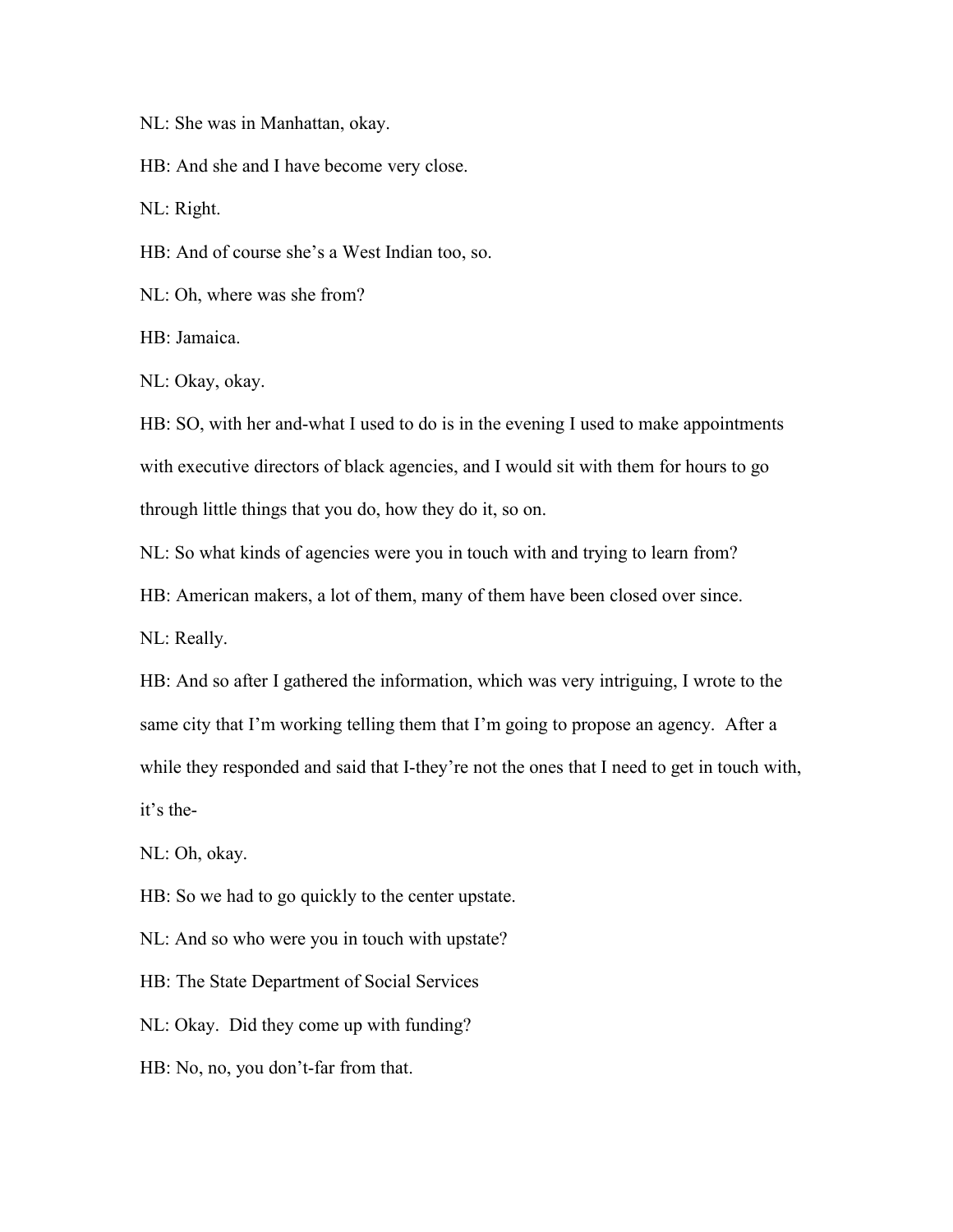NL: Oh! I don't know how this thing works. [Laughter]

HB: No, no, you first have to be approved.

NL: Okay, okay.

HB: And remember I'm doing a preventive social service agency. So I have to be approved. And when they finally wrote me back, saying that they're going to do an interview. We had the interview in the city, so I went to the interview with nothing, didn't send them nothing and they were shocked that I came with nothing. So when-I remember the gentleman's name correctly, he was the deputy director of social services for Braun Shear. And he said to me, 'Mr Beckford,' I'm sitting at one end of the conference, and he and his crew were sitting on the top, and he said, 'you didn't send us a package proposal. Now did you bring anything? This is very unusual, because people generally do that, and we have nothing to go by, so there's nothing to be said.'

NL: Right. (Laughs)

HB: And I said to them (makes noise), and I purposely did that. He said, 'Why?' I said, 'Because I don't want my ideas to be given to somebody else.'

NL: Wow. So-

HB: He was startled. I never forget it, a young a lady by the name of Ms. Lee, a black woman. Ms. Lee introduced herself and said, 'Mr. Beckford is here, we are here. We can-it would make no sense to schedule another.' I think she was uncertain what was going to be the outcome. I trust that it is what she said, she said it, but my rational feeling was that she said it because it would be easier to just dispel me, to say all right, I'm going to go. Anyhow, whatever the sort of wisdom, she said, 'Let's start with Mr. Beckford, since he's here.' I said to them, 'Where do you want me to start?' And they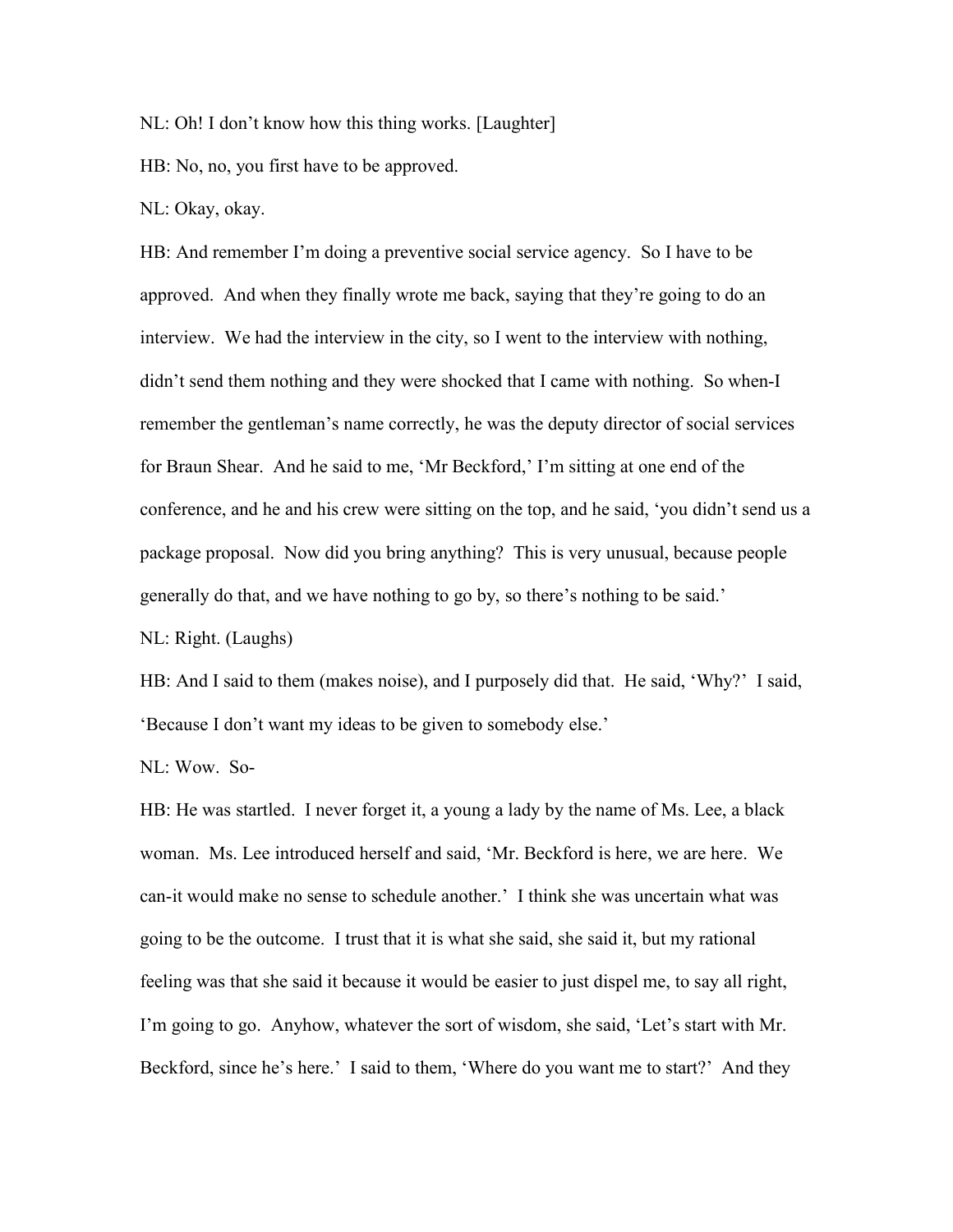said, 'Well, we have to know what kind of agency.' I said 'Fine, no problem.' And I sat there, and went into the rationality of having the agency.

NL: And what was your rationale for having this agency?

HB: Because from that I described the need for the agency because of the transition in terms of the population range and the influx of Caribbean and other immigrant communities, and then I went into the need for service. And I explained all of that. Then, after I went into the need for service, I described how to deliver our services would come through our agency. And when I got to stopping they stopped me.

NL: Right.

HB: They said, 'Very amusing. We didn't expect anybody could do that.'

NL: Off the top of their head! [Laughter]

HB: So they said, 'What can we do for you, Mr. Beckford?' I said, you guys are the

experts. This is the agency I'm describing to you and I want to bring it to-

NL: To life, yeah.

HB: And they said to me, and Braun Shear said to me, 'No, Mr. Beckford, you're wrong this time. We're not the expert, you're the expert.

NL: That's it.

HB: Go get your lawyers and start the legal proceedings. And we got our approval three months after that.

NL: Three months.

HB: It was approved by the state.

NL: Wow. And when you established yourself, were you always in the Saint Luke's building, or had you started out somewhere else and then-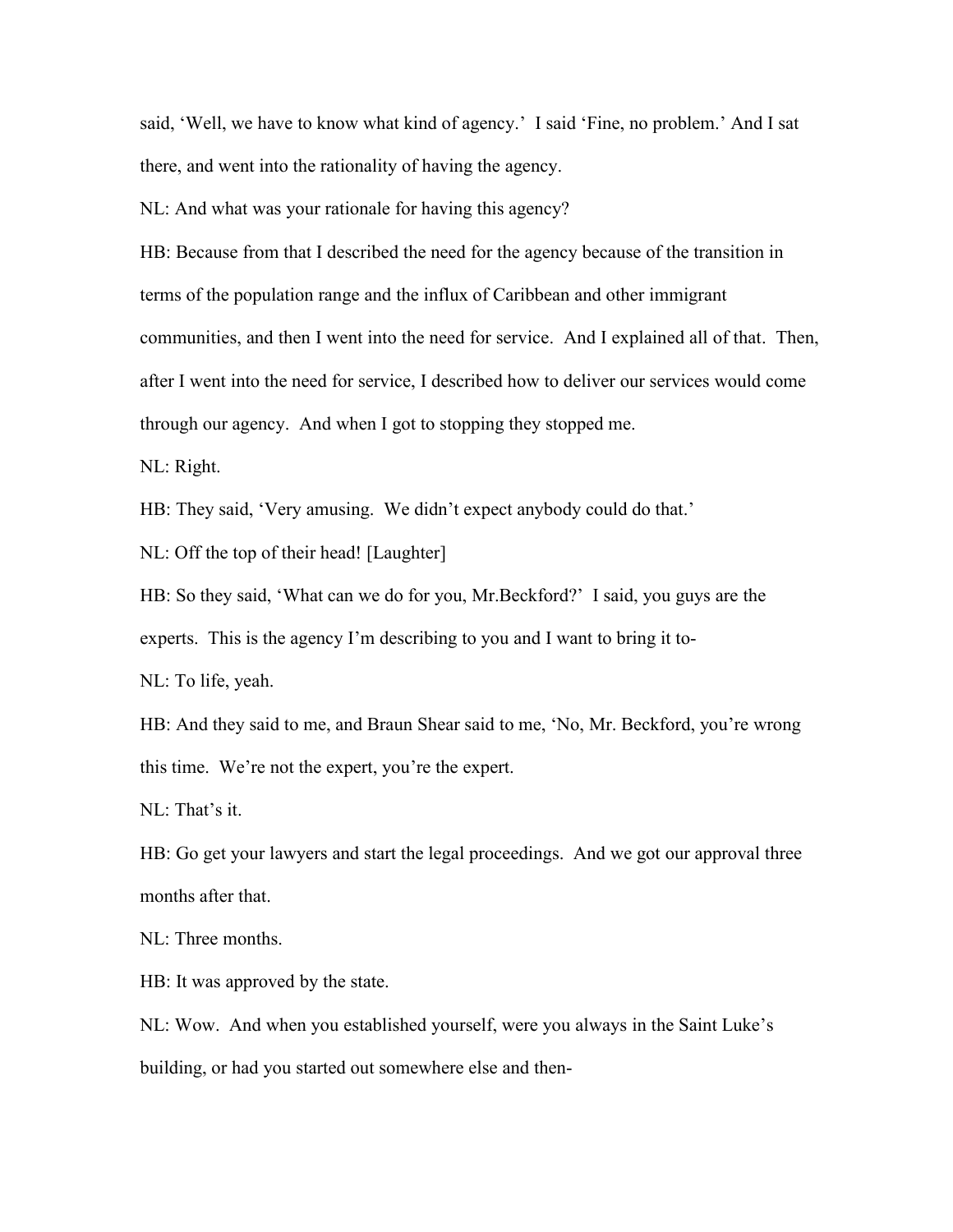HB: No, no, no, fortunately for us, and I've had a long association with Saint Luke's since I've been here.

NL: Right, I want to get into that next.

HB: We started here, as a matter of fact, our first board meeting was at Saint George's, which is part of Saint Luke's. And out of that, no money, nothing, but we now had an approved agency, so we had to do something. And so, understand the plight of the immigrants, we decided to volunteer an immigration outreach program. And a specialized tutoring program. And we were going to-we started downstairs.

NL: In the parish hall of Saint Luke's?

HB: Right

NL: Okay.

HB: And it grew. The specialized tutoring program, in particular, grew to the extent of, we had to-with all the things that happened in Saint Luke's, we had to ask the councilman to get Richard Green School opened Saturdays for us.

NL: The Richard Green School is a middle school?

HB: Yeah.

NL: Up the street?

HB:  $113^{th}$ . .

NL: Okay, okay. Was the councilman Seabrook at the time?

HB: No, it was Walden.

NL: Okay, I don't know him.

HB: Larry Waldman.

NL: That was the one before Seabrook.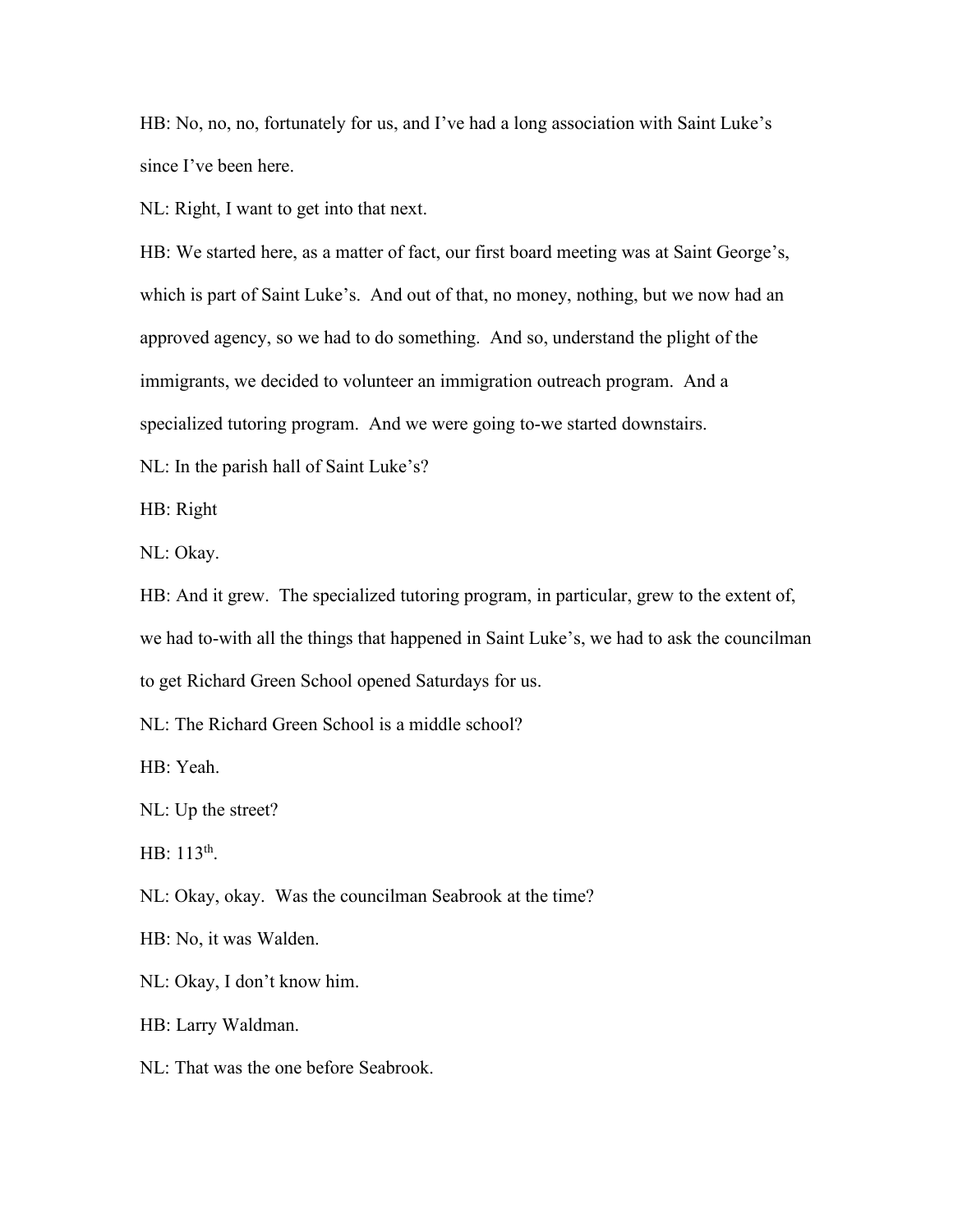HB: Yeah.

NL: Okay, okay. And I wanted to know, when you first started, on average how many people on average sought out your services?

HB: Well, for example, like I said the specialized tutoring, and when we were finished with that, and switched to immigration. The specialized tutoring, it rapidly grew, and because all of the parents had to provide with the books, and bring the kids, and bring a snack. The teachers were free, they were all volunteer teachers.

NL: Oh, wow. And were teachers would actually have been teaching in schools and they came after school to this center?

HB: Yeah. We were only doing it on Saturdays.

NL: Oh, okay, I thought you were doing it after school, it was on Saturdays, okay.

HB: No, no, no. The whole Saturday from eight o'clock, no sorry, it was from nine o'clock right back on from three.

NL: Okay, so it was another school day.

HB: Yes, but the understanding is that the parents had to be here with us.

NL: That's great.

HB: So we had the parental involvement, because they are going to make sure that their children is there.

NL: Yeah, and make sure they succeed. That's great.

HB: We did that and the first time, thirteen kids from this district passed the test of specialized high schools. And we're talking about Bronx Science,

NL: Stuyvesant.

HB: Stuyvesant, and Brooklyn Tech.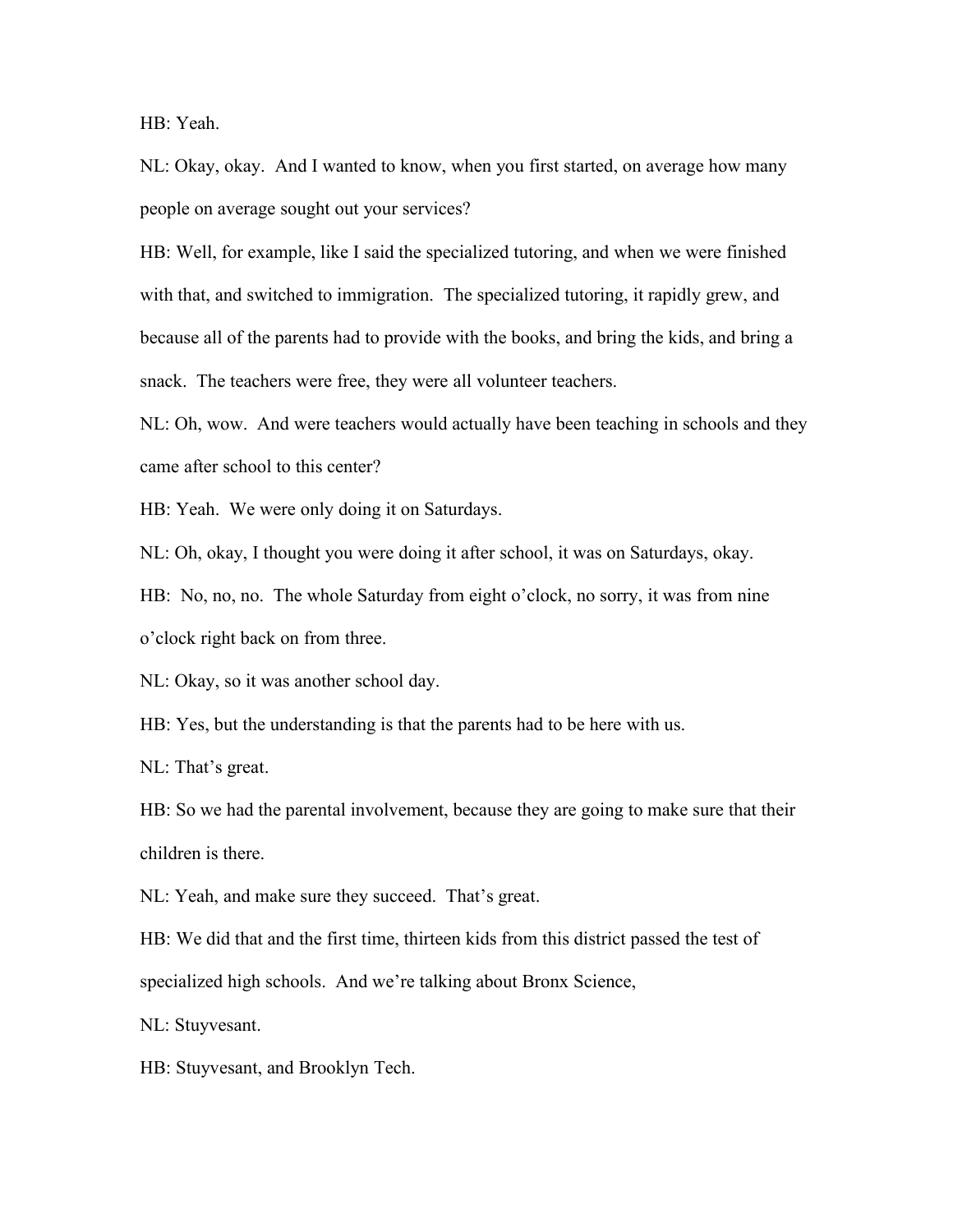NL: And Brooklyn Tech. Wow. In your first year! Wow, that is amazing.

HB: Exactly.

NL: That is wonderful.

HB: Everybody was shocked.

NL: This shows you what a little extra work can do.

HB: Precisely. ON my board at the time was one Caucasian teacher, who was in this district I purposely put in here. Because having worked as an educational coordinator, and through the whole educational system, and I wanted to make sure I had a lasting impression on them. The things that I was advocating for, I wanted to be with through agency. At the immigration program, when we started we started at Saint George's. One volunteer, and sometimes we, if you get one person for the day-and we were just doing that on Saturdays, so it's- well if you get one person for the day you're lucky. And what I had to do, which is-it's very unorthodox, but that's how I do a lot of things.

NL: That's sometimes the best way to do things. (Laughs)

HB: I would give out flyers, and I would take the flyer, and sometimes I'd take off at church, and go to different churches and drop off the flyers. That is on Sunday. But Saturday night, and other nights during the week, I would go from bar to bar. NL: I was going to ask- [Laughter] –if you had to go to the nightclubs and so on. HB: And one Saturdays, I go to the nightclubs, and I would give out flyers. And I never forget it, a gentleman who supported me so well in what I was doing, his name was Shane, used to have Shane Pillar. And one night Shane called me to his office and he said, he said, 'What you're doing is wrong.' So I say, 'Why is this wrong?' And he said, 'What you're doing is a good thing, but how you're doing it is wrong.' [Laughter] So I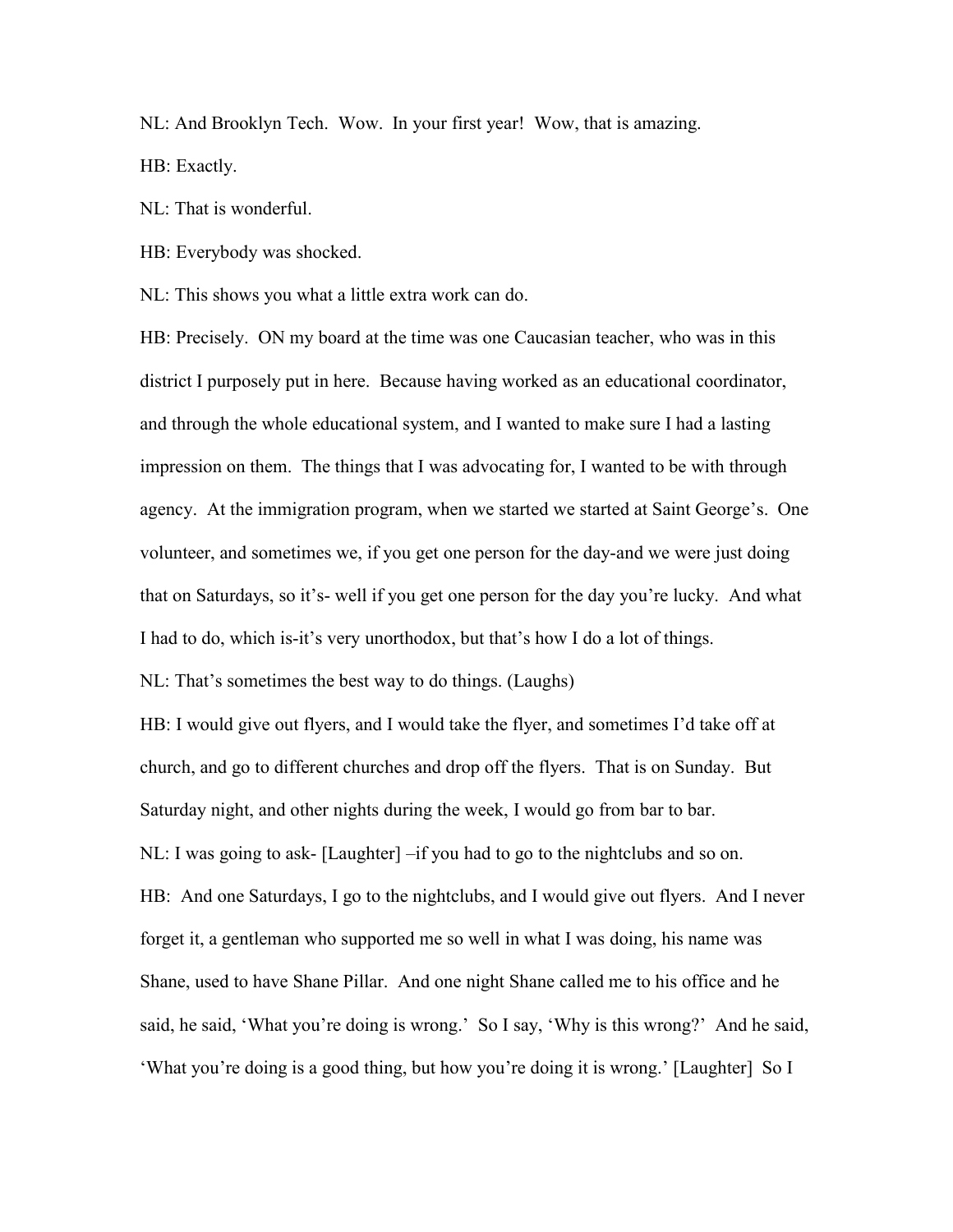said, 'Why?' and he said, 'When people come to party, they don't want flyers.' I said, 'This is what we're advertising.' He said, 'All right, let me show you. Okay, he said, 'We're going to do this. Fold, fold into smaller.' And he said, "All right. I'm going to go, and you'll do likewise, and I'm going to hand this to people. One thing they're going to do, they're going to put it right in their pocket.'

NL: Right. That's it. So you started handing out smaller pieces of paper, so that you knew people would take them home.

HB: Exactly.

NL: Okay. And then did you see the numbers change?

HB: The numbers started to change. When-

NL: So, before we go on, the immigrations services that you offered, was it for green cards, was it for-

HB: No, it was for citizenship.

NL: Citizenship, okay.

HB: And then, after a while, another agency came up, the C.I.S., Caribbean Immigrant Services, with Irwine Clare and Winston Tucker.

NL: Okay.

HB: And they were doing a lot of citizenship as well. So what we did is we have joint ventures.

NL: And they were located in the neighborhood as well?

HB: No, they were from Queens.

NL: Oh, they were in Queens. Doing very similar-.

HB: Now the school became a beacon school. So the doors for us weren't open.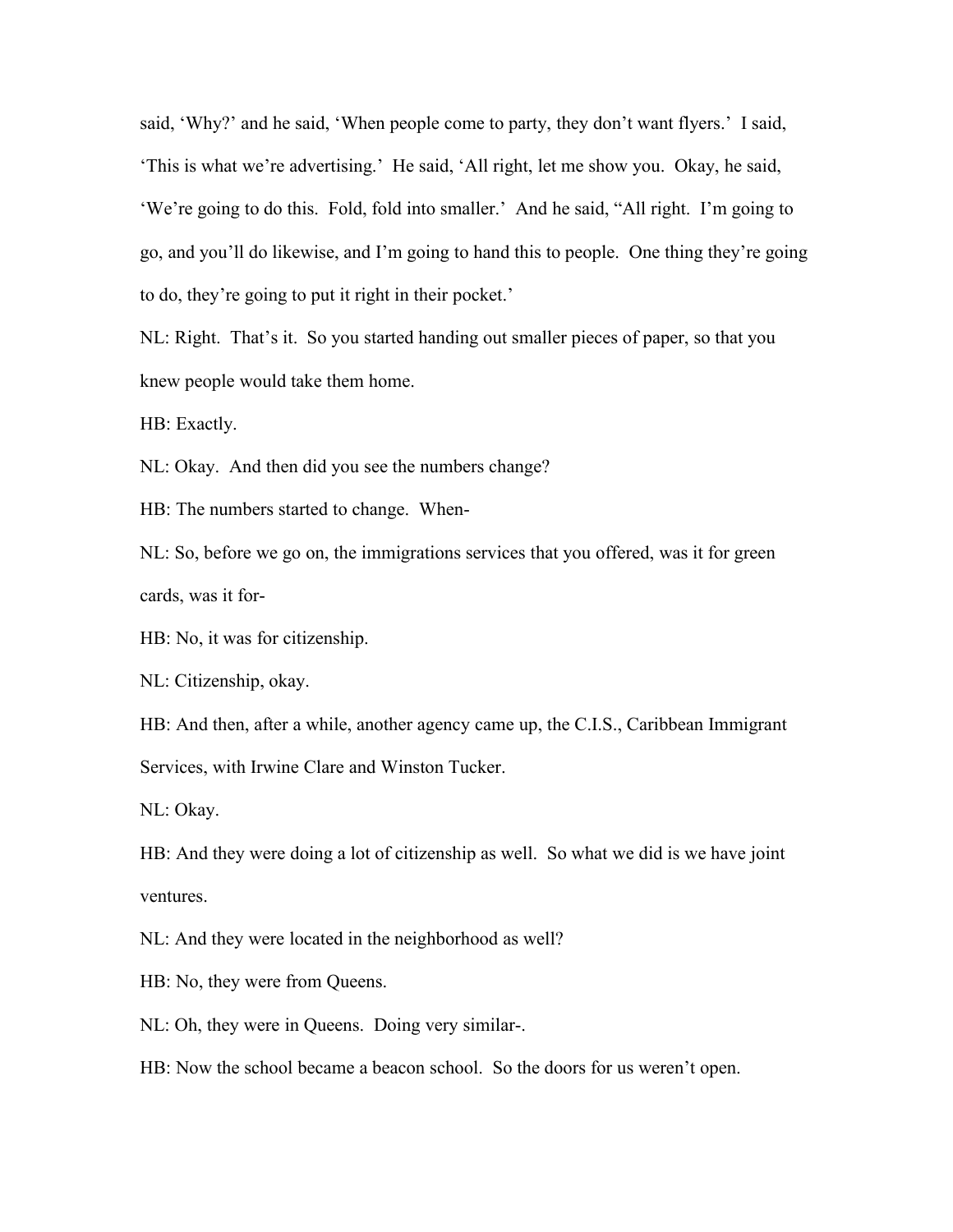NL: Right.

HB: So what we did, I got affiliated with the college of testing, who had a contract to do the testing for immigration. So we had the C.I.S. group assisting us in making sure-at that time we used to do fingerprinting and everything.

NL: Right.

HB:: And for one weekend in particular, I'll never forget it, because even one of my board members, who is a lawyer, was there. The Saturday, from ten o'clock to six, and the Sunday from one to five, we eventually stayed after six. We processed five hundred and two people for citizenship.

NL: Wow. And what year was this?

HB: This was in 1993.

NL: Wow, so you had only been in existence two years. Wow.

HB: And we-during the course of that now, you could come get your fingerprint, your application, and you would have the classes, we develop the classes, and you could come to the classes, then you could take the test from-

NL: Right.

HB: We had the whole thing.

NL: Wow.

HB: Which, you know, was a blessing in disguise, and sometimes, you know, you thank God for the good deeds. I remember on one occasion that were two women, they work in healthcare. Never knew each other from-both of them are from Jamaica. Had two illnesses that caused them to have memory lapses. And their gone to do the test, and had failed the test twice, and came to us. And when those two ladies passed the test, now,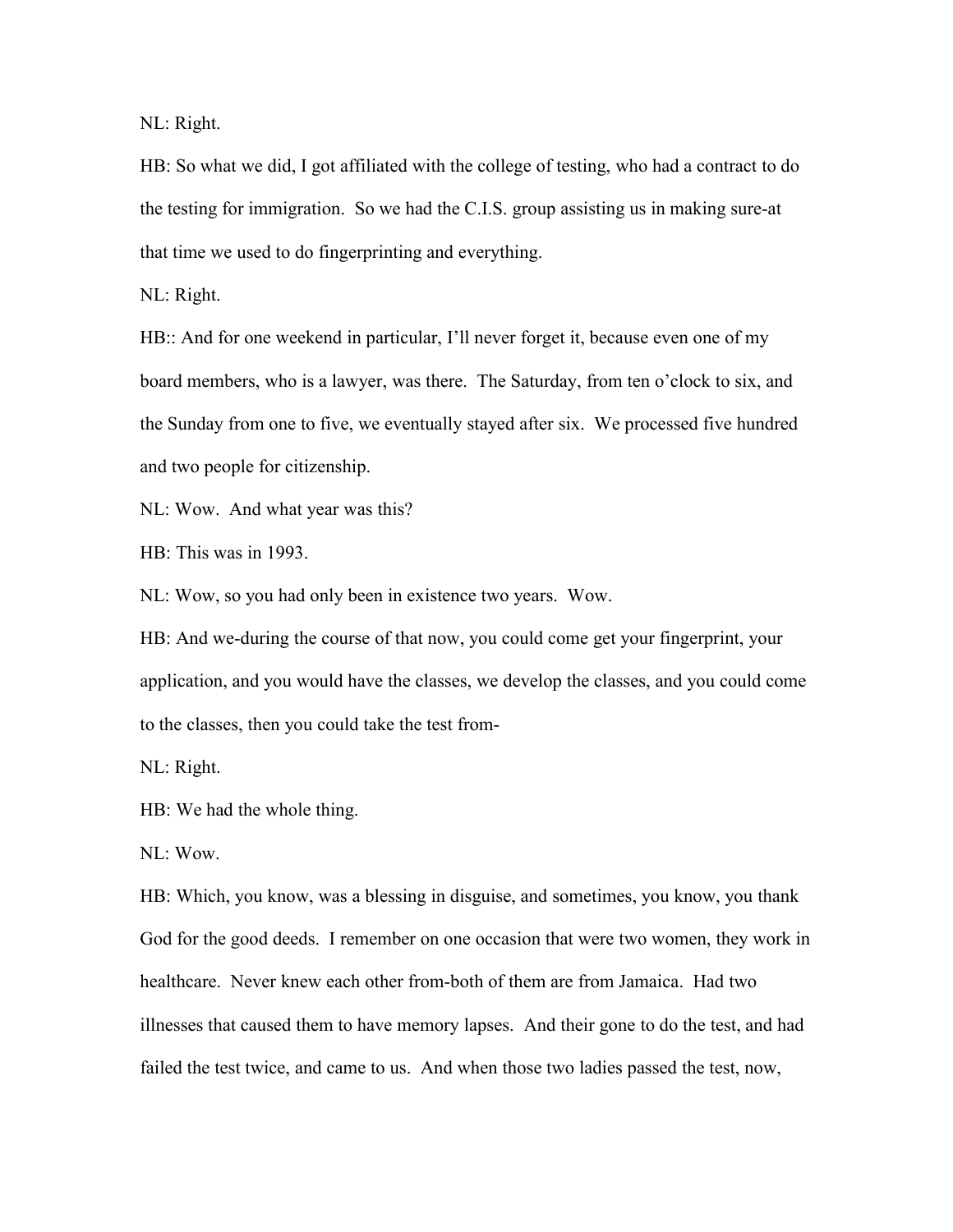you're talking about ladies who if they wasn't in their sixties was near their sixties. You saw those two ladies jump like two young kids. [Laughter]

NL: Yeah, you can tell you're really doing an important service for people. Now I wanted to know was it- had you encountered people who were really unaware about the citizenship process?

HB: Oh, yeah. Up to now, you still have people who are, how you said, unaware of it. What I had to, and still doing, I had to go on the air, and I was fortunate that you had Ken Williams.

NL: And who is Ken Williams?

HB: He has the Ken Williams show on 93.5 FM.

NL: Okay.

HB: Now he comes on Thursday evenings.

NL: Okay.

HB: But during that time he used to come on more times during the week. He's a person that used to own Carib New York, in New Rochelle.

NL: Right, okay.

HB: And Ken Williams used to take me on to his show to talk about-

NL: -All the immigration services.

HB: Right. Then later on Ira John came, and Ira John would facilitate us when we

wanted to. And then Linkoff came along, and Linkoff, his mother did her citizenship

with us. And through her, we started the Immigration Forum with Squeeze, and after he

got too big, he wanted us to find funding for it and I said no, we're making your show big.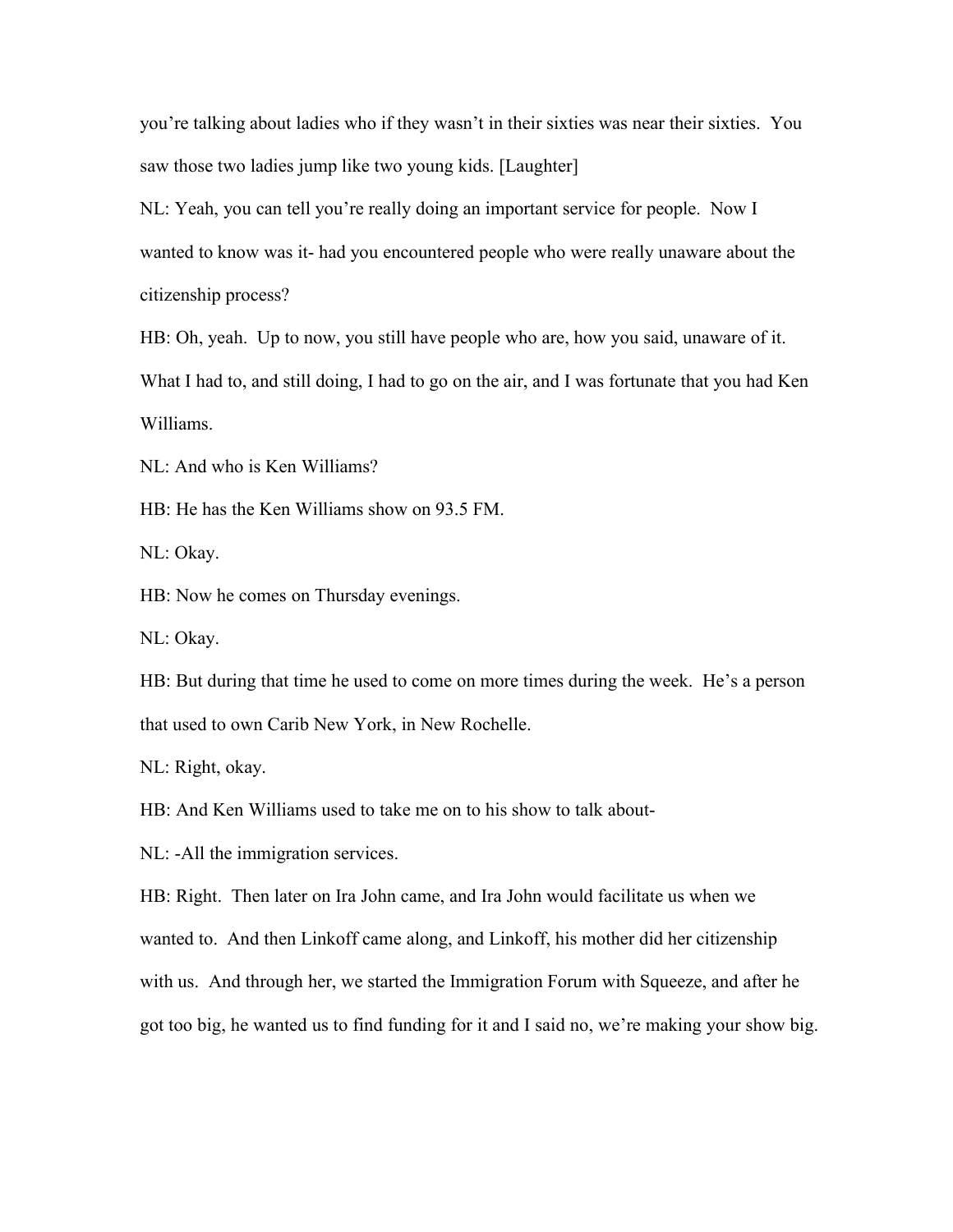[Laughter] So what happened he went out and start getting lawyers and, you know. So, here come Brad Burnstein and the rest of them, and-

NL: Oh.

HB: Right. Of course, there's the Good Lord, so the Good Lord opened opportunity after their offer end I got a call from the WLIB that they wanted me to come.

NL: Were you on Jack Barnes?

HB: No, Bob Fredericks and some others.

NL: Oh, okay Bob Fredericks, I remember him.

HB: Yes.

NL: Okay.

HB: So we used to do the immigration forum-

NL: forum on WLIB. Okay.

HB: And so we were able to discuss in length and in depth the immigration process.

NL: Okay.

HB: And now I have my own program.

NL: You are on the radio?

NL: On WorldwideCaribRadio.com, in which we discuss, you know, I do a one-hour program weekly, in which we can discuss it. Well, I always discuss immigration, but we discuss not just immigration but other community activisms.

NL: Okay. And I wanted to ask you if you've come across people who are reluctant.

Because I know, at least some Caribbean people feel like they may not want to become

American citizens, and give up their ties to their home country. I wanted to know how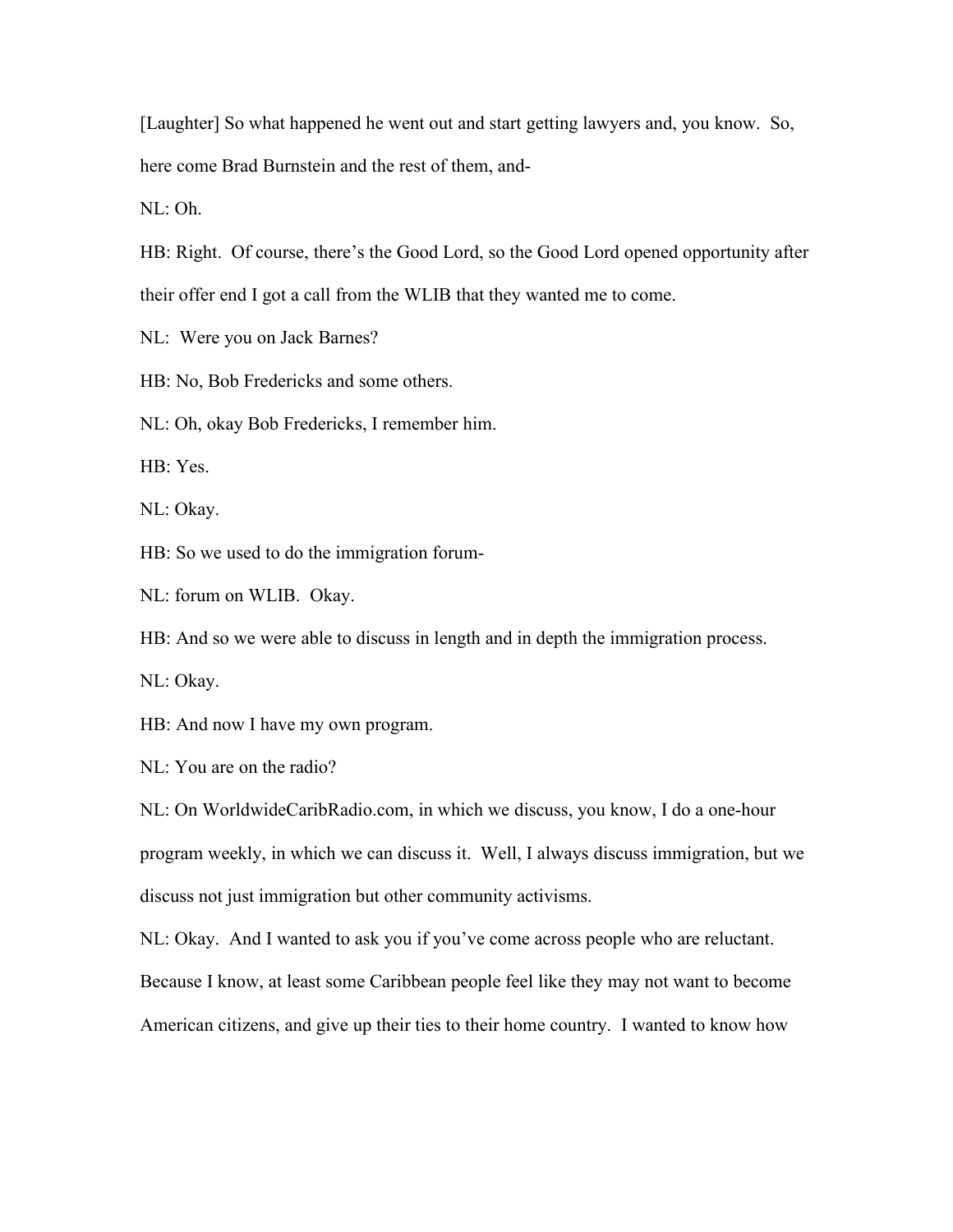you've been able to talk to Caribbean immigrants about this issue, and what have you done to convince them?

HB: Yes, well it has become much easier now. (Knock at the door) Come. Already? -----Tape break-----

NL: So how did you convince Caribbean people?

HB: I was able to do that because two things. Because of the accessibility towards each others and has come to the agreeable term in that their immigrants can become citizens and still remain citizens of their countries of origin.

NL: Right.

HB: And even before that, you had certain countries in the Caribbean who used to practice that.

NL: Right.

HB: And so, when that formulation came out, it made it easier for us to relate that to our community. The fact that one can maintain their passport, and use it if necessary, it made the community more competent.

NL: So they didn't feel like they were giving up on their home country.

HB: Exactly. And then in discussion, we talk about the benefits of one becoming citizen. And how it can influence policies towards the Caribbean.

NL: That's true, too. That is true.

HB: I'm one of those persons that I-when I speak, or try to advocate for policy changes, or politician react to any changes, when immigration reform came, we were on the pathway to hoping to get immigration reform, I was contacted by the Daily News.

NL: And when was this?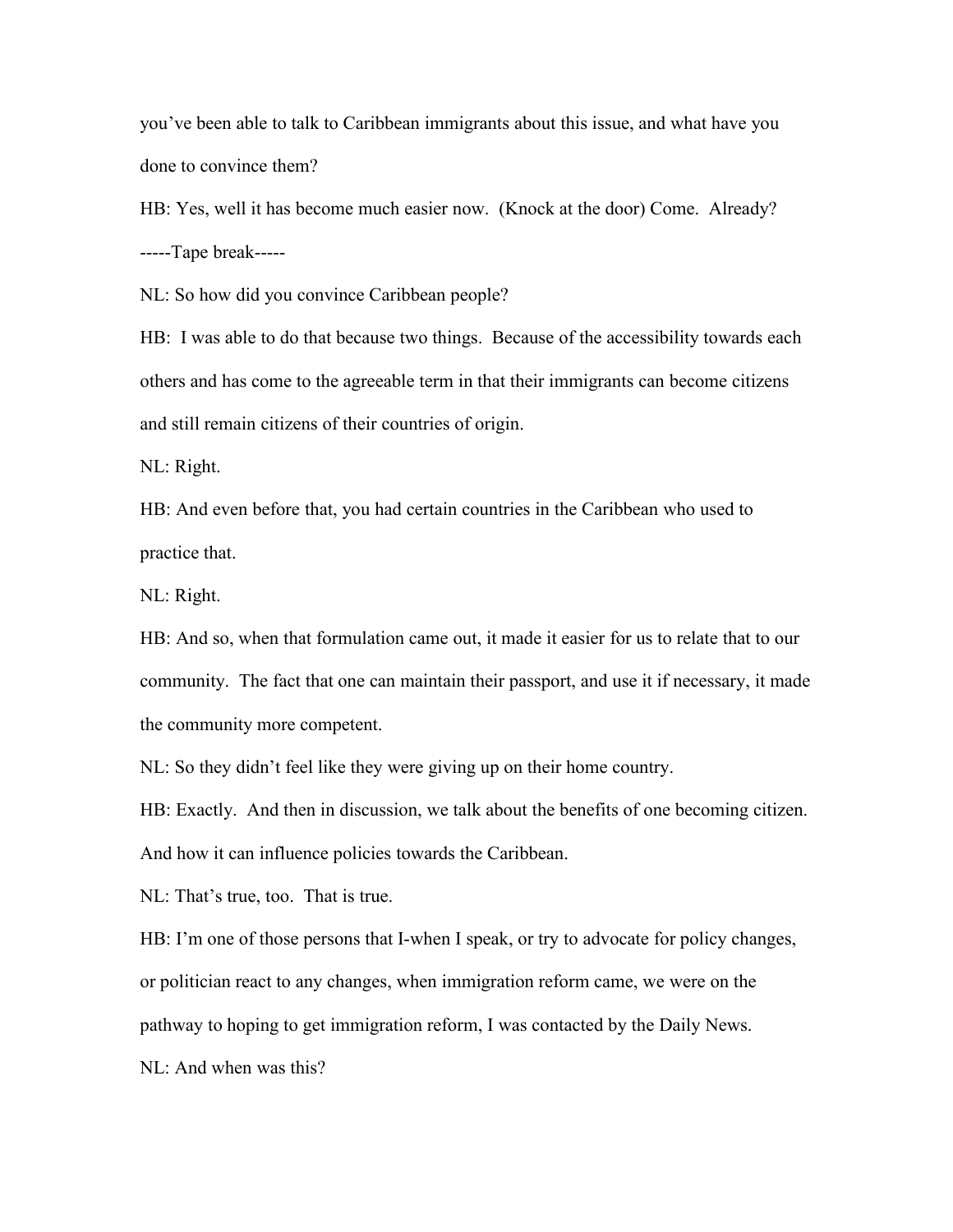HB: That was over a year ago. That might of sent it - Schumer or Clinton has come out in favor of immigration reform. Which I wasn't aware of. So I spoke out about it. And I defined rational reasons why they should. Well I can tell you, it was in thenews the next day. And the next day they called me, to tell me they are in support of immigration reform.

NL: Wow! Wow. You have-there's an influence.

HB: Exactly.

NL: The Caribbean political voice can have if you're active in politics.

HB: Precisely

NL: And the only you can be active is to be a citizen.

HB: Exactly. And so, the fact of the matter is, one can help to foster the notion that the

Caribbean community needs to be dealt with, because they're serious voting blocks.

NL: Yeah.

HB: Does that make sense?

NL: Yeah.

HB: But if you don't have that, then-

NL: Your interests are ignored by the state, and the politicians.

HB: Exactly. Now, early on, when I started the whole immigration-

NL: -Right.

HB: I remember a politician staff member said to me, 'We don't have to support you because your people doesn't-'

NL: Don't vote.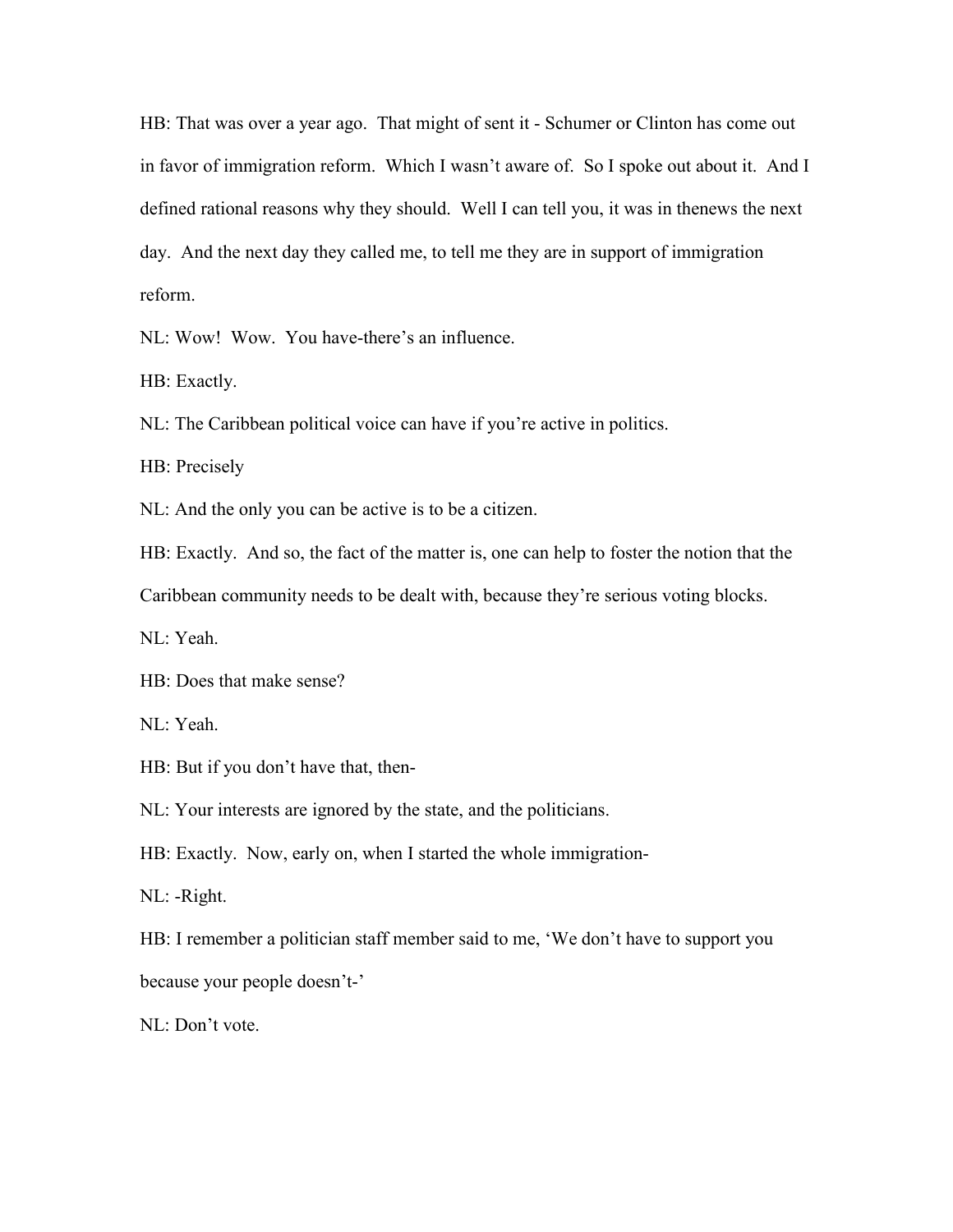HB: I only said that to him, I said, 'All right.' I didn't discuss with him the immigration program that we were putting out there. But what I did was as vigilantly as we could, and we didn't- at the time you had the school board, and people used to have to run for the school board. I found out that there was no West Indian on the school board, and yet we have the majority of kid-

NL: -Of the kids in school.

HB: So what I did, I put a committee together, and I ran somebody for the school board, and won.

NL: Really. Who was that?

HB: Sandra Everetts-McGee.

NL: Wow. And she was the first West Indian on the school board in this district.

HB: Exactly. She was a lawyer.

NL: What school district is this.

HB: Eleven.

NL: Eleven, okay. And she's a lawyer, you said.

HB: Right.

NL: And where was he from?

HB: She-her parents are from Jamaica, so she considers herself a Jamaican.

NL: Right.

HB: She went to England when she was little.

NL: But, you know, she still counts. [Laughter]

HB: Oh yes, oh yes, oh yes! I mean, her only fortes are Jamicans. But she was the lone West Indian voice.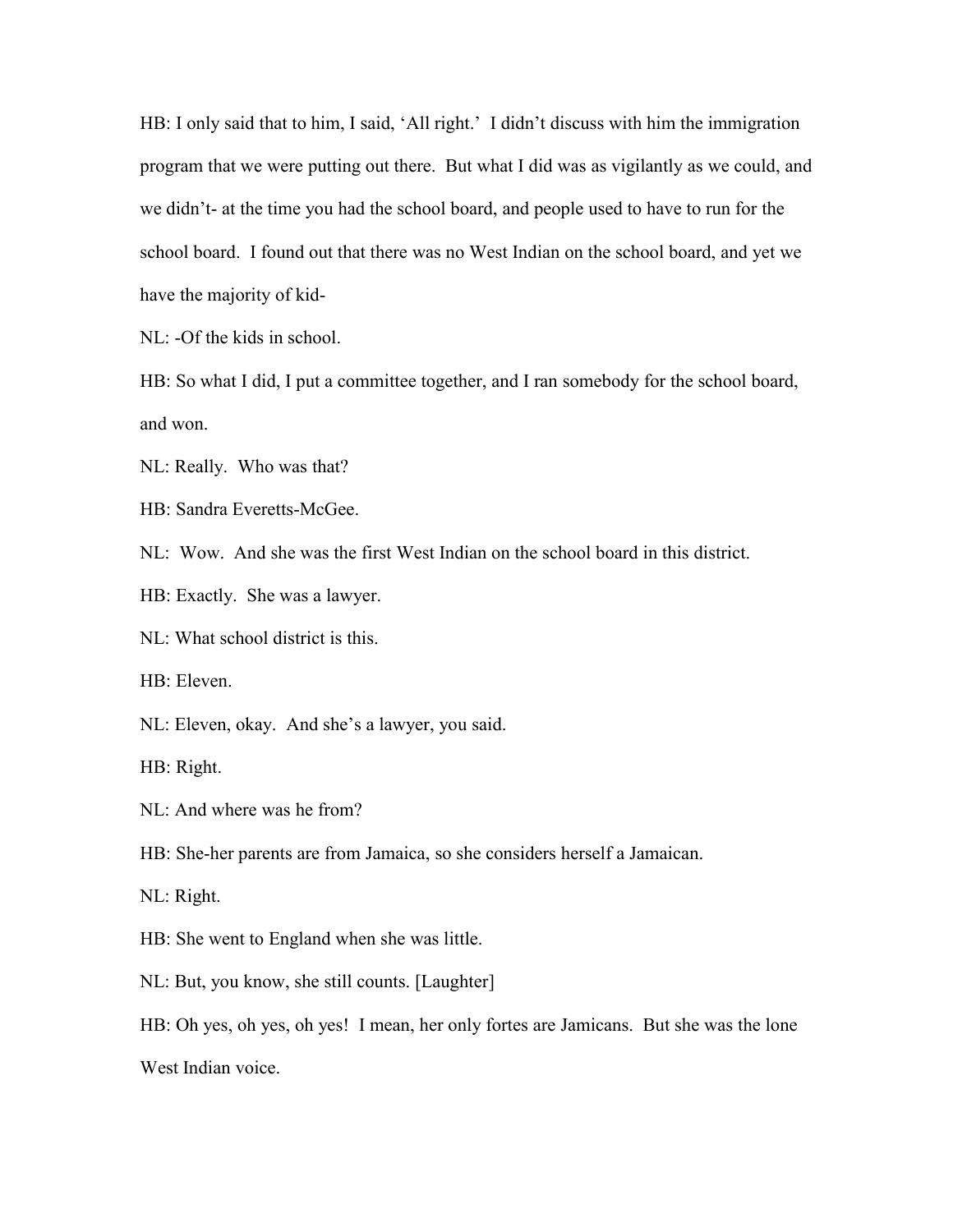NL: Wow. And what year was this, that you got her campaign off the ground, when she got elected?

HB: This was 1997, I think, if I remember correctly. Because she served two terms.

NL: Wow! Okay. Now, I had a question, now that you mention that, you know, your work on the school board, et cetera. What were the roles that you played in local politics in this area? Because it seems as though-you've made a lot of references to it, but talk a little bit more about the kinds of political activism you've had, now in the context of this organization.

HB: Well, when you have helped over forty thousand people to become citizens-

NL: That's how many people you've helped! Wow! Wow. That's remarkable for what, we're talking about fifteen years, sixteen years in existence.

HB: Right.

NL: Forty thousand people.

HB: Right, and when you've helped pretty near twenty thousand to file for green card.

NL: On top of the forty thousand who become citizens.

HB: Right, and then simultaneously assist them in making sure that they've passed the test.

NL: Right.

HB: We have a ninety-eight to ninety-nine percent pass ratio.

NL: Really.

HB: And we still do it, still do. On Saturdays, if you ever come here, you will never go to an immigration class and have the same experience that you would here.

NL: And what makes this experience so unique?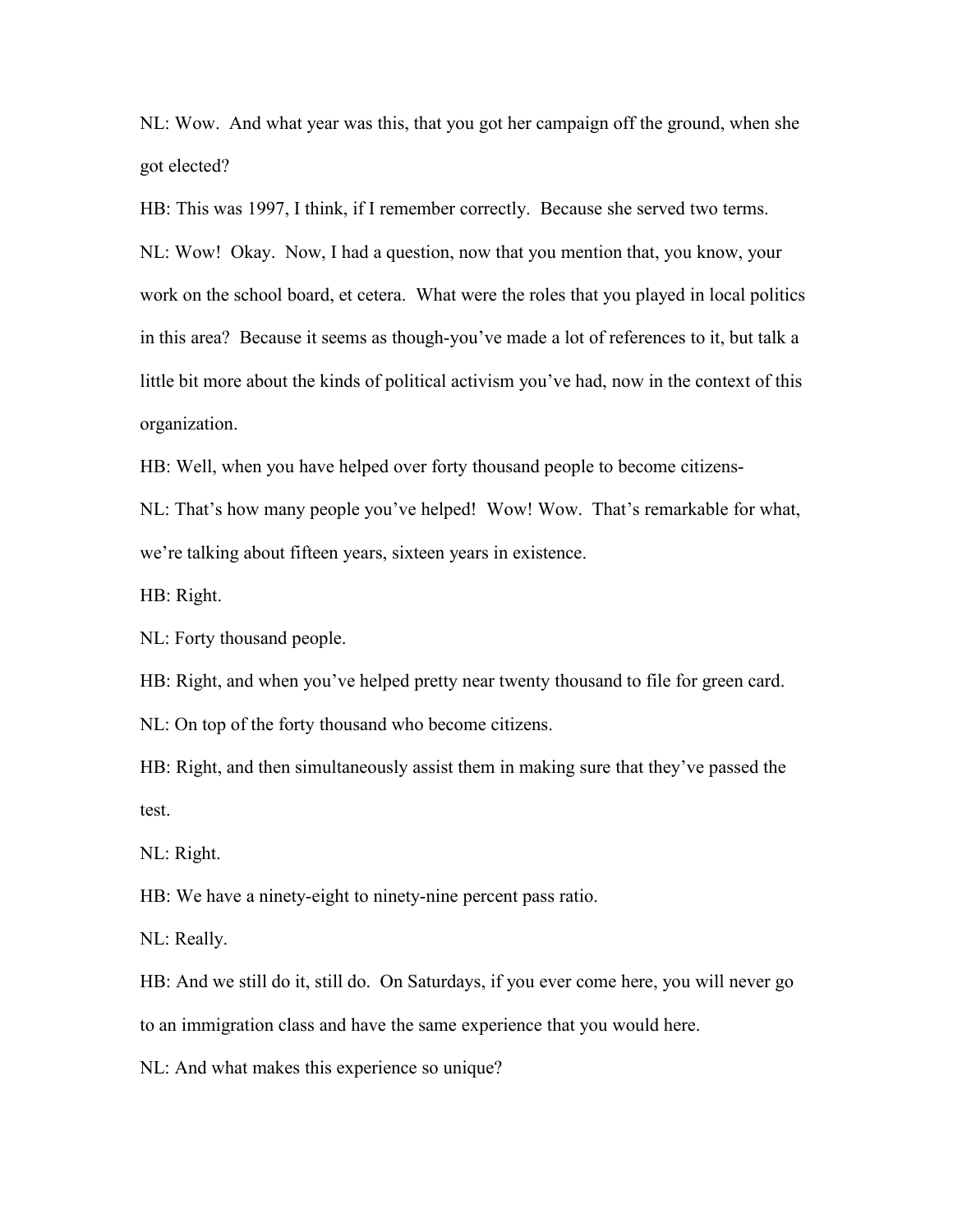HB: Because we deal with the, not just the one hundred question, we deal with the civic matters relating to new immigrants.

NL: Right. So you prepare them for the kind of citizens, actually, that they will become.

HB: Right. And not only that, give them rational reasons why they should be proactive-

NL: Right.

HB: -in the whole process. For example, you never go to-if I ask you if you know if a West Indian has even acted as vice president, and people tell me no.

NL: Yeah. (laughing) I would say that.

HB: But there is a West Indian who acted as vice-president.

NL: Really.

HB: It was just for a couple hours, but he did.

NL: And who was that?

HB: Alexander Dallas.

NL: Wow. And what year was that.

HB: I forgot the precise year, but it's when the Constitution changed.

NL: So in the 1777 period. And where was he born?

HB: Kingston, Jamaica.

NL: Look at that.

HB: And they- there's a draft- a lot of vibrant politician and who came from the West Indies that a lot of Americans don't even know. There's a lot of West Indians don't know about this. Alexander Hamilton, who was the man who founded the New York Post, Bank of New York, the Federal Reserve System, was a politician. These are the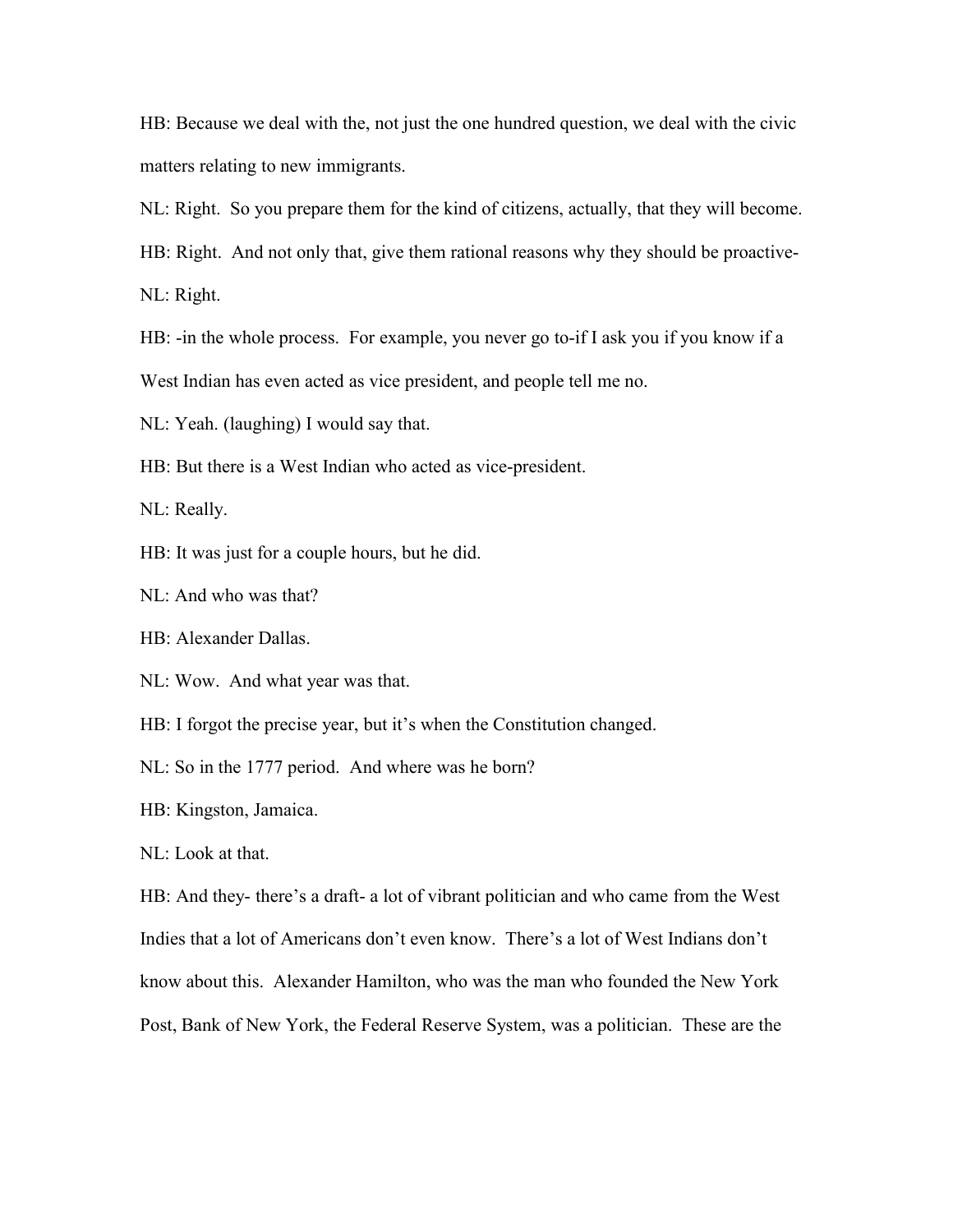people who have made significant change, and have stimulated the growth of the United States.

NL: Right.

HB: So. When they leave here, and I mean, we look at even the civil right movements.

NL: And there are lots of West Indians involved in local and national civil rights.

HB: One was right here in the Bronx. At 174<sup>th</sup> Street and Bronx River Parkway.

NL: Who was that?

HB: Cleveland Robinson.

NL: Oh, yeah. I knew you were going to say that. See, a lot of people knew about his work, you know, in the unions, et. Cetera, and I know there was a big write-up in his obituary. Was it in the Times, I believe.

HB: Possible.

NL: I have seen his obituary, and I've kind of become familiar with his story through people mentioning him in the projects. Like Dennis Coleman.

HB: Right.

NL: He knew him very well.

HB: About three months before he died, Cleveland and I sat down and chatted.

NL: Really.

HB: Yeah!

NL: And what was he like?

HB: Well, at that time he was, you know, old, had lost sight, and so on. But his faculty was still working. And we talked about when he, you know. Because he was the codirector for the 1963-64 March to Washington, D.C.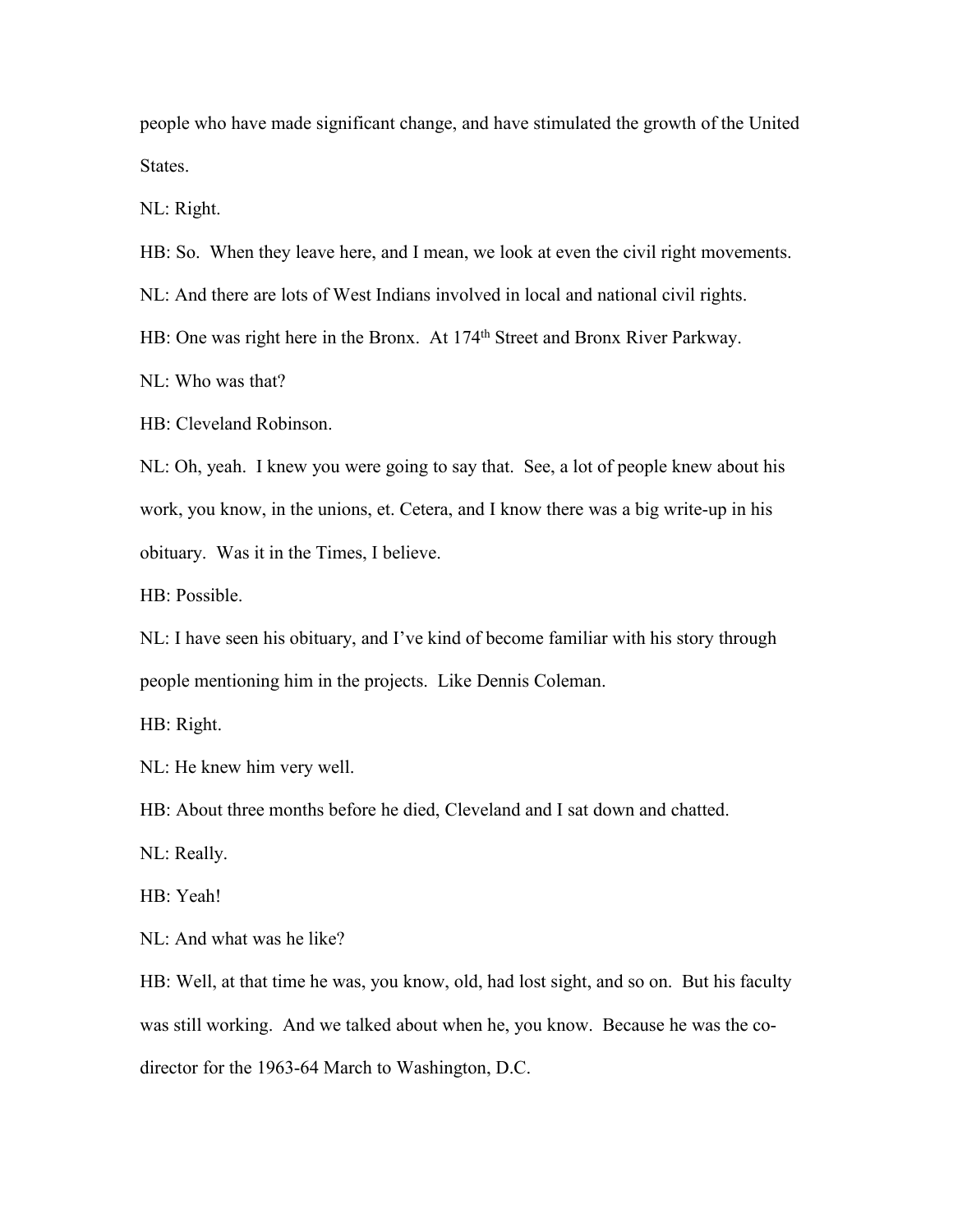NL: Yeah, was what Dennis Coleman told me.

HB: Yes.

NL: And I couldn't believe that there was a group that came from the Bronx tothe March on Washington.

HB: Oh, yeah.

NL: And I'd love to see if there's anybody that had any kind of documentation on that. If you know of anyone, please let us know.

HB: Definitely.

NL: He talked about organizing the march.

HB: Yeah!

NL: Really!

HB: Exactly. I knew he-you, know, and of course he was the special advisor to Martin and Ewing, and so forth. There are so much to feed our people with, and I try my best to, you know. And I say feed our people,I mean positively. Because what I can relate to them, or what I've related to them, is something that they will be able to share with their children and grandchildren, and great-grandchildren. And, very fascinatingly, the former prime minister of Jamaica was doing a lecture series-

NL: Patterson.

HB: Yeah, at Schomburg, early on last month. And I went there, but I got there a little late, because I was preparing for two functions for the same evening. And, after completion of it, I was on my way out, and a gentleman stopped me and he said, 'Oh, Mr. Beckford, I'm so happy to see you.' And I said, 'I'm happy that you were able to come and-he doesn't leave the house often- I encouraged him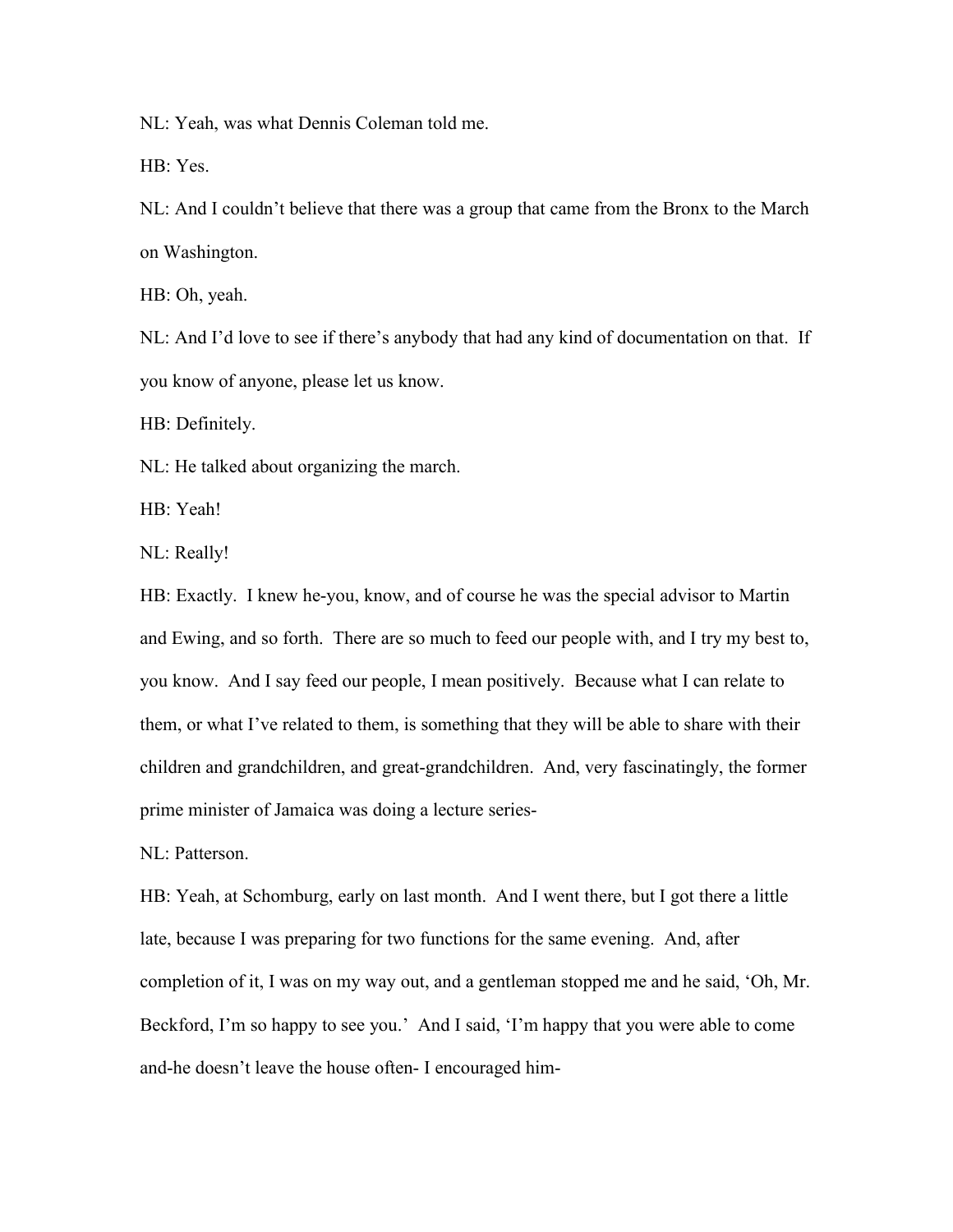NL: -to attend, yeah.

HB: So anyhow, he said, 'In the opening of Sir. Patterson's monologue, he mentioned some of the early West Indians, here,' and so he turned to his colleague and said to him, 'All that I know.' And his colleague said to him, 'Liar.'

NL: (laughing) Didn't believe him.

HB: So he said, 'Yes, man. That's the gentleman who taught me, I learned this in his class.'

NL: You would probably be one of the neighborhood's greatest teachers, and you don't really work in a school, but, a lot of people are enriched.

HB: Yes.

NL: By what you do.

HB: Importantly. So the whole idea of community development, the whole idea of really empowering people is not merely to be able to say to them, 'No, you go over there, and you get this, and you go over there, and you get that. That's not what it's supposed to be. It's supposed to be strengthening minds to be able to do for themselves, and not to go over there for handout.

NL: Right. As the saying goes, give a man a fish, he eats for a day, teach a man to fish, he eats for a lifetime.

HB: Fair enough, fair enough, and that's my philosophy. So I try my best to do this, and of course, I know that all of us here, time is limited. So, live it for best living.

NL: Well, you've done so much for the Bronx. And, most of the people who have comer to you are based in the Bronx, who've come to you forhelp?

HB: Oh, gosh. Used to. Now it's-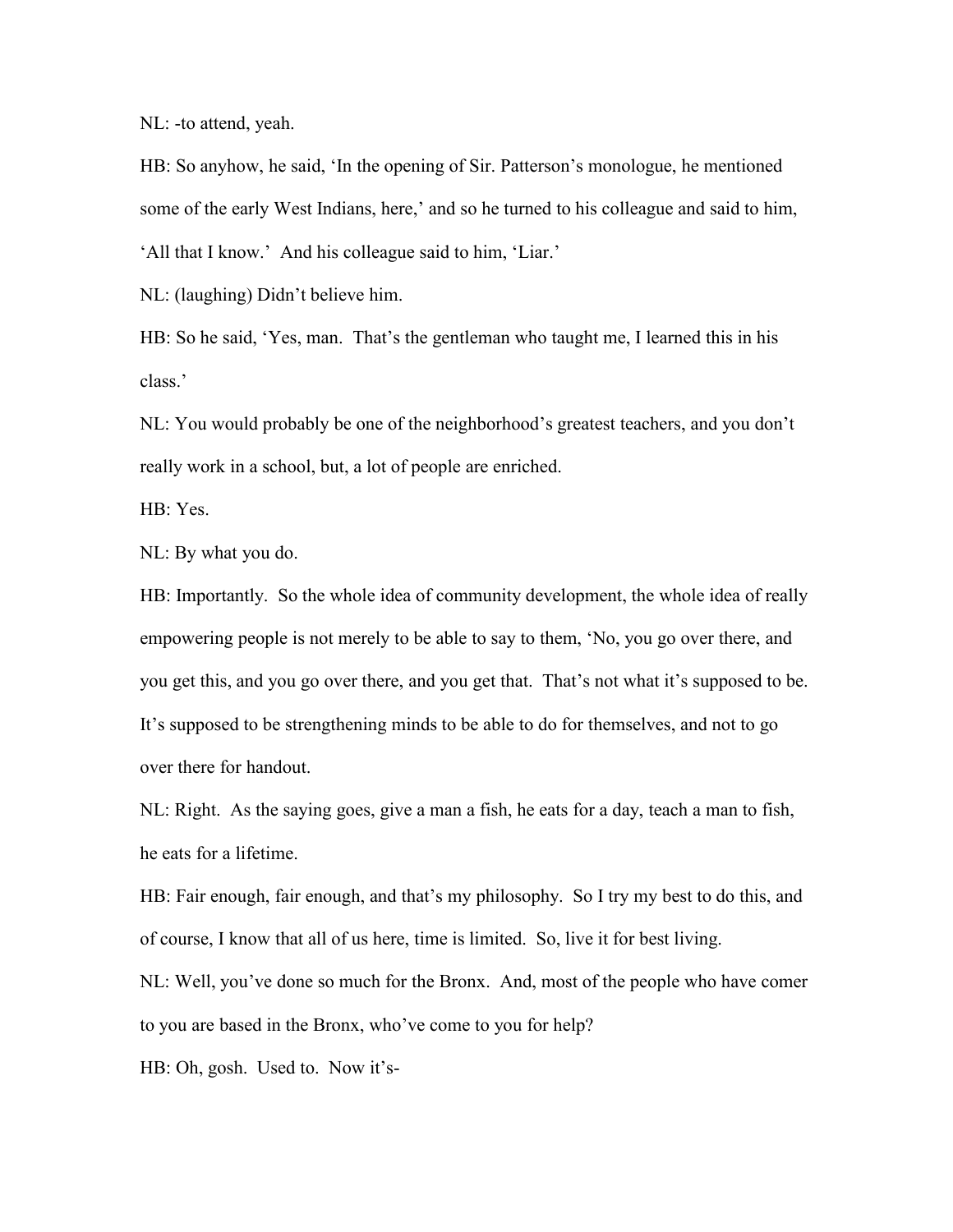NL: Now it's citywide.

HB: Not citywide. All over the world.

NL: Really!

HB: All over. People call us from all different states, to different countries.

NL: And so you're not necessarily just limited to Caribbean immigrants, now. Okay.

Who are the kinds of people that you're helping service?

HB: People from former Soviet Union, they've come here, from Asia, all over.

NL: A lot of Central Americans and-

HB: All over.

NL-because I know that's a huge influx now, Mexicans, Central Americans.

HB: All over there. Believe me. All over they come. And we have got called from Switzerland.

NL: Really. Wow! And all this you do here, with just a small team.

HB: Exactly, all of our team, the people who have been with us are people who have volunteered.

NL: Really. So how do you fund yourselves, then? Is it a service that you charge, or-HB: No, we don't charge.

NL: You don't charge anything.

HB: No. Our people, I started out as I told you, with a volunteer. The volunteer corps grow to about eight people at one point, and sometimes we have- they bring other people with them. And philosophically, one has to understand the purposefulness in serving. For them to work with me. Because I can be annoying, [Laughter] or I can be the most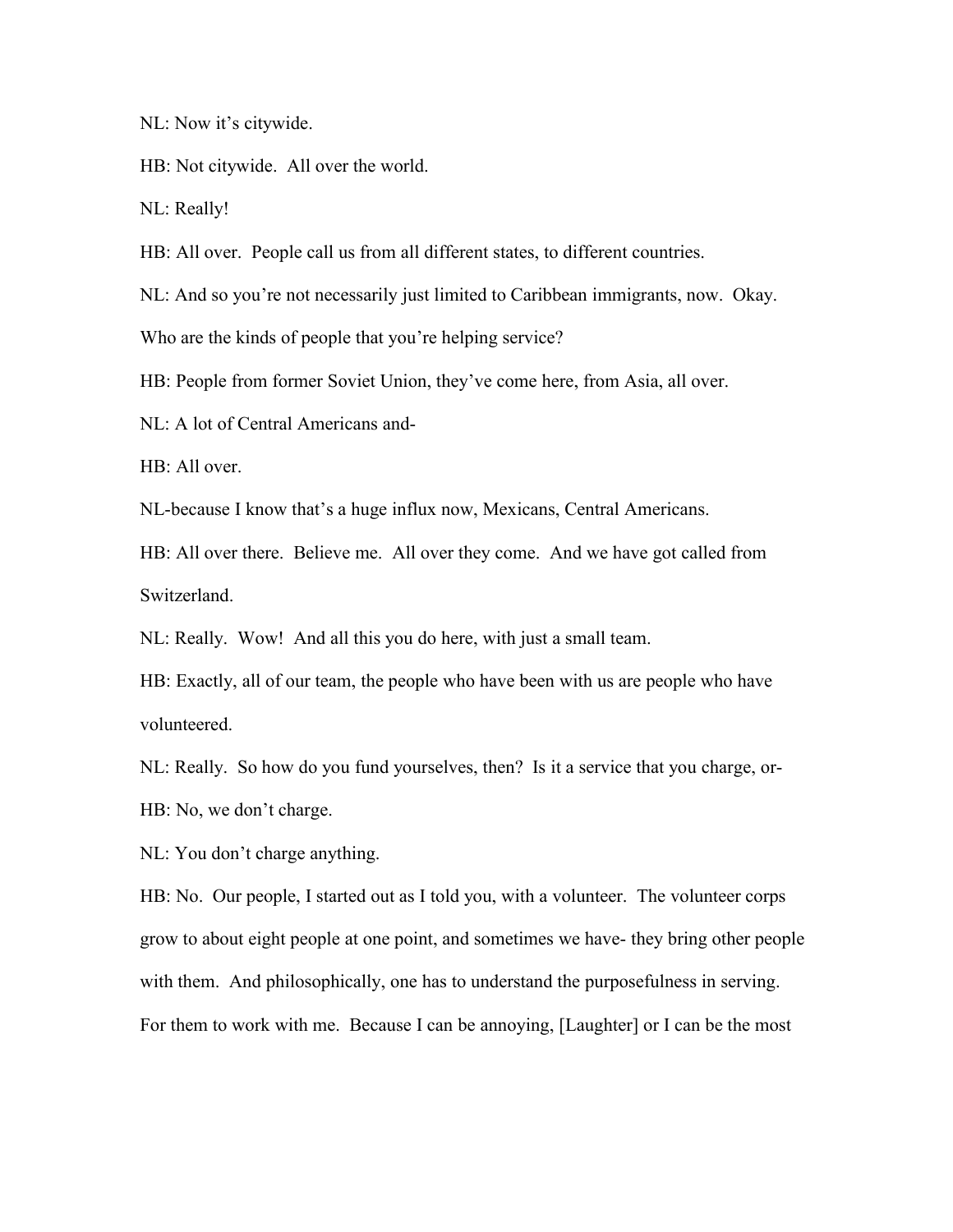relaxed person, like today, my staff is cool and they want to- well, it's not busy, yes, they can.

NL: They can go home and escape the freezing cold. [Laughter]

HB: But I'm the type of person that- I can be here until nine, ten o'clock, in the night. And sometimes they are until then. As a matter of fact, we don't open Sundays, and there are Sundays when a coordinator will come in for hours.

NL: Wow.

HB: But it has to be that sort of commitment, you know, so we, somebody has to be, you know, committed in showing me that they want to give to the community, give back to the community, and in so doing, then we have no problem.

NL: Do you have immigration lawyers affiliated with you?

HB: Oh, yes. Oh, yes. I call them at any time, and they respond to us.

NL: And do you help with deportation issues. Because I know that's also a major-

HB: Yes, only if it's-special cases I will handle, but I try not to get too deeply involved with that. I try to prevent that.

NL: Right. It seems like that's a lifetime mantra, is about preventative services.

HB: Yes, yes.

NL: Okay. Well, I guess for now, I feel like there's much more. You said that you work only on preventative services.

HB: Oh, yes, I- we do counseling, and most of the counseling is done by me, and occasionally I'll bring in other people. So I'm really a workaholic. But they- if I have a couple, not working for more than six months, then I think I've failed. I have to be effective, if not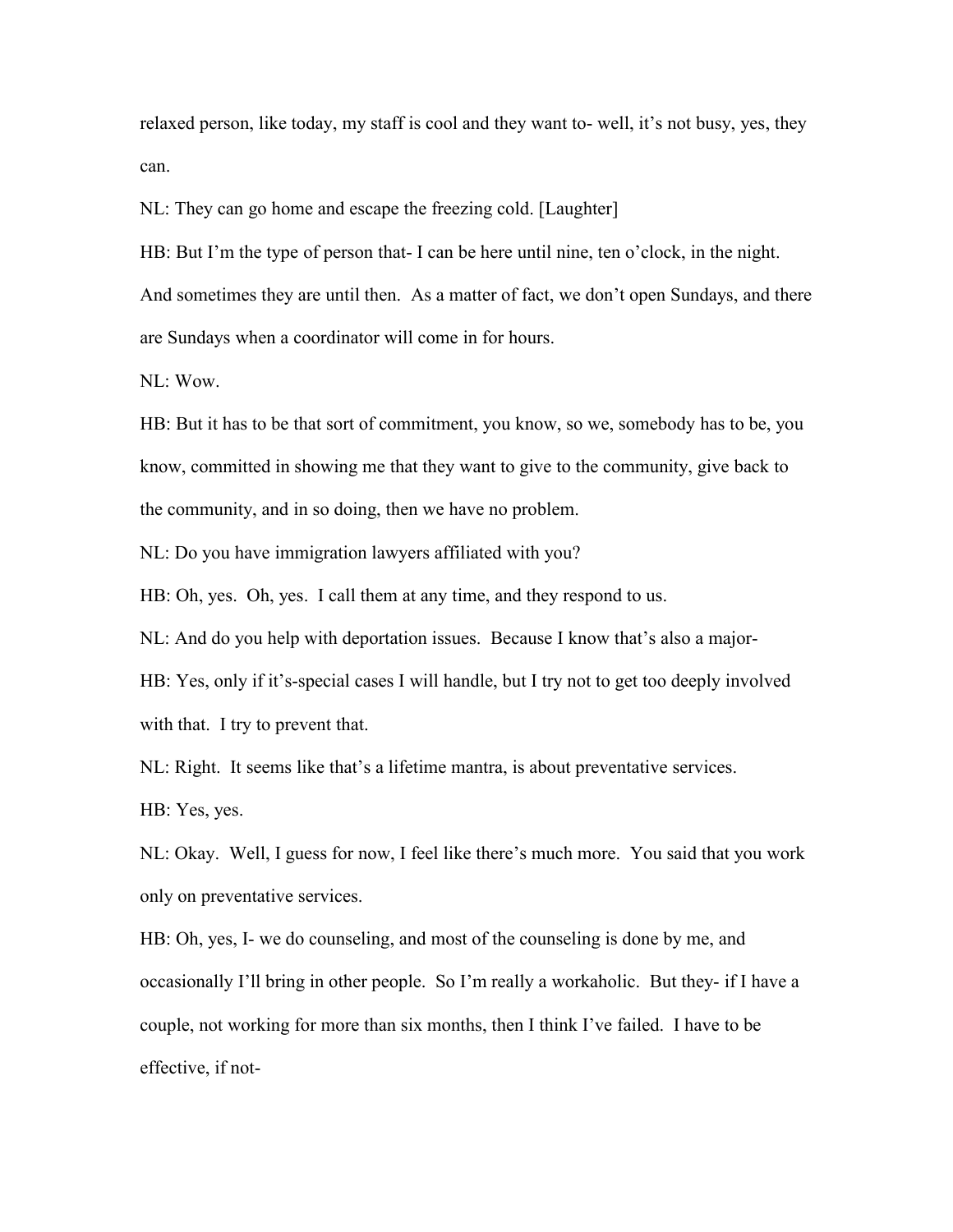NL: And it's idealized as well.

HB: Right, so that's how I do things.

NL: Have you helped people with the amnesty issue as well?

HB: Well, we have been able to, over the years, as long as it relates to immigration.

NL: Right.

MN: It's very interesting because last night, we are in touch with this very famous jazz pianist and composer Valerie Capers, and she asked me, she has a young man she works with, a Mexican immigrant who's a brilliant student but doesn't have legal papers, whether I can find an organization willing to work with him to try to get him in college, and, is that the kind of thing that you do?

HB: They need to come and see us, and we will see what can be done.

MN: Okay, and this will be a great contact for you, she's one of the Bronx's Great Ladies, in music, so I'm going to tell her to bring in this man named Victor Vega to see you.

HB: Okay. Certainly.

MN: This is quite wonderful, because she brought it up just on Sunday at an event we had. HB: Certainly, certainly.

NL: Yeah, so, I guess for now, you know, to maybe wrap this session up, you know, I want you to tell me what your thoughts are on the Bronx today, versus the Bronx you met in 1980.

HB: Actually, I've been serving on the board for this community.

MN: This community.

HB: Yeah, twelve. Community Board Twelve. And it's been fourteen years.

NL: Really.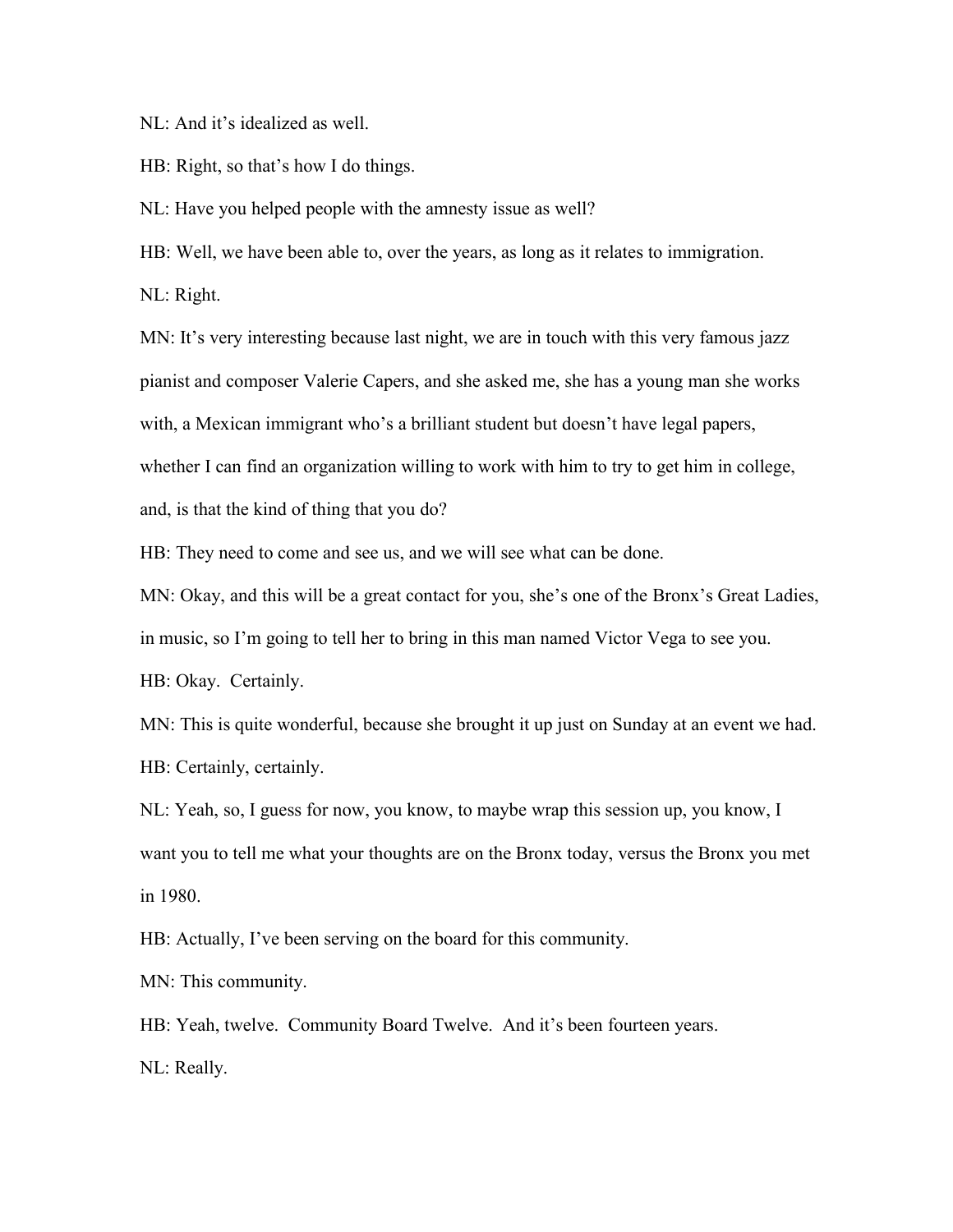HB: And so I've seen the changes, I've known the ins and outs of things. I've also, because of my advocacy for health-related things, I am also on the community outreach board for Lady of Mercy Hospital, which as you know, part of the Montefiore Health Network. I've seen a great transformation. Some of it I've tried to stop, some I can't because it's beyond my bounds of powers. But, for example, there has been a rapid change in terms of the whole fabric of the community. We have housing, a lot of things of concern. And this is a concern to me, because you have-

-----Tape break-----

NL: You were saying.

HB: Yes, so every space of land has been utilized for housing, and there have not been provision made for schooling matters, provision made for recreational activities, and for my knowledge and for my experiences, youngsters need that sort of outlet, especially recreationally. This is where they socialize and learn to compete, and learn to expend their energies. And if this is not provided, then you're asking them to go on to other things, or to end up to other subcultures. Without proper educational system, then you are preparing a community to fail. And of course, being a person from the West Indies who, I've had the privilege of early intervention up to adulthood, in terms of education and all the recreational access that we had. It helped us to be extremely well-rounded, and it helped us to compete on any given part of what we ascend to. And I don't think we are preparing our youngsters to do that today. My daughter, who was a gifted child, and I used to have to take her to different, different things, pertaining to her learning. And when I take her to these various activities, I used say to myself, 'I was such a gifted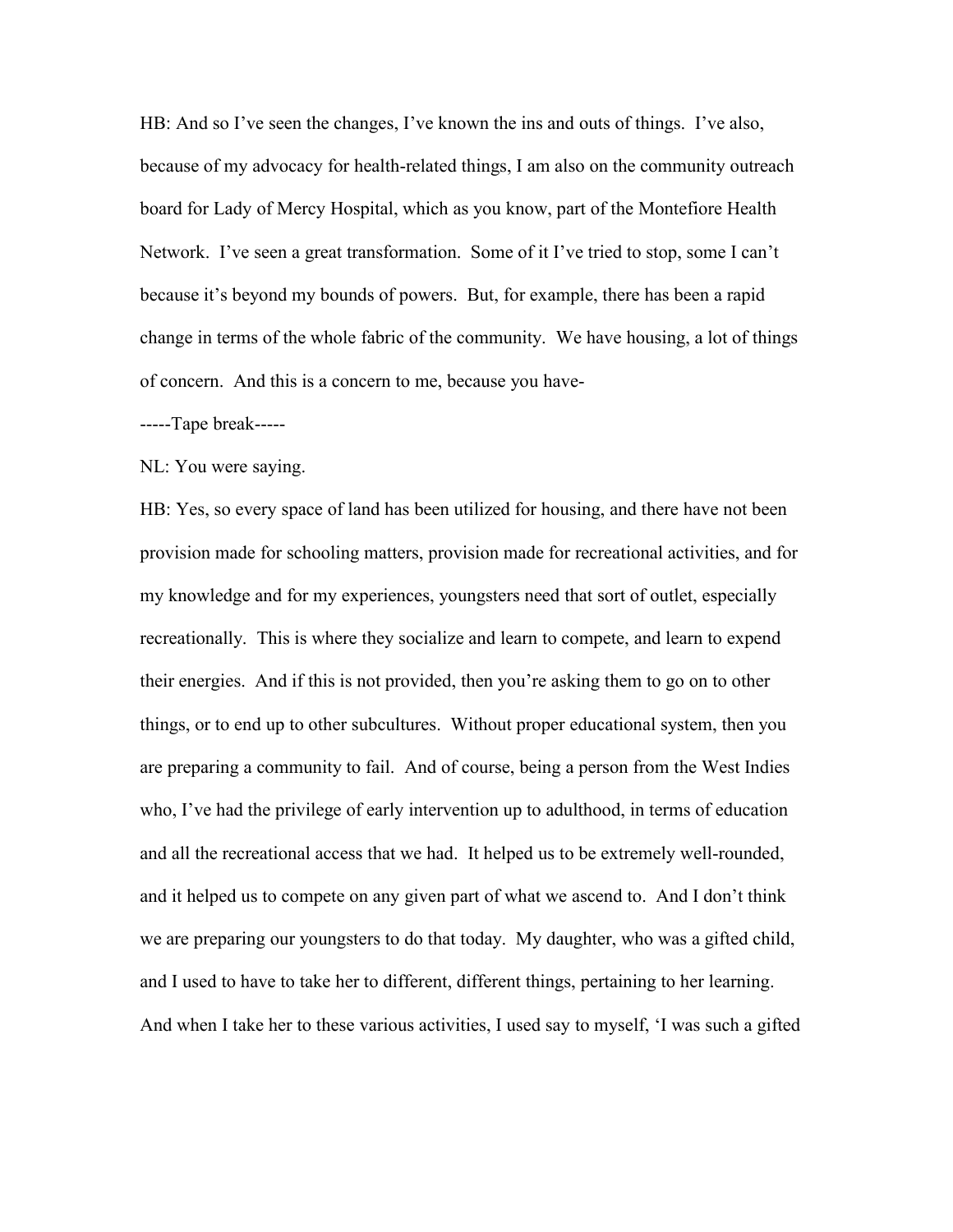child, I didn't even know it!' Because these were things, you'd experience it every day! Now I had to take her to learn it.

NL: Right, right.

HB: You understand. I was raised by more than her, and yet I was a gifted child. And once, I make the comparison to show that, if you don't provide the accessibility for want to learn, then you're asking the youngsters to be as lowly as can ever be.

NL: That's true.

MN: You know we- I was doing a tour of Morrisania in the South Bronx with Leroy Archibald, who is a longtime community activist.

HB: My Kiwanian brother.

MN: And he was saying, look at all these houses, no schools, no recreation centers,

where are the young people going to be? They're going to be in the streets.

HB: Precisely, precisely. And that's where they develop a subculture.

MN: Yeah.

HB: And, you know, in my earl-I never forget an experience I had with my elementary school teacher, God rest his soul, his name was Peter Dean, headmaster. He used to love me like his own children. And we had a elementary school competition. I had the flu. And that night he drove down to the house, and gave me, I think it was fancy, at the time, elephant's grass, those came in later. Came back about few hours after that, asked my grandmother how I was doing. Grandmother came and she- no fever, nothing. And I had to go and compete in a cricket match. Not to mention, I took the most wicket for the day, and made over 50 odd runs. And teacher said to me after that, he said, 'If you had stayed in bed, you would not have done well, neither would you have been able to help the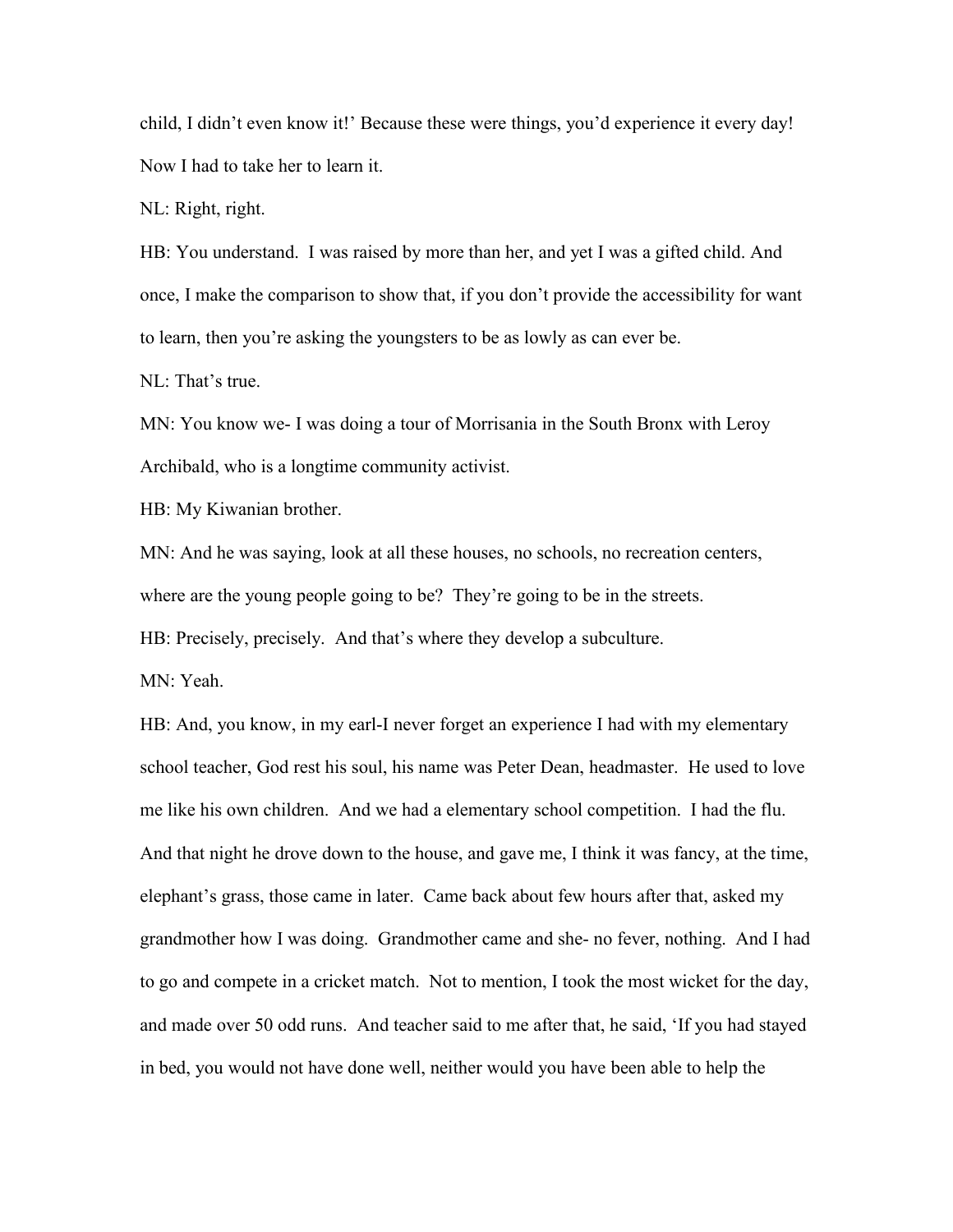cricket team.' And I learned a great lesson from that, as a youngster. What are teaching kids today? We're not even providing access.

MN: Everyone I speak to, in our generation, who had these opportunities says the same thing. Why should we have had much better, fifty years ago, than they have today, it's not fair. Now, you have to be wealthy to have even the minimal recreational opportunity. HB: Precisely. You go up Scarsdale, you'll see these big huge land spaces between homes, and not only that, they have special recreational-.

MN: They have ball fields, soccer fields, football fields, tennis courts.

HB: Amen, thank you.

MN: Basketball courts.

HB: Right. And this is-

MN: Lacrosse, swimming, tennis.

HB: Exactly, exactly. And then what happened is, majority of the people who are doing this investment in our community are coming from those lucrative areas. So I have a serious problem-unfortunately, there's not much we can do about it, now we're getting the whole place rezoned, but this is after the aftermath, so it's-

NL: Too little, too late.

HB: Exactly. So-but I'm concerned. I'm very, very concerned, and some people, what they are trying to do is migrate to other areas, that they think they can go. One of my good friend, who is a lawyer, both of them are lawyers, the couple are lawyers. And they have business here in New York, but they got a home in Atlanta, Georgia, in which they moved the whole family there, and then, you know.

NL: They have to be back and forth.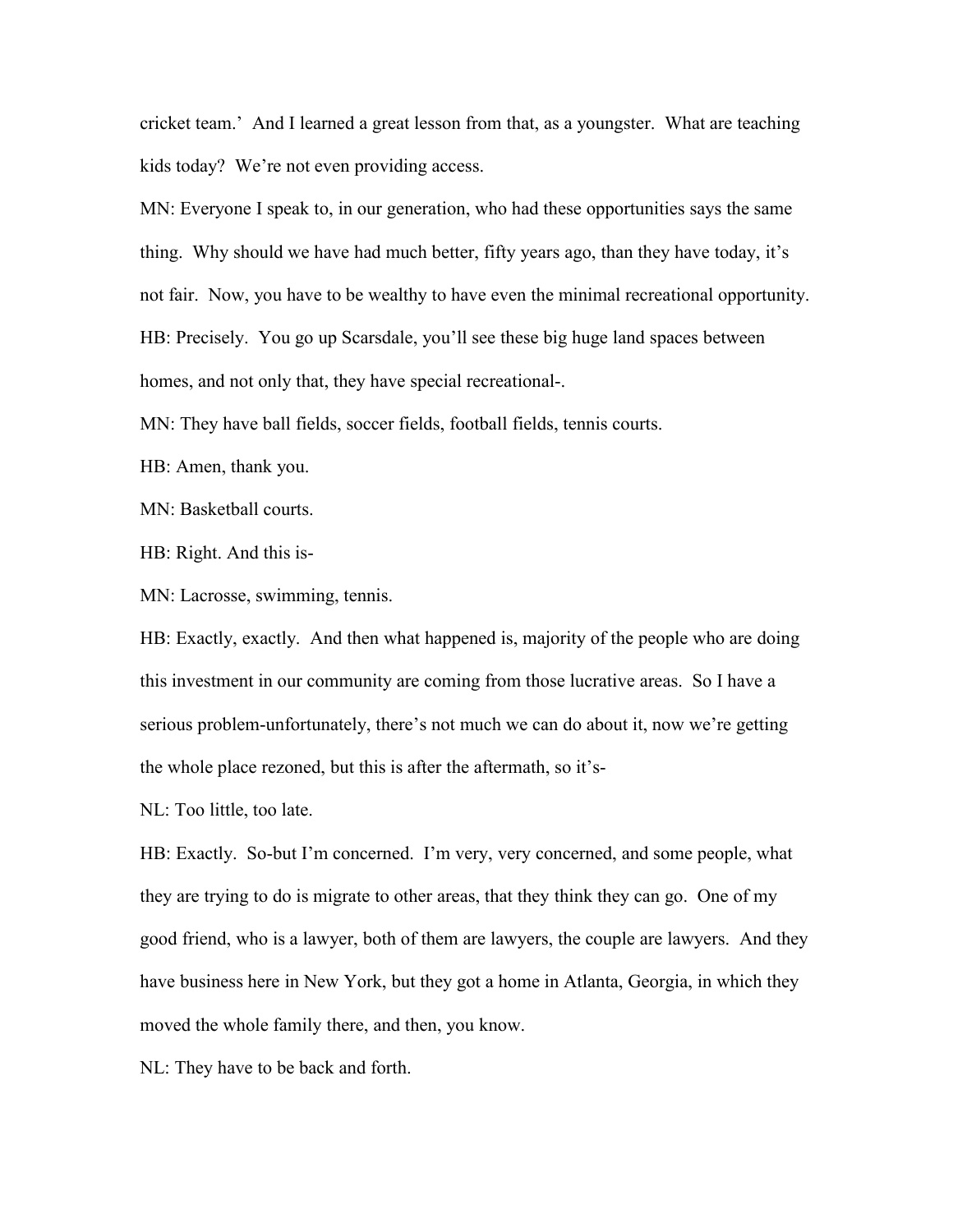MN: They commute to run their businesses.

HB: Exactly. You know, and they say they can't afford to have their children grow here. NL: And those are the decisions that a lot of people are making right now.

HB: Fair enough, and it shouldn't be so. People are foreigners, trying to enjoy the best of life, and get don't want to seem foreign. And this is why I come back to the important element in my life, and I hope other people grow to it, is to live your life purposeful, with

a little bit of purpose, so that you can positively transfer to this.

NL: That's something you've lived out.

MN: Oh, man, this is-

NL: Your extremely long and really service-oriented career. It's remarkable, the amount of things you've done. I do hope we get to talk aboutmore of what you've done.

HB: Oh, yes.

NL: It's-

MN: And please also visit us at Fordham.

NL: Yeah, really.

MN: And we will take you to lunch in the faculty dining room. You know, we have a whole team of people. Professor Lightfoot used to be living with us, now she's at Columbia, but she's still part of our team.

HB: She got to Columbia.

MN: She's a professor! She got a job, a hundred and sixteen people from all over the world applied, and she got it.

HB: Great.

NL: Yeah, I teach African-American and Caribbean history at Columbia now. But I still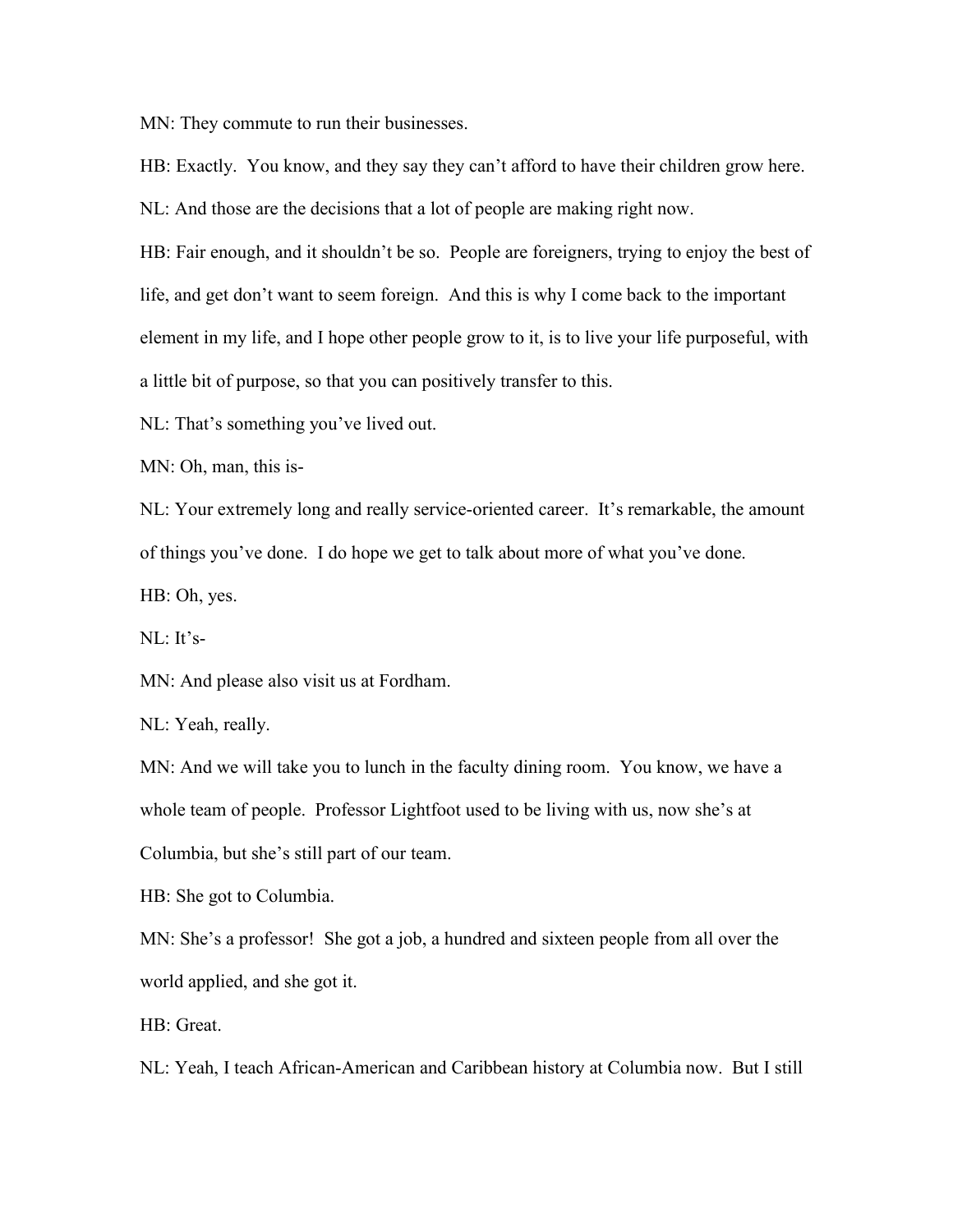am a member of the African-American Studies department at Fordham. Through this project I'm actually the person who interviews Caribbean migrants to the Bronx. That's my contribution. So I've been doing it through sort of networks of people that I know, and now, you know, little by little, I've come across people like you. And I'm hoping that you can help lead me to more people in this area of the Bronx. Because this, if you're looking for Caribbean people in the Bronx, here is where you need to be. MN: But also, we may even have a- the Bronx African American History Project, call like a public meeting about the recreation crisis for you, because it's something that comes up in almost every interview we do.

NL: Every single interview.

MN: So, I'd like, you know, if we do that, I'd like to have you as- because you're so eloquent on the subject.

HB: No, certainly, whatever I can do to help. Because I'm really kicking back on it. You know, the Fordham after-school program, unfortunately is not as it should be. Now thank God, when I was going through my school endeavors, I didn't need after-school programs, as much. But today it is a necessity, to have it. And it's not being provided. MN: No, no. And when I was growing up, I grew up in Crown Heights, and every day, three to five, seven to nine, the elementary school was open for supervised play. The schools were open seven days a week, and every afternoon and evening, and they took that away in the seventies.

HB: Precisely.

NL: From the seventies to now in New York, we see what happened as the generation that lost those services came of age.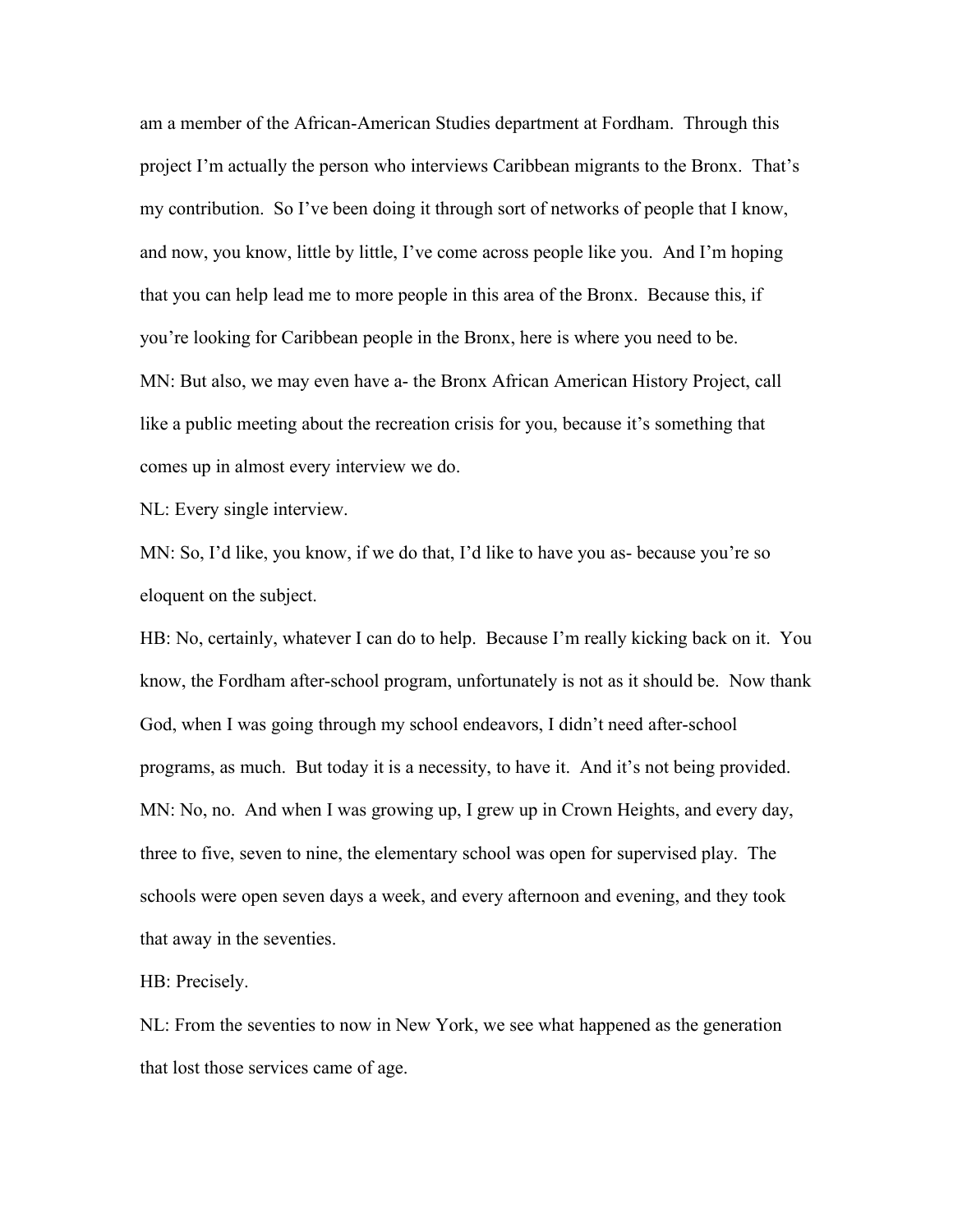HB: Precisely. Ms. Lightfoot can tell you this, I suppose. Our curriculum in the West Indies, provide for during the school day, for- a period for recess. In that, the period of recess is that time, in which the children are allowed to play for a certain amount of time, and usually it's between from a half hour to a hour. Usually it's a hour. Might sometimes, for special things, they might go to a-. And then, of course we have, what, summer right during the year. So, when you get out of school, if you don't have special studies, to do, then you have a opportunity to play a game until- for another hour, two hours, you know. Some of us who are smart, we make sure we get our homework out of the way and just-

NL: And play all day? [Laughter]

HB: And have fun. But they extend that energy, and the second thing is that it helps you build camaraderie with you mates. Now, you don't even have anything to say to kids that give you social bonding. So you're asking people to go into strangers.

MN: I can see it in my classes. They don't know how to connect with one another.

HB: Yes, they don't even know how to communicate!

NL: Yeah, yeah.

HB: Because we haven't been able to teach them the socialization process. I'm very scared about it. And because, you could have too much robots (laughing).

MN: This is something that I think we can be a vehicle to, you know, to get out to the public and try to, you know, influence policy makers. Because, you know, Arch says the same thing, a number of the people I work with in the South Bronx in the schoolseverybody's saying the same thing. We need to bring these programs back.